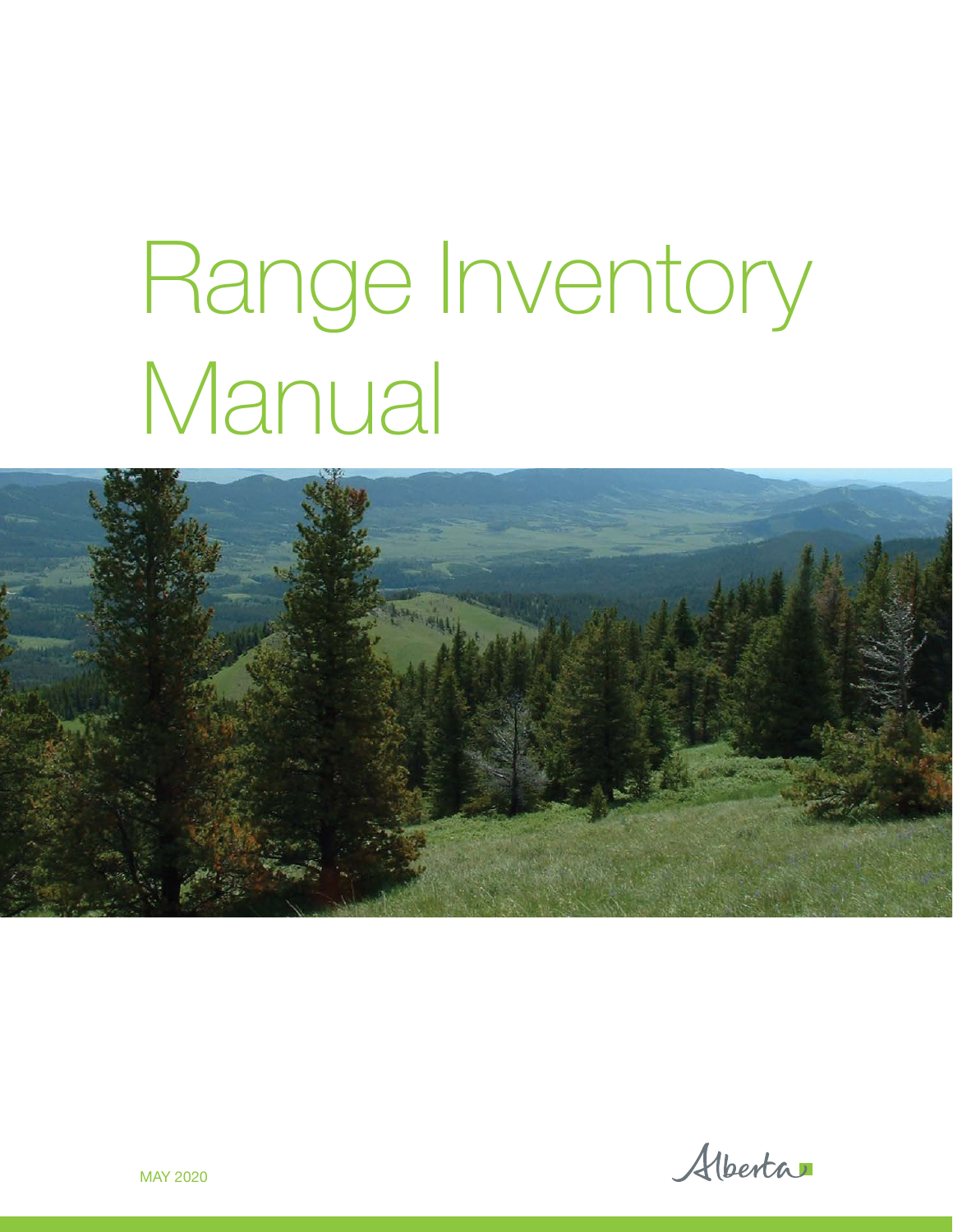Range Inventory Manual | Environment and Parks ©2020 Government of Alberta | Published: May 2020 | ISBN: 978-1-4601-4809-9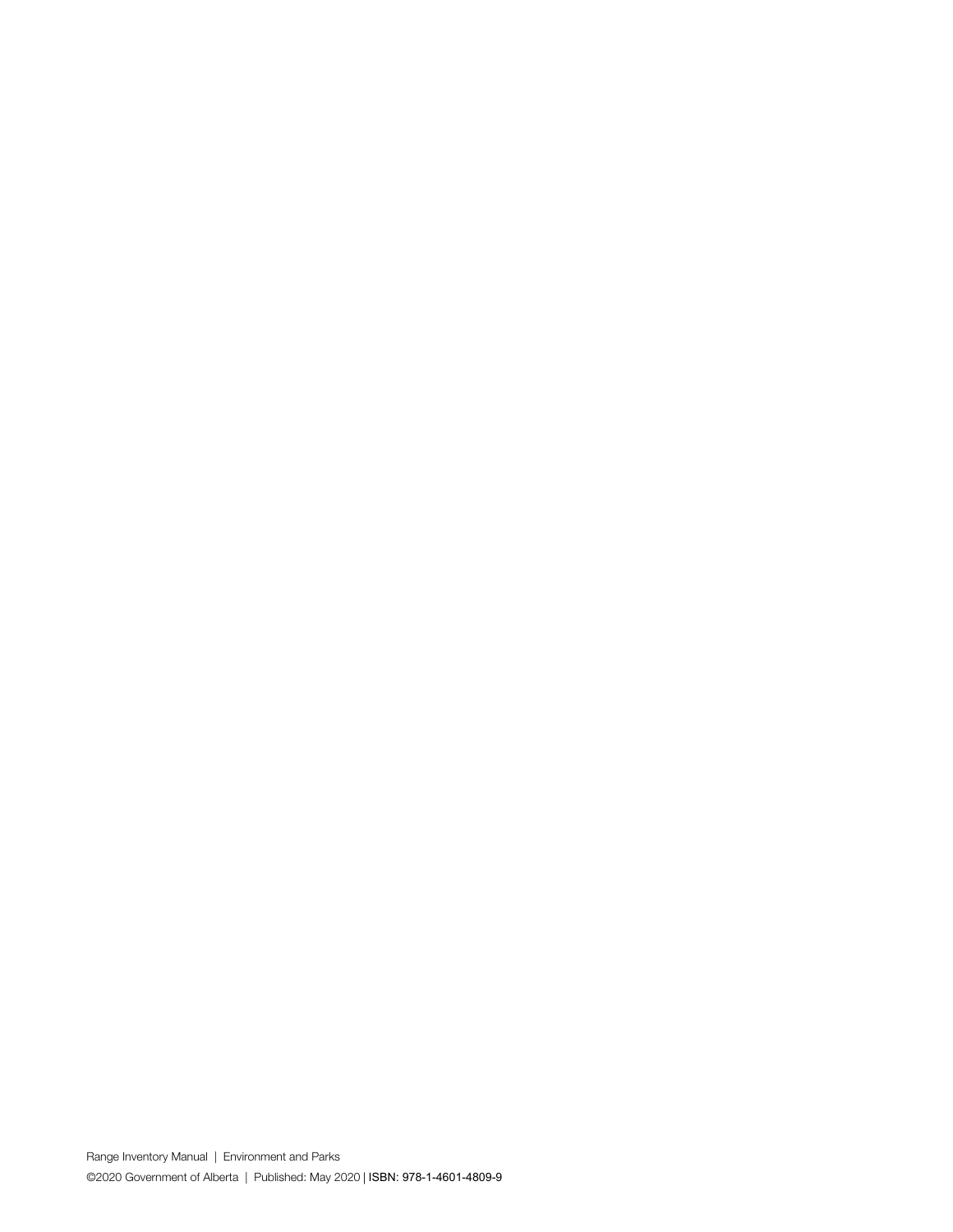# Table of Contents

| 1.1                                                                     |                     | <b>Inventory Requirements</b>                                           | 6              |  |
|-------------------------------------------------------------------------|---------------------|-------------------------------------------------------------------------|----------------|--|
|                                                                         |                     |                                                                         |                |  |
| 2.1                                                                     | Pre Field Component |                                                                         |                |  |
|                                                                         |                     | 2.2 Field Component                                                     | $\overline{7}$ |  |
|                                                                         | 2.2.1               | Vegetative Mapping                                                      | 7              |  |
|                                                                         |                     | 2.2.2 Upland Survey                                                     | 8              |  |
|                                                                         |                     | 2.2.3 Riparian Survey                                                   | 10             |  |
|                                                                         |                     | 2.2.4 Management Inventory                                              | 11             |  |
|                                                                         |                     | 2.3 Post Field Component                                                | 11             |  |
|                                                                         | 2.3.1               | Draft GIS Spatial Dataset Creation                                      | 12             |  |
|                                                                         |                     | 2.3.2 Data Form Entry                                                   | 12             |  |
|                                                                         |                     | 2.3.3 Contract Summary Meeting                                          | 14             |  |
|                                                                         | 2.3.4               | GIS Spatial Dataset and Form Finalization                               | 14             |  |
|                                                                         | 2.3.5               | <b>Inventory Report</b>                                                 | 14             |  |
|                                                                         |                     |                                                                         | .16            |  |
| 3.1                                                                     |                     | Describing the Site through the Site Description Form (RDB 2002-1)      | 16             |  |
|                                                                         |                     | 3.2 Collecting Vegetation Data with the Vegetation Inventory Form (MF5) | 30             |  |
|                                                                         |                     | 3.3 Forage Production Clipping                                          | 34             |  |
|                                                                         |                     | 3.4 Collecting the Range Health Assessment                              | 35             |  |
|                                                                         |                     | 3.5 Performing the Riparian Health Assessment                           | 35             |  |
|                                                                         |                     |                                                                         |                |  |
|                                                                         |                     |                                                                         |                |  |
|                                                                         | inventory           | Appendix 1. Links to reports and manuals that can help complete a range | 37             |  |
| Appendix 2. Range Inventory Forms                                       |                     |                                                                         |                |  |
| Appendix 3. Example format for vegetation type descriptions<br>53       |                     |                                                                         |                |  |
| Appendix 4. Recommendations for Capturing Infrastructure Features<br>54 |                     |                                                                         |                |  |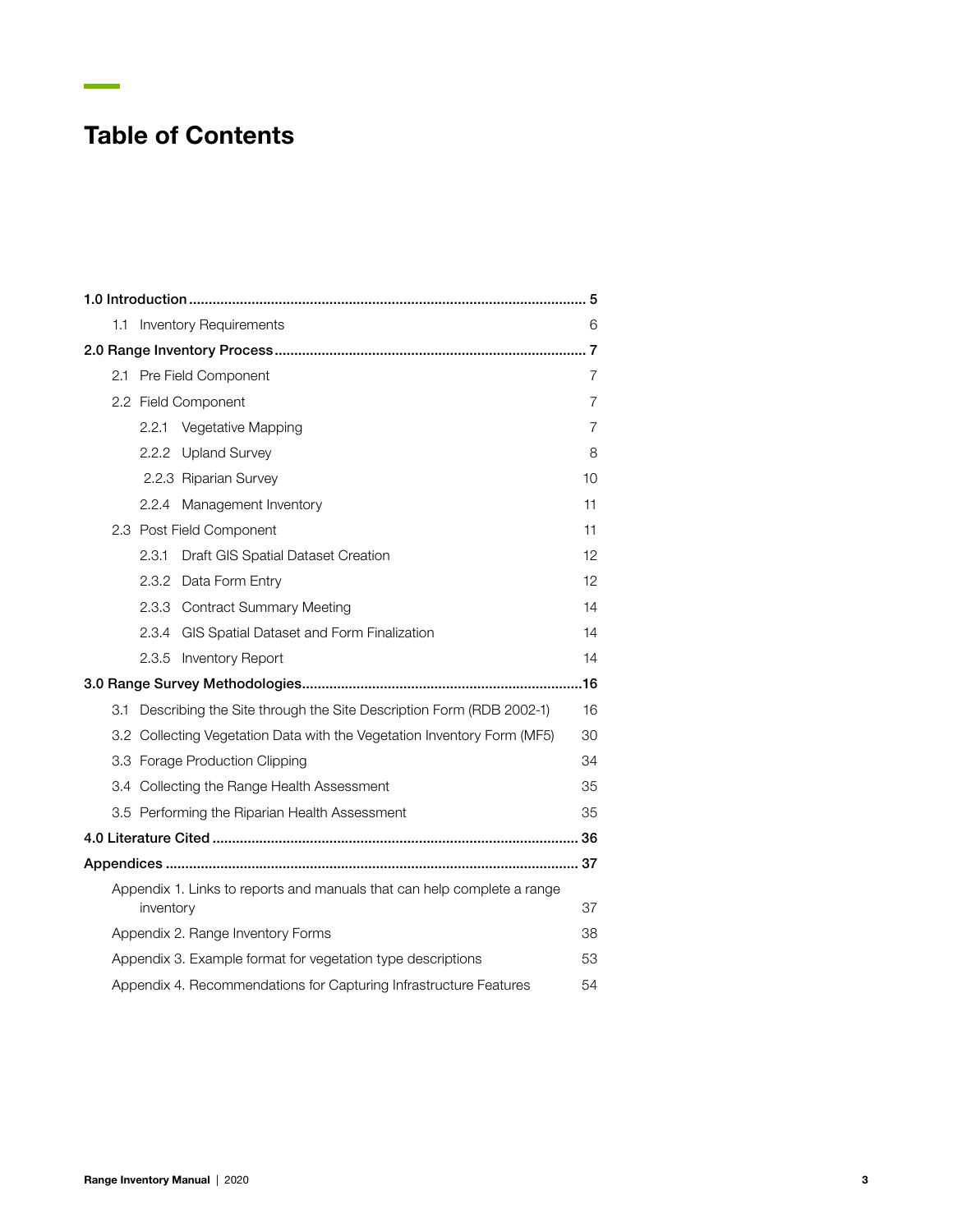# Figures

|           | Figure 1. A schematic example of a typical riparian zone cross sections showing |  |
|-----------|---------------------------------------------------------------------------------|--|
|           |                                                                                 |  |
|           |                                                                                 |  |
| Figure 4. | Ecological moisture regime in relation to landscape position and                |  |
|           | Figure 5. Schematic and dimensions of a transect, micro-plot and nested plot    |  |

## Tables

| Table 1. Examples of forms and measures collected at each level of assessment. . 9 |  |
|------------------------------------------------------------------------------------|--|
|                                                                                    |  |
| Table 3. Tree species names and codes for describing regeneration. 18              |  |
|                                                                                    |  |
|                                                                                    |  |
|                                                                                    |  |
|                                                                                    |  |
| Table 8. Soil moisture regime classes, slope, and soil properties24                |  |
|                                                                                    |  |
| Table 10. Broad and specific factors that influence stand establishment 28         |  |
| Table 11. Stratum codes and definitions for vegetation sampling 32                 |  |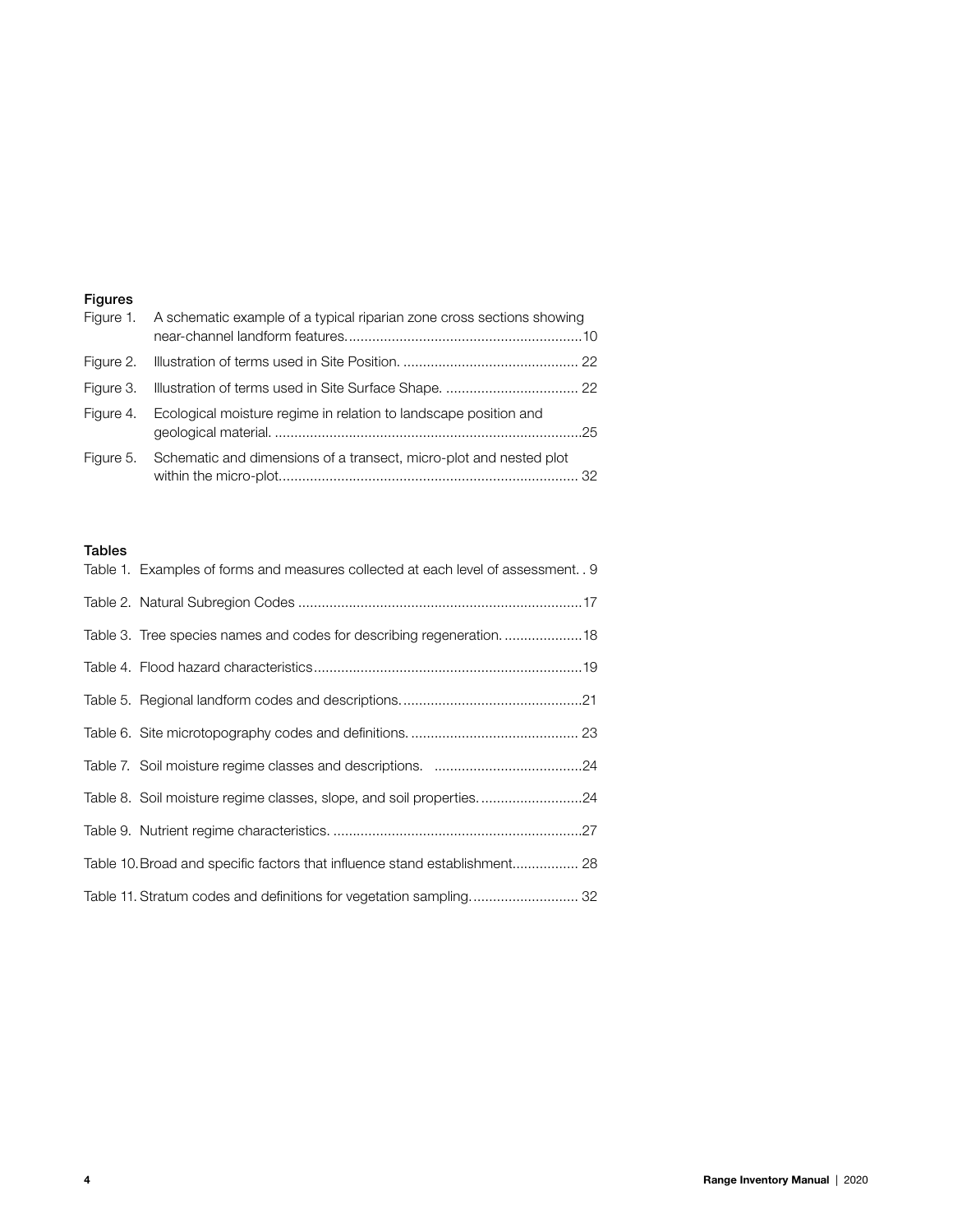# <span id="page-4-0"></span>1.0 Introduction

Government grazing leases have been administered in Alberta since 1881, even prior to the provincial government being formed. These areas are still being managed for grazing with the current focus on either restoring or maintaining rangeland ecological processes. Grazing leaseholders are expected to employ practices which manage variables such as stocking rate and density, timing, frequency, and duration of grazing that preserve the functions of healthy rangelands and integrate other values. Successful planning depends on accurate, up-to-date rangeland resource inventories and rangeland health audits completed according to a standardized measurable and repeatable process.

Grazing leases are administered by Alberta Environment and Parks (AEP) Rangeland Agrologists through contracts with leaseholders. Typically these leases are reviewed for renewal every ten years. Prior to renewal, the current management is assessed, and changes may be administered to better compliment proper rangeland functions. An inventory is a useful tool at this stage to help quantify the land base and identify critical areas.

Within the Rocky Mountains Forest Reserve, the grazing is administered differently than leases but the need for consistent ecological data to help manage for improving or preserving rangeland functions is the same. The Forest Reserves Regulation section 15(1)(b) requires forest reserve permit holders to comply with the range management plan for the allotment they are grazing within. Section 1(h) of the regulations sets out the requirements for a management plan. In 2010, AEP introduced a new policy that requires allotment permit holders to provide a certified range inventory to support the development of the required allotment range management plan.

The following manual provides recommended methodology to carry out a range inventory or inventory reassessment that meets the certification criteria. The purpose of an inventory is to quantify the landscape to provide a basis for management decisions that will maintain the natural ecological functions of each management unit (i.e. distribution unit, pasture, or field). This is completed by mapping each management unit by vegetation type, determining the ecologically sustainable grazing capacity for the unit, and measuring how current management and disturbance regime is affecting the overall range health. These measurements hinge upon a mapping

system that classifies the land base into descriptive and manageable units, and then measures these units according to established processes. The Range Plant Community Guides of Alberta provide the basis for classification. This classification is a hierarchal approach based on Natural Subregions. The Natural Subregions are split into ecological sites or ecological range sites depending on which Natural Region classification system is used. These in turn are subdivided into generalized plant communities. These plant communities are characterized by the constraints within the ecological (range) site and any disturbance the site may be subject to.

Once plant communities are defined, characteristics such as forage production, grazing tolerance, and successional pathways can be described. A key measure that each plant community is given is an Ecologically Sustainable Stocking Rate (ESSR). These rates are established to allocate a percentage of the forage production for livestock utilization and the remaining forage production as carryover for the maintenance of ecological functions (e.g. nutrient cycling, viable plant communities, hydrological function, soil protection, etc.) and plant community services (forage production, habitat maintenance, wildlife forage use, biodiversity, etc.). The ESSR reflects the maximum number of Animal Unit Months (AUMs) per acre or hectare that can be supported by the plant community given inherent biophysical constraints and the ecological goal of sustainable health and proper functioning of the plant community.

When the ESSR is expressed for the area of a plant community polygon, the result is termed that polygon's carrying capacity, and is written in AUMs. Once summed up by management unit, this carrying capacity is the number of AUMs that unit can sustain. Often the carrying capacity must be adjusted for access factors (e.g. areas that are inaccessible due to natural barriers), and management factors (e.g. reduced livestock distribution attributed to livestock management). This adjusted/reduced carrying capacity is termed the grazing capacity. Further information on all of these terms can be found in "Methodology for Calculating Carrying and Grazing Capacity on Public Rangelands" (Range Management Branch 2004) as well as "Grazing Management Adjustments for Health Rangelands" (Range Management Branch 2008).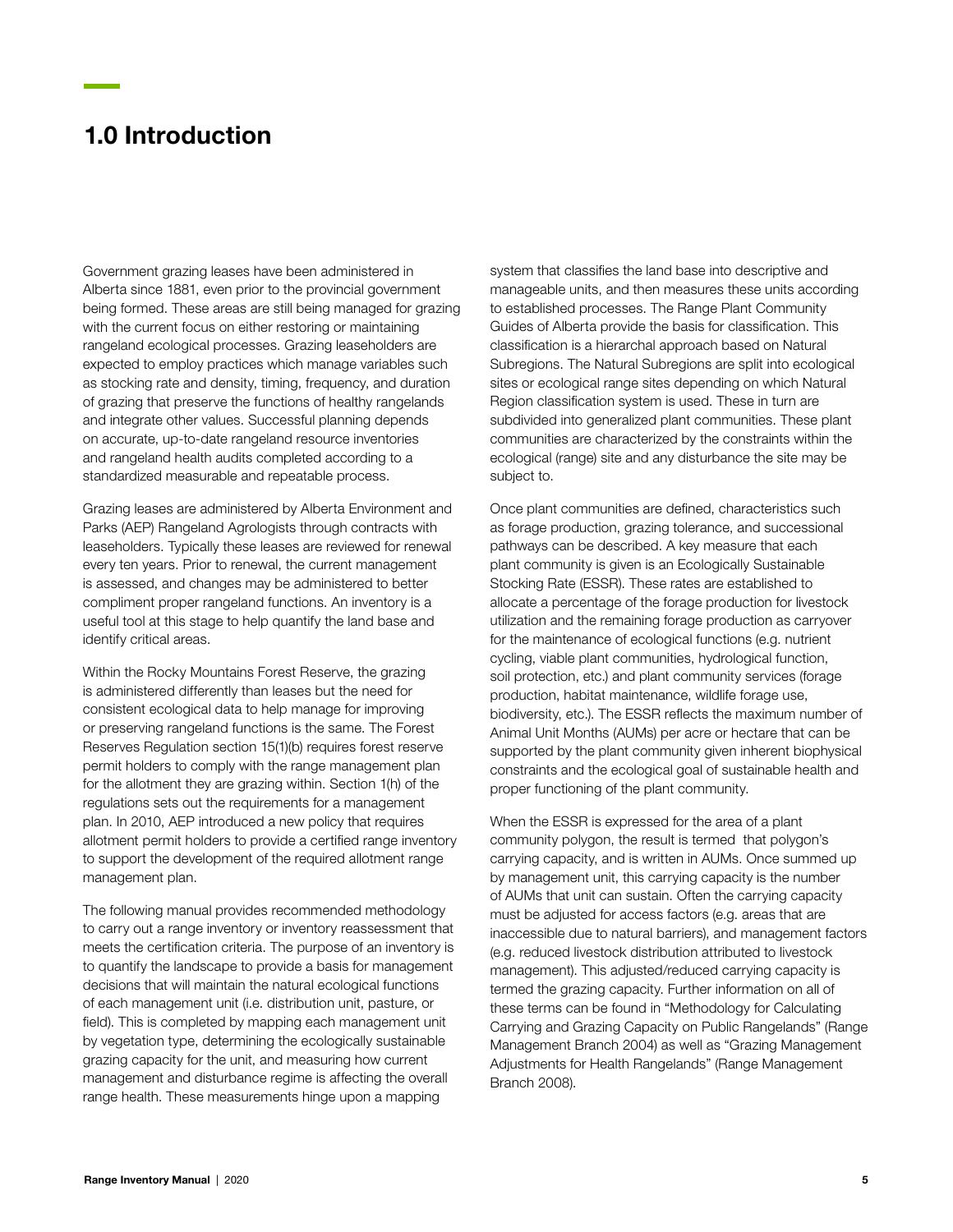<span id="page-5-0"></span>The Rangeland Health Assessment is the primary tool utilized to measure how the current plant community is maintaining its ability to perform certain key functions. These functions include net primary production, maintenance of soil and site stability, capture and beneficial release of water, nutrient and energy cycling, and functional diversity of plant species. Measuring range health is performed by comparing key ecological attributes of the current plant community to a healthy reference community. For further information, refer to the "Rangeland Health Assessment for Grasslands, Forest, and Tame pasture Field Workbook." (Adams et al. 2016).

# 1.1 Inventory Requirements

Each range inventory project requires (1) a detailed map and (2) an inventory report. The detailed map consists of the inventoried area delineated by plant community polygons, with each polygon rated for rangeland health. These polygons are then summed up by management unit to calculate the carrying and grazing capacities. The report consists of management unit summaries, a description of physical and geographical characteristics, current range management practices and challenges, livestock distribution issues, grazing integration issues, and recommendations stemming from the inventory.

In cases where a previously accepted inventory exists, an inventory reassessment is conducted. Surveyors use the mapped plant community polygons from the previous inventory as the basis for the reassessment. Updates to a previous inventory are needed to reflect changes due to management, succession, and disturbance. In addition, several improvements to the range inventory process have evolved over time, such as development of plant community guides and classification, imagery improvement, range health assessment protocol (2003), and inventory standardization (2010). Where applicable, polygon lines are updated based on imagery interpretation and field observations to increase the accuracy of the visible vegetation boundaries and management unit boundaries. The following are examples of information that can be included in an inventory reassessment:

- Updated plant community calls when there is substantial difference in plant community (e.g., succession, disturbance, etc.) since the previous inventory, or if a new/ undescribed/ inadequately described plant community is encountered.
- Reassessment of range health (for trend purposes)
- Adjusted carrying and grazing capacities
- Boundary and asset updates
- Current management regime and range management considerations and recommendations
- Discussion of resource integration

Regardless if a new inventory or a reassessment is occurring, the range inventory process is composed of three stages. They are:

- 1. Pre Field Component
- 2. Field Component
- 3. Post Field Component and Map Creation

The recommended methodology to complete these three stages are described in this manual. The suggested survey methods to collect physical and vegetative data to complete the inventory are also outlined. How the inventory data are collected, mapped, and reported is specific to each particular inventory but this manual will provide guidance on how to obtain the relevant information to develop the various inventory components. The manual does not cover the methodology of plant community classification or range and riparian health assessments. These methods can be found in the plant community guidebooks for the appropriate Natural Subregions, and the range and riparian health assessment field workbooks. The current website locations of all published guidebooks and reference materials to aid inventories are located in Appendix 1.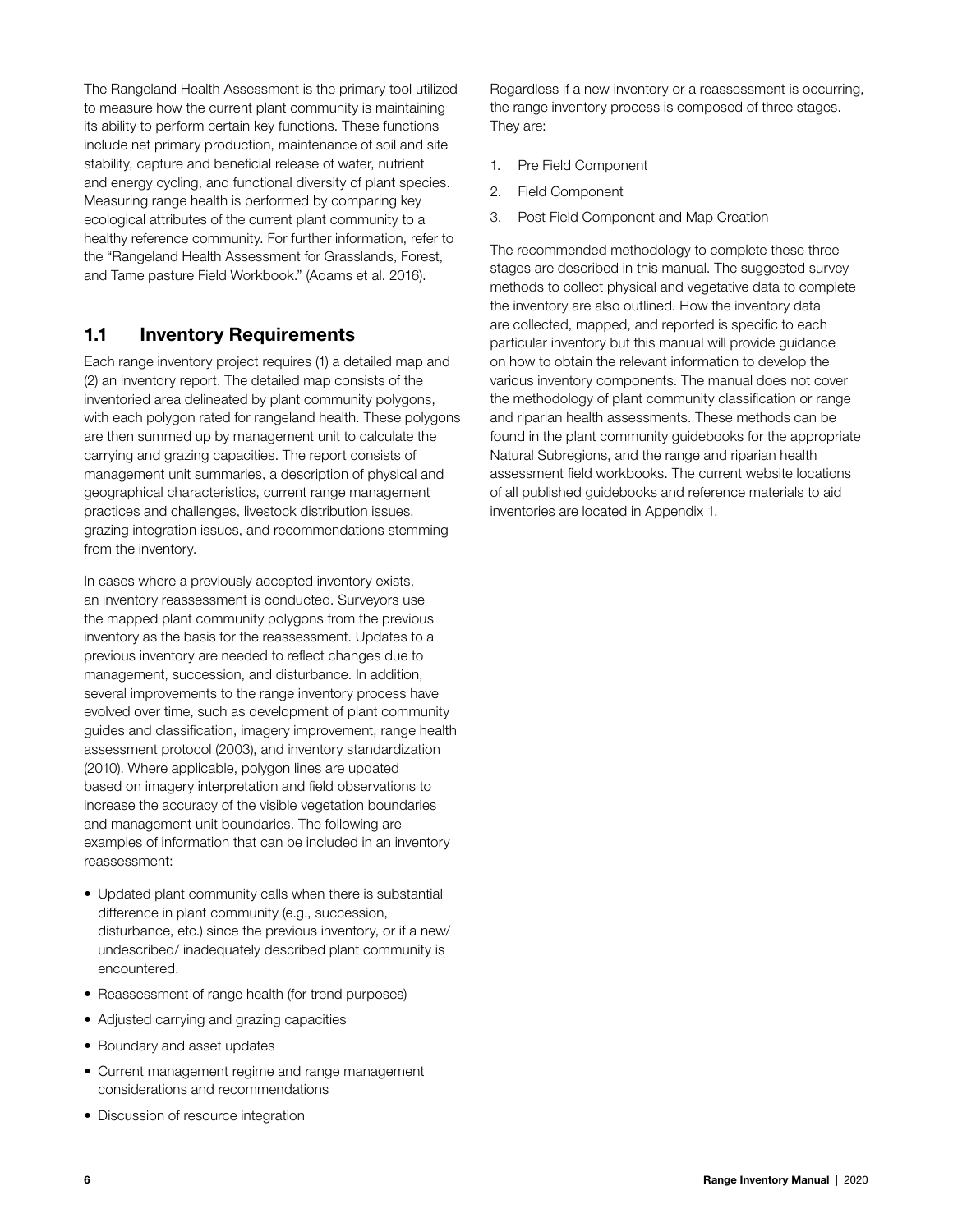# <span id="page-6-0"></span>2.0 Range Inventory Process

# 2.1 Pre Field Component

The pre field component entails gathering information and equipment to help conduct the range inventory. A literature and file search can be performed to find any relevant information for the land base being inventoried, such as past surveys. If the inventory being performed is an inventory reassessment, the previous plot data and detailed map information provide helpful information and an indication of trend by comparing the past data to present. Review of relevant plant community guides, riparian assessment field workbook, and range health assessment field workbook will help ensure familiarity with the plant communities and methodologies in the guide.

Where applicable, maps and data can be provided by AEP in either digital or hard copy formats, but a data sharing agreement must be attained from the AEP Rangeland Specialist for the area where the project is located. The following are examples of maps, data, and forms that AEP recommends for the inventory:

- Overview maps of the complete project area being inventoried including enough of the surrounding area to determine access. These maps will include the following base features: roads, trails, cutlines, hydrography, management unit boundaries, and the most recent high quality imagery. Other specific layers for the project may be provided if available, such as topologically correct polygons from the previous inventory, cutblock information, and available land cover (e.g. AVI - Alberta Vegetation Inventory, GVI - Grassland Vegetation Inventory, DEP – Derived Ecosite Phase).
- Overview maps of each management unit (i.e. field or DU) at 1:20,000 or better with base features as above, any pertinent information (e.g. recent cutblock plans), as well as plant community delineation if available. This may be derived from a previous inventory, a rangeland view of GVI, PLVI (Primary Land Vegetation Inventory), DEP, or AVI.
- Field map sheets (11x17) at scales of at most 1:15,000 showing features provided on the management unit maps. The management unit may be split into multiple sheets if required to maintain the scale. If this occurs a field sheet (11x17) of the complete field will also be provided.
- Paper copies of all relevant forms (e.g. Site Description, Vegetation Inventory, Range Health Assessments, Riparian Health Assessments, Invasive Plant Form, etc.) Example sheets of these are all available in Appendix 2.
- Up-to-date plant community guides for the Natural Subregions relevant to the project area.
- Standardized paper bags (e.g. 14H) for clipping if forage production sampling is part of the project.
- Species list of RRMP preferred scientific and common names (ECOSYS database export).

The field surveyor is required to be equipped with:

- Field, outdoor, and safety equipment based on being in remote and isolated locations.
- Means for travel to and within the inventory area (e.g. vehicle, ATV, horse).
- Up-to-date manuals pertinent to the project (e.g. Range Inventory Manual, Range Health Assessment Field Workbook, Riparian Health Field Workbooks, etc.).
- Navigational equipment (e.g. compass, GPS, clinometer, etc.).
- Survey equipment such as permanent markers, flagging tape, 30 meter tape, forage clippers, and frames relevant to the surveys required.

# 2.2 Field Component

The field component involves using provided field maps to ground truth and attribute each polygon that is deemed accessible by livestock. Most polygons are visited and surveyed utilizing the methods described below. Very remote polygons not deemed accessible by livestock still are assessed but can be done visually if no access is apparent. Before deciding to use a visual assessment to describe a remote polygon, efforts should be made to discuss with allotment holders or AEP staff to ensure the areas in question are not being utilized by livestock.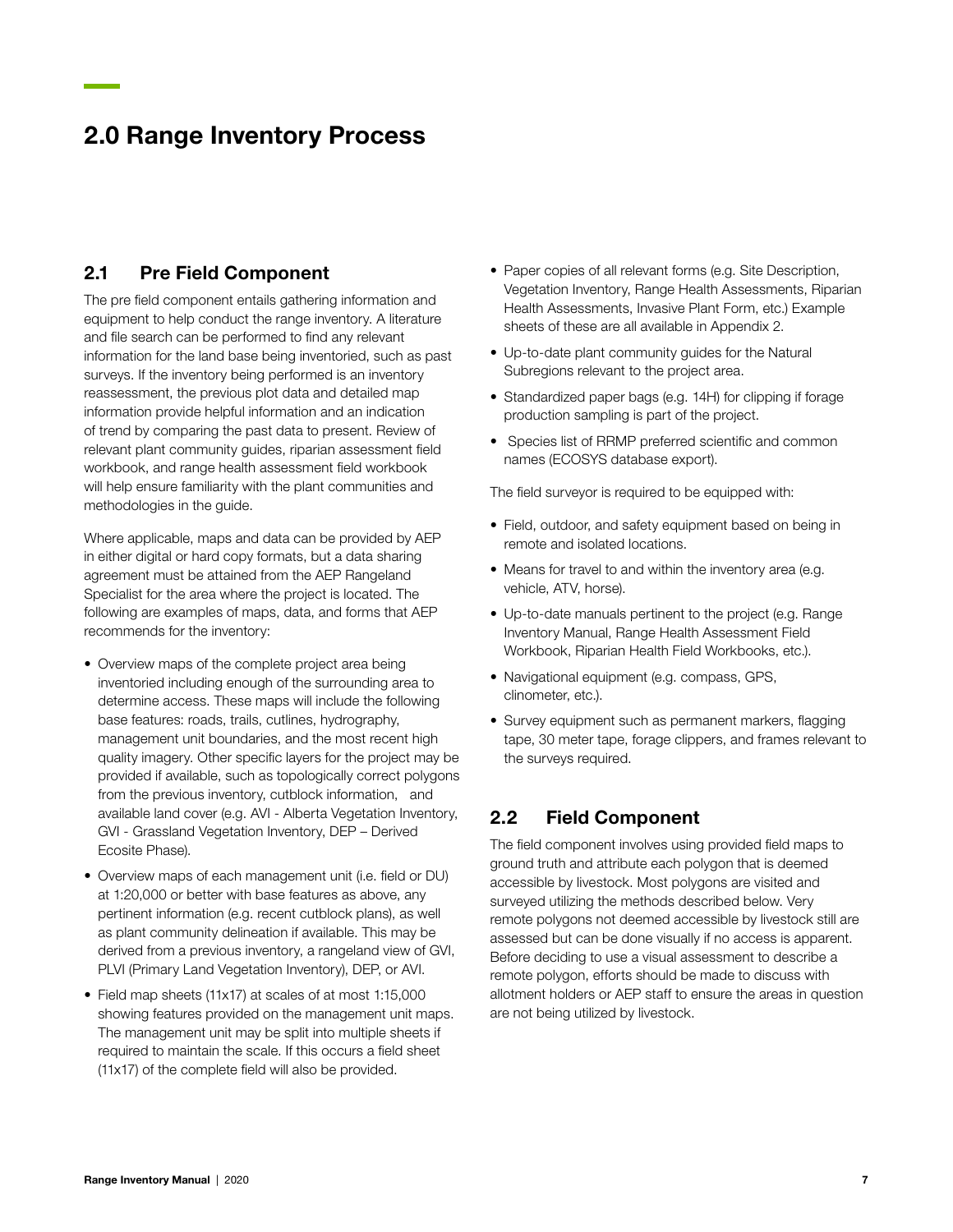# <span id="page-7-0"></span>2.2.1 Vegetative Mapping

Surveyors typically use available basic plant community polygon line work (previous inventory/GVI/AVI/ PLVI/DEP) as a basis for inventory as it provides a rough first cut of mapping polygons. More detail is provided by the surveyor with a focus on primary and secondary range types<sup>1</sup>. Modifications made can include line deletions, additions, and alterations to increase accuracy of the visible vegetation boundaries. A polygon can contain up to three plant community calls or deciles that must add up to 100 per cent. Deciles can be utilized if the boundaries between communities are hard to discern on the imagery, if a mottling between 2 communities exist, or if the community boundary is below the minimum polygon size. Polygons are delineated by management unit (field or DU) as management is expected to change between units.

## 2.2.2 Upland Survey

For upland sites, the recommended minimum polygon size is 2 hectares. Polygons given in the basic plant community line work are visited or viewed and their deciles assessed by either a Detailed, Reconnaissance, or Visual plot level of assessment. These plots are considered relatively hierarchal with the most information required for a Detailed Plot and the least for a Visual Plot. For inventory reassessments, Detailed and Reconnaissance Plots from the previous inventory are reassessed, as well as previously surveyed range health assessment points. Detailed and Reconnaissance Plot data from the previous inventory may be used as a surrogate if sampled in the same location and there is no significant difference in species composition (i.e. plant community). In this circumstance, the surveyor would describe the site using the previous plot data and perform a new range health assessment for trend purposes.

- A Detailed Plot is used when no other plot within the field or local area being inventoried has the same plant community on the same Ecological (Range) Site. During an inventory reassessment, a Detailed Plot is only used when there is a substantial difference in plant community (e.g. succession, disturbance, etc.) since the previous inventory, or if a new / undescribed / inadequately described plant community is encountered. Please note the following:
	- A Detailed Plot is not necessary if that plot has already been described with a detailed plot in the present reassessment (same field / local area), in this case a reconnaissance plot is acceptable
	- A Detailed Plot should be conducted regardless of whether the new plant community was described in a different location in the previous inventory
- If no change in species composition is observed, only a range health assessment is conducted at the reassessment location
- A Reconnaissance Plot is used when a Detailed Plot with the same plant community occurs within the field and local area being inventoried. Reconnaissance Plots are utilized after a Detailed Plot has been collected of the same plant community during the current inventory and are continued to be used until the surveyor is confident in accurately visually assessing the community using a visual plot. Please consider the following for inventory reassessments:
	- Similar to a new inventory, during inventory reassessments a Reconnaissance Plot can be used to link to a detailed plot that has been completed during the current reassessments.
	- If during the reassessment the plant community has not deemed to have changed from the original assessment, only a range health form is completed at the location.
- A Visual Plot is used when there is already adequate representation of the plot by a Detailed or Reconnaissance Plots and the areas are similar enough in landscape, vegetation, and health ranking (healthy, healthy with problems, or unhealthy) to be grouped together. For example, this can be used where there is much mottling of plant communities across a landscape. A Visual Plot may also be used to describe:
	- Subdominant deciles within polygons (30% or less) without significant management concern.
	- Polygons that contain no rangeland value (e.g. rocks, roads, etc.).
	- Polygons inaccessible to livestock that can only be viewed due to access reasons.
	- Tertiary Range Types areas such as forested areas that receive limited use by livestock. Forested plant community types (Archibald et al. 1996, Beckingham and Archibald 1996) may be substituted if the community is currently not described within the range plant community guide for that subregion.
	- For inventory reassessments, can be used to describe plant community polygons where detailed or reconnaissance plots were not collected in the previous inventory and the surveyor deems the plant community composition has not substantially changed since the previous inventory.
	- During inventory reassessments to update and/or add subdominant deciling and delineation of tertiary/non-use range.

1 Primary Range: range that animals prefer to graze when management is minimal (relative to distribution unit and time of year). Secondary Range: range that is lightly used or unused by livestock under minimal management and will ordinarily not receive much use until primary range has been over-utilized.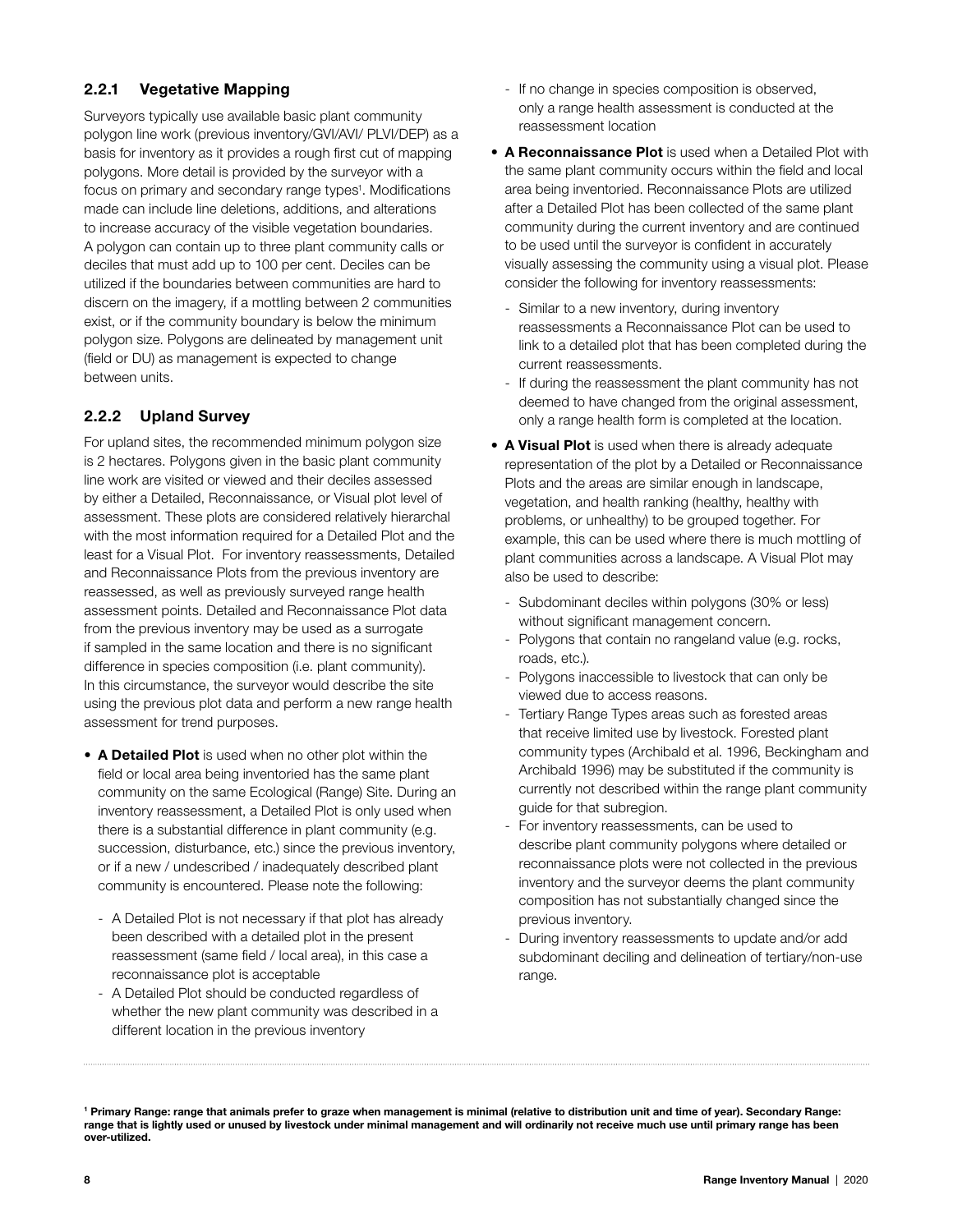<span id="page-8-0"></span>The forms and measures collected differ between Natural Regions. These are itemized in Table 1 below. Specific details of each item are listed after the table.

Table 1. Examples of forms and measures collected at each level of assessment.

|                                 | Grassland<br>Natural Region | All Other<br><b>Natural Regions</b> |
|---------------------------------|-----------------------------|-------------------------------------|
| <b>Detailed Plot</b>            |                             |                                     |
| 1. GPS location                 | Yes                         | Yes                                 |
| 2. Site Description Form        |                             | Yes                                 |
| 3. Vegetation Inventory<br>Form | Full                        | Full                                |
| 4. Plant community call         | Yes                         | Yes                                 |
| 5. Access Factor                | Yes                         | Yes                                 |
| 6. Riparian (%) and Health      | Yes                         | Yes                                 |
| 7. Range Health<br>Assessment   | Full                        | Full                                |
| 8. Forage Clip                  |                             | Yes <sup>*</sup>                    |
| 9. Plot Photographs             | Yes                         | Yes                                 |

|                                 | Grassland<br><b>Natural Region</b> | All Other<br><b>Natural Regions</b> |
|---------------------------------|------------------------------------|-------------------------------------|
| <b>Reconnaissance Plot</b>      |                                    |                                     |
| 1. GPS location                 | Yes                                | Yes                                 |
| 2. Site Description Form        |                                    | Yes                                 |
| 3. Vegetation Inventory<br>Form | Yes, transect<br>omitted           | Yes, transect<br>omitted            |
| 4. Plant community call         | Yes                                | Yes                                 |
| 5. Access Factor                | Yes                                | Yes                                 |
| 6. Riparian (%) and Health      | Yes                                | Yes                                 |
| 7. Range Health<br>Assessment   | Full                               | Full                                |
| 8. Forage Clip                  |                                    | Yes*                                |
| 9. Plot Photographs             | Yes                                | Yes                                 |

|                            | Grassland<br><b>Natural Region</b> | All Other<br><b>Natural Regions</b> |
|----------------------------|------------------------------------|-------------------------------------|
| <b>Visual Plot</b>         |                                    |                                     |
| 1. GPS location            |                                    |                                     |
| 2. Site Description Form   |                                    |                                     |
| 3. Vegetation Inventory    | Optional                           | Optional                            |
| Form                       |                                    |                                     |
| 4. Plant community call    | Yes                                | Yes                                 |
| 5. Access Factor           | Yes                                | Yes                                 |
| 6. Riparian (%) and Health | Yes                                | Yes                                 |
| 7. Range Health            | Rating                             | Rating                              |
| Assessment                 |                                    |                                     |
| 8. Forage Clip             |                                    |                                     |
| 9. Plot Photographs        | Optional                           | Optional                            |

- 1. GPS locations are formatted in decimal degrees with 5 decimals and datum is either NAD83 or WGS84. This can be collected on either the Site Description Form or Vegetation Inventory Form (Section 3.1, 3.2).
- 2. The Site Description Form (PLD 021) describes the physical characteristics of the site (Section 3.1). These forms are required for Detailed and Reconnaissance plots.
- 3. There are three Vegetation Inventory Forms currently available; MF5-PL, Prairie MF5, and Prairie/Rocky Mountain MF5. The Grassland Natural Region uses the Prairie MF5 or Prairie/Rocky Mountain MF5; the other Natural Regions use any of the three (Section 3.2).
	- For Detailed Plots it is recommended that this form is filled out entirely, including the detailed transect information. The transect information can be omitted at the Reconnaissance level of assessment because a Reconnaissance Plot is linked to a Detailed Plot within the nearby area or at the same location in a previous survey.
	- For Visual Plots this form may be used to collect the relevant information, but the entire form does not have to be filled out.
- 4. Plant community estimation can be a code from the Natural Subregion's range community type guide book. If a community type cannot be found in a guide then a conditional call is used.
	- If the conditional community closely resembles an established community, but either at an earlier/ advanced seral stage, or disturbed, it can be documented as the established community code with a 'D" or 'S" for disturbed or seral related respectively.
	- If the conditional call is not linked to any established community, the naming convention is to list the dominant 2 or 3 species with "/" dividing life-forms, and "-"dividing species within life-forms. The appropriate Ecosite Phase is determined in order to set the ESSR.
- 5. Access factors provide an overview measure of how well livestock are able to access the polygon due to water and landscape constraints. The ratings are from 0 to 10, zero being no access and 10 being full access. This information is used to fill out the Range Management Form (Section 2.3.2). This data is not formally captured on the Vegetation Inventory Form, although cattle access is rated as good / fair / poor on the back page. This rating can be also included in this area as "AF= 0 - 10".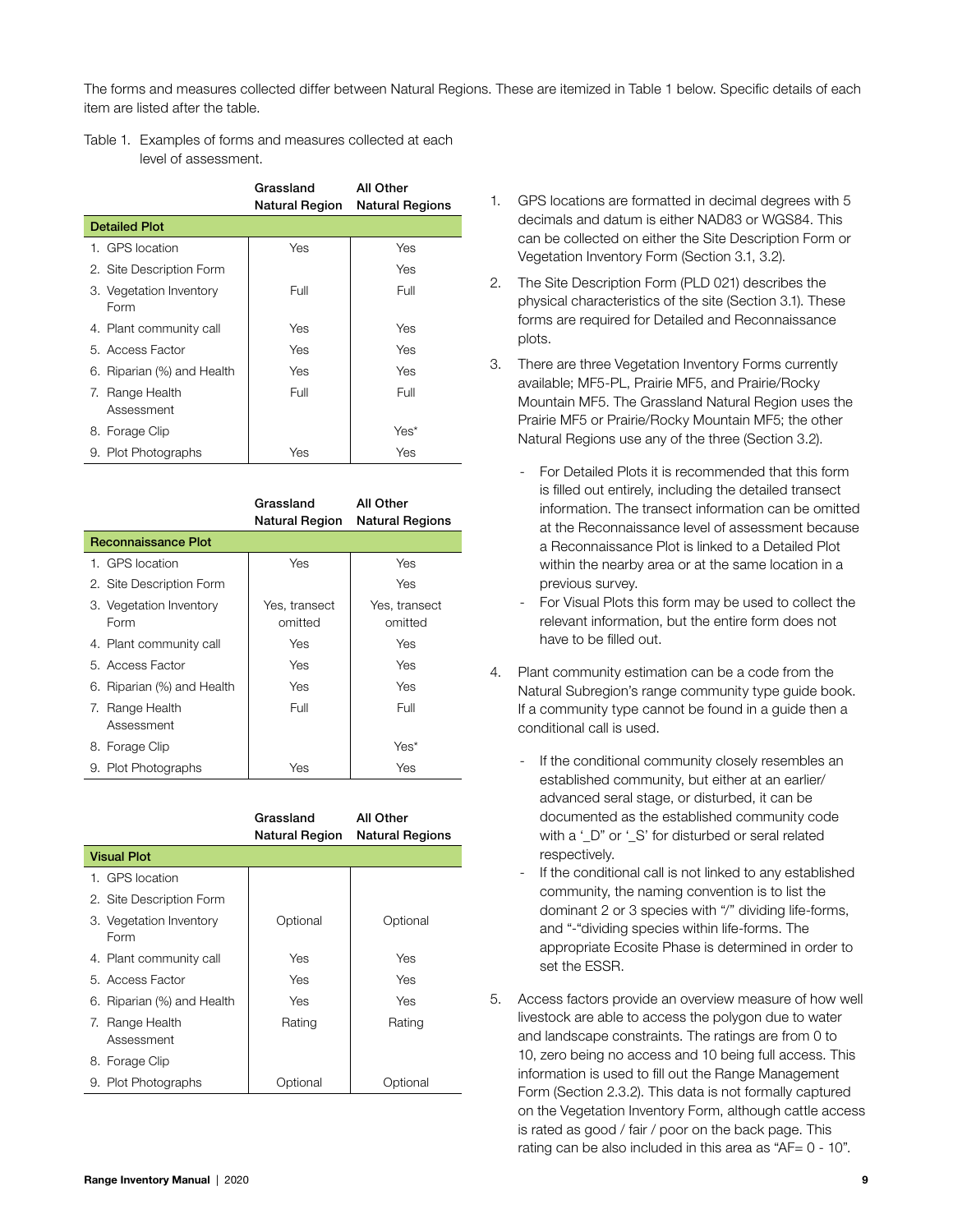- <span id="page-9-0"></span>6. The percent riparian and estimated riparian health ranking (healthy, healthy with problems, unhealthy) are collect for each polygon and used to fill out the Range Management Form (Section 2.3.2). There is no formal location for this on the Vegetation Inventory Form, but there is Water Source information collected on the back page. This information may be collected at this location as well.
- 7. A full Range Health Assessment (forested, grassland, or tame pasture) is collected for Detailed and Reconnaissance Plots. For Visual Plots, just a health ranking (healthy, healthy with problems, unhealthy) is collected based on a visual review of the site and professional judgement.
- 8. Forage clipping is based on a 0.5m² forage clip, separating grass, forbs, shrubs, and litter (Section 3.3). Forage clipping is collected for Detailed or Reconnaissance Plots in the Rocky Mountain, Foothills, and Parkland areas.

\* Clipping is not collected if the project is an inventory renewal, unless a detailed plot is conducted or otherwise stated in the project conditions.

9. Two photographs are typically taken for a Detailed Plot. One photograph taken from a standing position capturing a micro plot. And a second photograph taken from the end of the transect from a kneeling position capturing the transect and horizon. Photographs are also taken at Reconnaissance Plots, usually at least one or two of the general area. This is good practice for Visual Plots as well. The allotment/lease name, plot number, and date are captured in each plot photograph. Plot photographs are included with the field plot sheets.

## 2.2.3 Riparian Survey

Riparian areas, wetlands and meadows can be delineated with a minimum polygon size of 0.5 hectares. The importance of riparian areas in range management has been highlighted recently with an increase in levels of assessment. If possible, the complete riparian zones are either delineated or deciled. For the purposes of inventory, the riparian zones are regarded as 2 major areas, the active floodplain and the upper terraces (Figure 1). Upper terraces usually have the highest livestock value, as these are relatively larger, drier areas and often have shorter periods where they are most susceptible to degradation due to livestock grazing. The upper boundaries of these areas are delineated, and described with a Detailed or Reconnaissance plot similar to grasslands, shrublands, etc. The active floodplain is usually a smaller area directly beside the flowing stream or standing water of a wetland that is directly affected by annual inundations of the water body. The percentage of active floodplain within the polygon is estimated as well as given an estimated health ranking (healthy, healthy with problems or unhealthy) based on the Riparian Health Assessment system (Fitch et al. 2009, Ambrose et al. 2009). These estimations are entered for each polygon as part of the Range Management Form explained in Section 2.3.2.



Figure 1. A schematic example of a typical riparian zone cross sections showing near-channel landform features. Note: FAC (facultative), OBL (obligate), UPL (upland), etc. refer to categories of frequency a species is found in wetlands (From Cows and Fish 2005).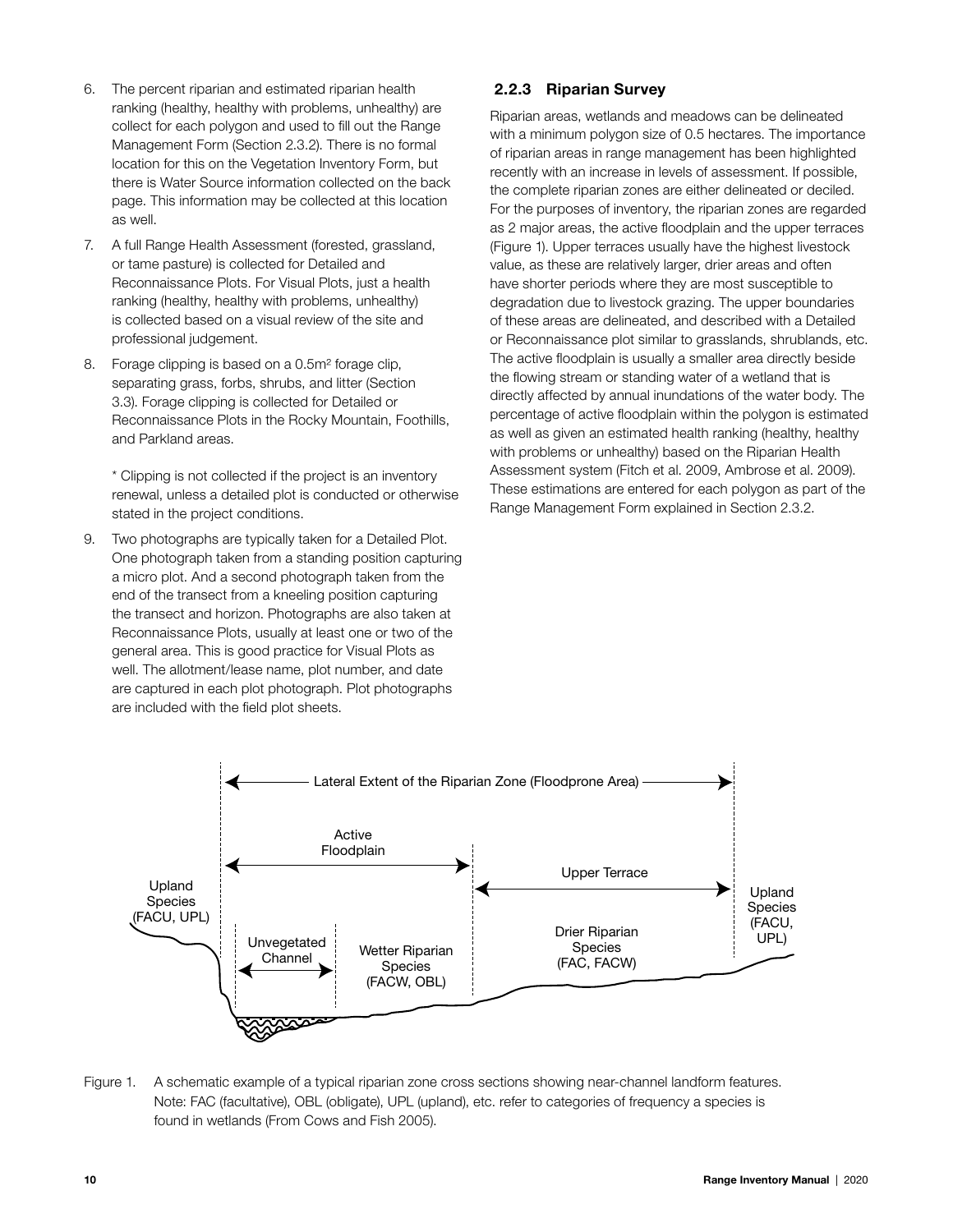<span id="page-10-0"></span>For each inventory and reassessment, key critical riparian sites and the active floodplain are selected to be described in detail using the Cows and Fish Riparian Health Assessment (Fitch et al. 2009, Ambrose et al. 2009) (Section 3.5). Critical sites are reaches that have an existing problem, sensitive areas (plant, fish, or wildlife habitat), or areas that may respond quickly to disturbances or management changes that can be readily monitored. These areas will be utilized as benchmark sites to be monitored to support long term riparian health trend monitoring on individual management units within the inventory area.

Inventory projects often specify the minimum number of riparian sites but establishment of these sites are based on professional experience and knowledge gained from the area through completing the inventory, and by consultation with the Agrologists and range managers. Depending on water availability, it is recommended that at least one critical riparian health assessment per management unit is conducted. When selecting the sites, areas upstream and downstream of culverts, roads, fences and other factors that are directly affecting riparian health are avoided although these factors can be commented on as observations on the riparian health assessment form.

## 2.2.4 Management Inventory

Along with the plot information, it is recommended the following management considerations are collected while visiting range inventory polygons to ensure appropriate representation of the Distribution Units. This data is used to facilitate completion of the Range Management Form and the inventory report.

- Livestock Utilization and Distribution: Note successful management along with any problems.
- Salt: Map salting locations as well as note their impacts on livestock distribution. Also note successful management along with any problems.
- **Distribution Unit Boundaries: Distribution Units can** be separated by natural barriers or fences. Note whether the locations of these natural barriers are working and located where the map indicates. Also note the condition of the fences. It is important to document any irregularities in Distribution Unit boundaries particularly fencelines compared to the base feature map so that the map can be corrected.
- Water Supply and Distribution: Map existing developments and note their condition. Potential water developments should also be noted if it is deemed a location to enhance livestock distribution.
- **Invasive Plants:** Map invasive plant infestation locations and fill out an Invasive Plant Form including an estimation of the infestation area (m2, ac, ha). The form is available in Appendix 2.
- Predators: Note problems with predators and any management activities undertaken to deal with predators.
- Overall Management Summary: This is based on discussions with the allotment permit or disposition holder and on observations made during the inventory. Surveyors should indicate existing conflicts that are influencing management or affecting rangeland health, and discuss any potential future conflicts.

# 2.3 Post Field Component

Post field exercises typically involve creating and submitting a GIS spatial dataset of the inventory based on the line work provided, entering collected survey data into spreadsheet templates (range management form, range and riparian health assessments and invasive plant forms) and developing an inventory report. AEP can provide data entry training after the field component to help with consistency and minimize errors. Additionally, for applicable inventories the AEP Rangeland Geomatics Team can meet with the inventory GIS specialist after the draft map is completed to support mapping consistency.

A local AEP Rangeland Specialist will be available throughout the project to assist with technical questions and provide advisory support. If requested, transect data can be analysed through classification techniques by the Rangeland Specialist to support inventory community calls. Once completed, this information will be returned to the surveyor to finalize plant community calls. Other measurements such as the Ecological Sustainable Stocking Rate and range health may be updated according to the plant communities provided.

If forage production samples were collected (section 3.3), arrangements can be made with the local AEP Rangeland Specialist to have them dried and weighed. This data will be sent back to the surveyor to be used in the report. It is also used by AEP to help understand forage production variation of the plant communities they represent.

For efficiency, it is recommended the post field components are completed in this order:

- 1. Draft GIS spatial datasets including: inventory polygons; boundary line work; detailed and reconnaissance plot locations, and infrastructure locations (section 2.3.1)
- 2. Data form entry (section 2.3.2)
- 3. Contract summary meeting (section 2.3.3)
- 4. GIS spatial dataset and form finalization (section 2.3.4)
- 5. Inventory report (section 2.3.5)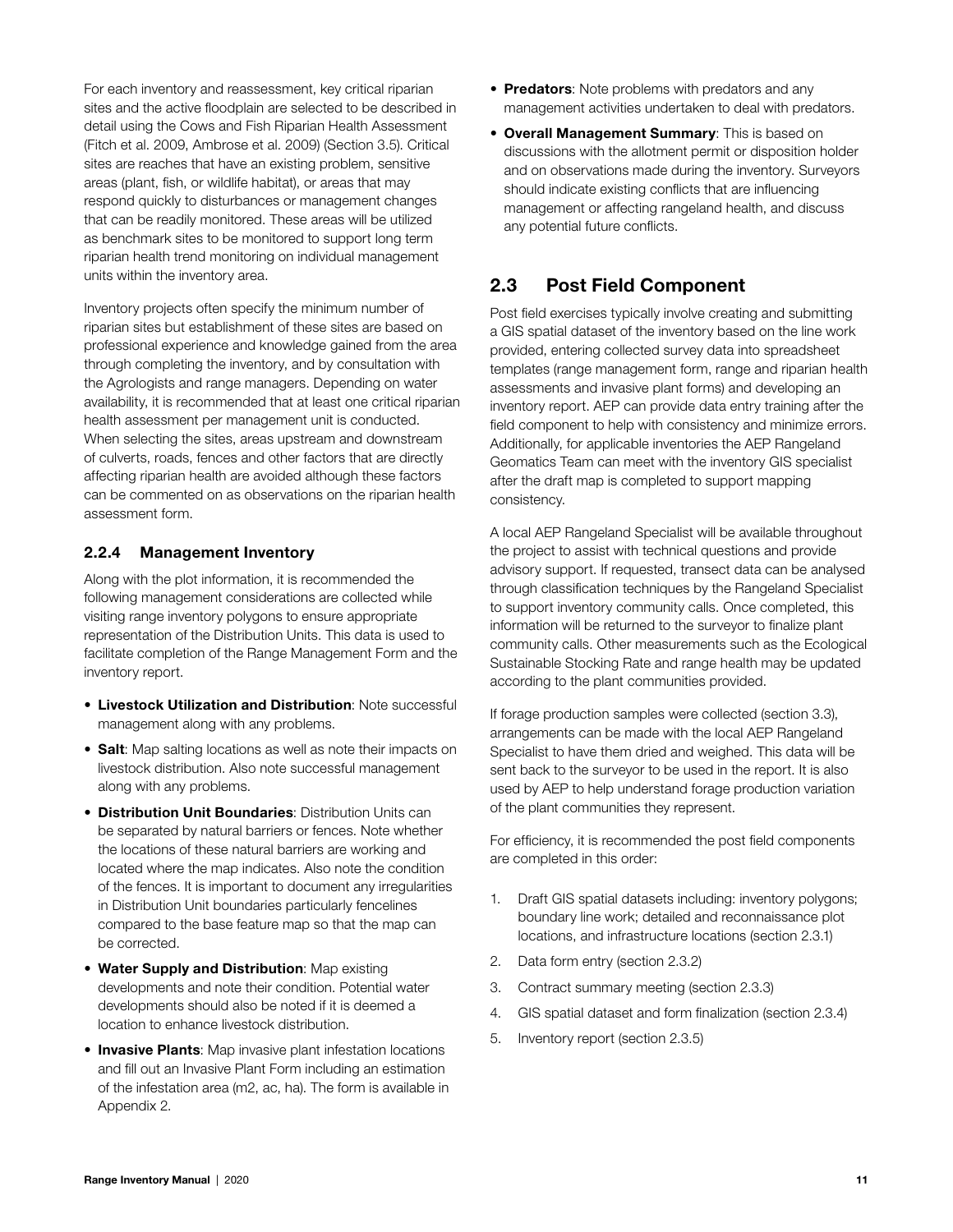# <span id="page-11-0"></span>2.3.1 Draft GIS Spatial Dataset Creation

Working with a GIS specialist, the surveyor maps and attributes range inventory polygons within an ESRI File Geodatabase. The draft spatial data can be submitted to AEP for specification analysis and comment. The spatial data typically includes:

- Topologically correct polygons representing the range inventory. The dataset usually encompasses the entire allotment with each polygon having a unique id. Polygon attributes are formatted in a provided spreadsheet and are linked to the geodatabase by the polygon unique ids.
- Detailed and reconnaissance plot locations
- Infrastructure points accompanied by feature descriptions.

Mapping is typically based on the initial range inventory polygons given. As mentioned previously, these polygons are based on previous inventories, Alberta Vegetation Inventory (AVI), Grassland Vegetation Inventory (GVI), or the Primary Land Vegetation Inventory (PLVI). It is recommended for allotment range inventories that the GIS Guidelines for Range Inventories in the Rocky Mountains Forest Reserve are reviewed prior to mapping in order to understand the recommendations and limitations for polygon delineation. Starting this process early in the post field process can ensure time to communicate if there are any discrepancies with the created or edited polygons.

The recommended minimum mapping unit (MMU) for upland sites is 2 hectares and for wetlands and meadows is 0.5 hectares. Discernable areas above the specified MMU are detailed as clearly as possible. Deciles are used if plant community boundaries are not discernible on the imagery or mottling of plant communities within a polygon make it impossible to delineate. Up to three deciles are used per polygon. Polygons are contained within the corrected management unit (field or distribution unit) boundary outline (even if vegetation type is the same it is assumed management is different between fields).

#### 2.3.1.1 Point Features

Plot locations are captured in a GIS spatial database attributed with the unique plot identifier and plot type (Detailed or Reconnaissance). Infrastructure features can also be captured in a GIS spatial database. Infrastructure that is recommended to capture is salting locations, water developments, and any fence point that may document an irregularity in the distribution unit boundary. Recommendations on capturing infrastructure features can be found in Appendix 4. For allotment range inventories, a shapefile can be provided from AEP to capture infrastructure features. This shapefile is available to be uploaded on to some models of GPS units.

## 2.3.2 Data Form Entry

Survey forms can be submitted by the surveyor. For allotment range inventories, surveyors are no longer asked to enter plot data into ECOSYS. Vegetation Inventory and Site Information Form data may be entered by AEP directly into ECOSYS. Therefore, form completeness and legibility is important. The surveyor enters select data collected on field forms into spreadsheet templates provided by AEP. A spreadsheet template is provided for the Range Management Form (RMF), range and riparian health assessments and invasive plant forms. Range and riparian health assessment and invasive plant spreadsheet data corresponds directly with the assessment score sheet fields. The RMF spreadsheet is used to attribute the polygons. The possible RMF attribute fields are as follows:

Activity ID – The activity identifier of an allotment or lease (e.g. PNT000000 or GRL000000).

**Inspection Date** – The date when the inventory was conducted.

**Inspector** – The name of the inventory surveyor.

Allotment – If applicable, the name of the allotment surveyed.

Field Name – The management unit being inventoried (Field or Distribution Unit (DU)).

**Polygon Number** – Unique numeric used to identify the polygon. This number is unique for the entire project.

Area – The value calculated for the specific polygon is entered from the finalized map in acres and the hectares conversion is auto-populated in the following column.

Plot Number – The unique alphanumeric assigned to the plot.

**Decile** (1,2,3) - Number from 1-10 to represent % of polygon that the decile occupies (i.e.  $3 = 30$  per cent of polygon). Maximum of 3 deciles per Polygon, deciles add up to 10 for a complete polygon description.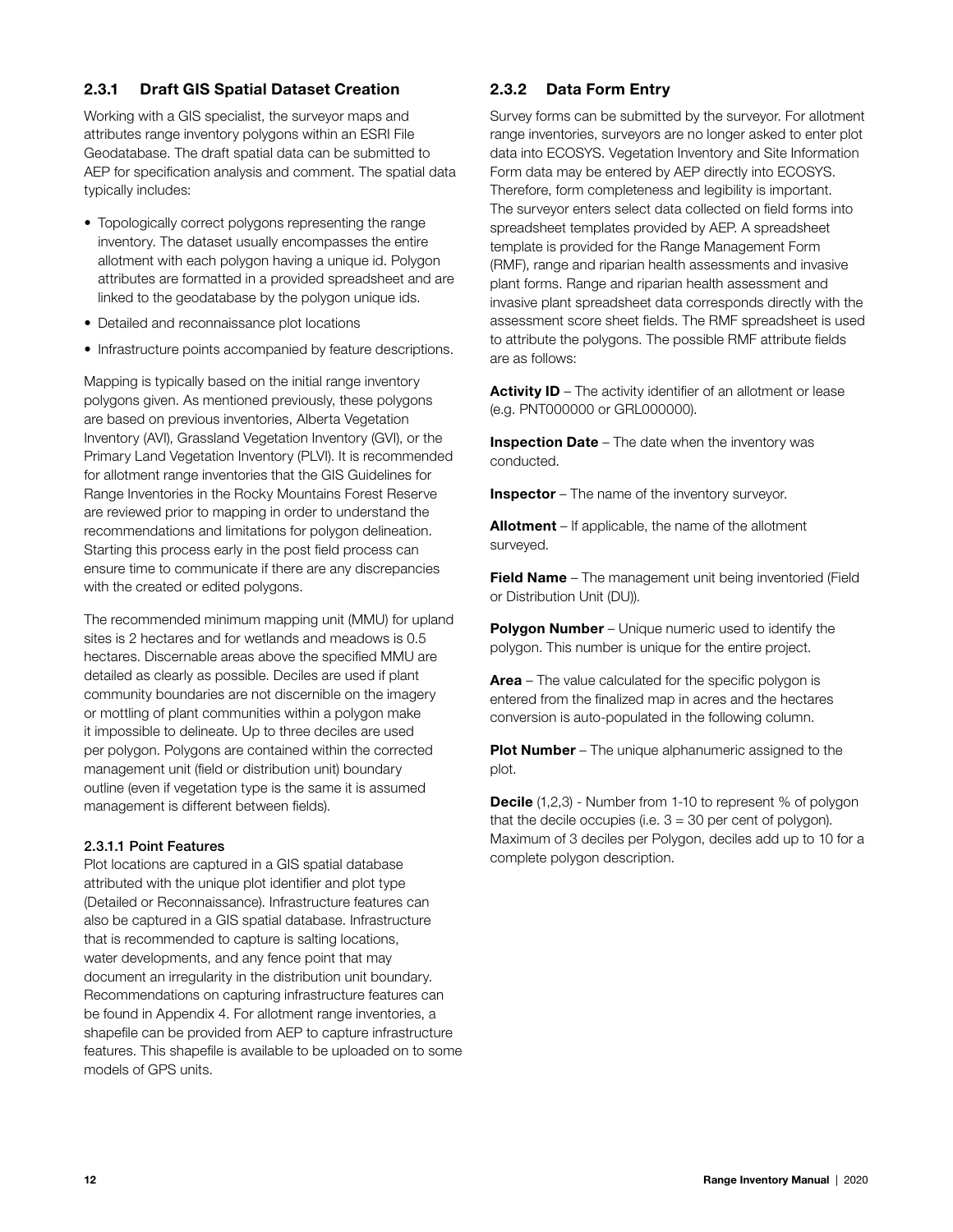**Range Use Category** – Categorizes the polygon into the degree of use expected in relation to the rest of the DU. This is a drop-down list that contains; Primary (the area that animals prefer to graze when management is minimal), Secondary (range that is lightly used or unused by livestock under minimal management and will ordinarily not receive much use until primary range has been over-utilized), Tertiary (range that goes virtually unused by livestock, even when primary and secondary range are over-utilized), Special Use (rangeland that has been developed or modified for a specialized purpose) and Non-Use. If the range is Non-Use select the appropriate category in the following Plant Community code field. The Non-Use list provides alternatives if the polygon decile is not under perennial vegetation, such as Annual Crop, Alkaline Pond, Beach, Cliff, Exposed Sand, Gravel Bar, Gravel Pit, Oil/Gas/Industrial, Lake, Shallow Open Water, Pond, Reservoir, River, Railway Surface, Rock Outcrop, Rural, Road Surface and Talus.

Special Use Category – If Special Use is selected in the previous field, this field further describes the special use. The drop-down list contains: Associated Lands, Cropping, Cut-Block, Development, Haying, Road Allowance, Wildlife Use, Other.

Natural Subregion – The Natural Subregion the polygon decile is in. This is used for all types, whether it be Plant Community, Landform or Associated Lands.

Plant Community Code (1,2,3) – Code from the applicable plant community guides (e.g. UFA7). This will auto-populate the Plant Community Name and Ecosite Phase in the following columns.

Conditional Community (1,2,3) – The name given to the conditional plant community. If an acceptable community does not exist in the plant community guide within the Natural Subregion the polygon decile is in, a conditional plant community name is entered. If the conditional community is related to an established community, but either an earlier seral stage or more disturbed, it can be documented as the established community code with a ' D" or ' S' for disturbed or seral related respectively. If the conditional community is unrelated to an established community, then provide a listing of the top 2 or 3 species with "/" dividing life-forms, and "-"dividing species (e.g. Pl / rough fescue – Idaho fescue), and indicate the appropriate Ecosite Phase or Ecological Range Site. If a Conditional Plant Community is selected, an appropriate stocking rate is entered in the adjusted rate field.

Conditional Community Comments (1,2,3) – This field can be used to describe the conditional plant community beyond just the leading species, or code detailed above.

Conditional or Tertiary Community Ecosite Phase – Appropriate ecosite phase of the conditional or established tertiary plant community.

Adjusted Stocking Rate (1,2,3) - The surveyor can adjust the stocking rate based on professional judgment or forage production clippings. Stocking rates are entered here for conditional and tertiary plant communities.

Adjustment Reason (1,2,3) - When an adjusted stocking rate is given for a community, an adjustment reason is provided.

Access Factor (1,2,3) - This identifies accessibility to a plant community under practical range management. Based on a scale of 0 (no access) to 10 (full access) and is measured for every decile in a polygon.

Range Health Estimate (1,2,3) – Indicates range health for the polygon decile. The broad health rankings are unhealthy, healthy with problems, and healthy.

Health Trend (1,2,3) - Indicate the current trend of the plant community for each polygon decile. To determine trend, previous knowledge of the decile health would be known. If trend is unknown then select 'Unknown'.

Grazing Intensity (1,2,3) - Measured at each polygon decile, this categorizes the grazing intensity of the plant communities that was derived during the field work.

**Current Utilization (1,2,3)** - Measured at each polygon decile to estimate the current utilization at the time of the survey. Record a value between 0 and 100%.

**Poisonous Species** – To flag as a problem, enter up to 3 poisonous species using the ECOSYS species code.

Weeds – To flag as a problem, enter up to 3 species using the ECOSYS species code. Includes noxious and escalated species.

Woody Regrowth – To flag as a problem, enter 1 species using the ECOSYS species code.

Riparian Percent – Record the percentage of active flood plain (Figure 1) within the polygon. If the polygon does not have any active flood plain within it, the value for this field is 0. If the entire polygon is riparian, then the value is 100.

Riparian Health Estimate – Either estimated or calculated through a riparian health assessment, a ranking of the current health of the active flood plain referred to in the previous field. If the value of polygon riparian health is 0 then this field should be left blank.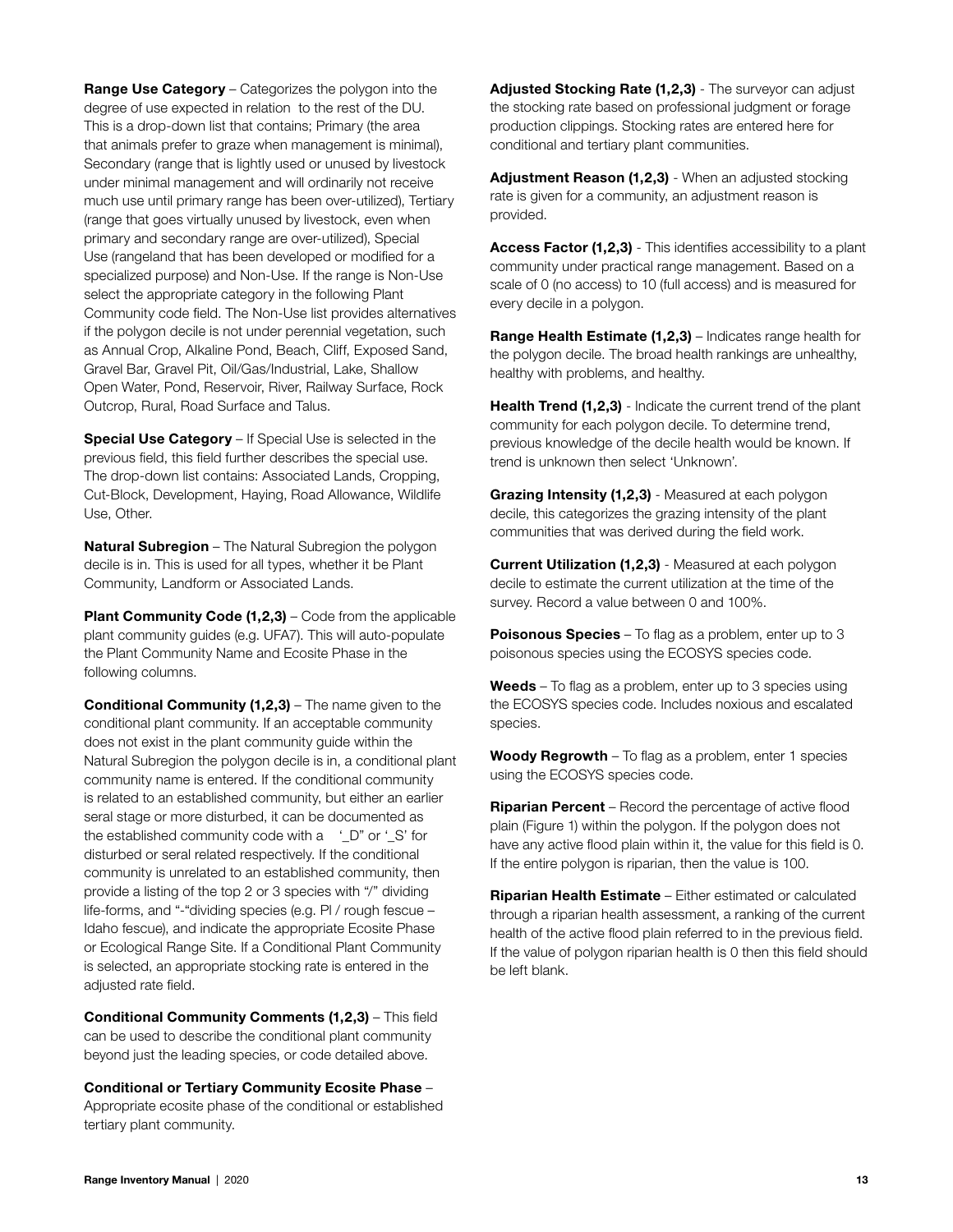# <span id="page-13-0"></span>2.3.3 Contract Summary Meeting

It is recommended the surveyor arranges a contract summary meeting with the leaseholders or allotment permit holders and the representing Rangeland Agrologist. The meeting provides an opportunity to go over the assembled GIS spatial dataset and inventory findings. The GIS spatial datasets, forms, and inventory report are updated accordingly.

# 2.3.4 GIS Spatial Dataset and Form Finalization

The finalized map contains a topologically correct feature class in the GIS spatial database of the project area with each polygon uniquely identified and its area calculated. The surveyor ensures the map is free of errors and representative of the field work completed. All inventory forms and spreadsheets are finalized.

# 2.3.5 Inventory Report

Once the map is completed the management unit summaries can be developed. These summaries as well as all other inventory findings are detailed in a report. The following is a list of recommended sections to include in a summary report:

- 1. Abstract:
	- Present the most important information of the report in a succinct form. Summarize the background, objectives, results and conclusions of the report.
- 2. Introduction:
	- Provide the background and general information necessary to establish the report context. For technical reports this will include the objectives, technical background and the problem or question being answered.
- 3. Methods:
	- Describe assumptions and procedures used in the work accurately and clearly. This manual is the primary source for methods and are typically followed unless modifications have been discussed with the Rangeland Specialist.
- 4. Results and discussion:
	- Describe the plant community findings of each management unit and include:
		- An overview of the Natural Subregions represented on the inventoried area using the Natural Regions Committee (2006) report as the primary reference. Refer to Appendix 1 for access to this resource.
		- Community type descriptions organized into categories of coniferous, deciduous, shrubland, and grassland. Community type descriptions will include: community name, number of plots, general soils

information, moisture regime, elevation (m), aspect (o), slope (%), drainage, and parent material. Average forage production of trees, shrubs, forbs, grasses, and the total production from the inventory survey clips should be presented along with production values from plant community guides if available. The scientific name, common name (as per ECOSYS Plant Species List) and cover (%) of the dominant graminoids, forbs, shrubs and trees should also be listed. An example of this format can be found in Appendix 3.

- A discussion which includes an ecological description, description of grazing and disturbance impact, the reasoning behind assigning a particular community name, unique and identifying features of the community, and a description of where it was found in the allotment.
- Range management considerations: This section typically includes the following (generally, on a management unit basis):
	- Landscape features that limit areas suitable for grazing (e.g. topography where cattle are limited to valleys or drainage)
	- Current range and riparian health with a focus on any trend information or any issues that were discovered
	- Successional information outline the successional situation of individual units, including a discussion on disturbance impacts as well as the effect that exclusion of natural disturbance factors (e.g. fire) is having
	- Management Unit boundary issues
	- Lightly or heavily used areas discussed in terms of patterns of cattle use rather than a reiteration of which range types are over or under used (this is obtainable from the inventory forms)
	- Any ungrazed sites which are too small to be recognized as separate map units but which are surveyed because of their role as comparative sites for determining range health
	- Poisonous plants, weed infestations
	- Eroded water courses or trails
	- Impacts of other resource uses on livestock management
	- Current management practices
		- » salting
		- » livestock distribution pattern of use
		- » fencing general state of repair and type of fencing
		- » access problems
		- » wildlife use
		- » inclusions any areas of significant cattle grazing but too small to be included on the map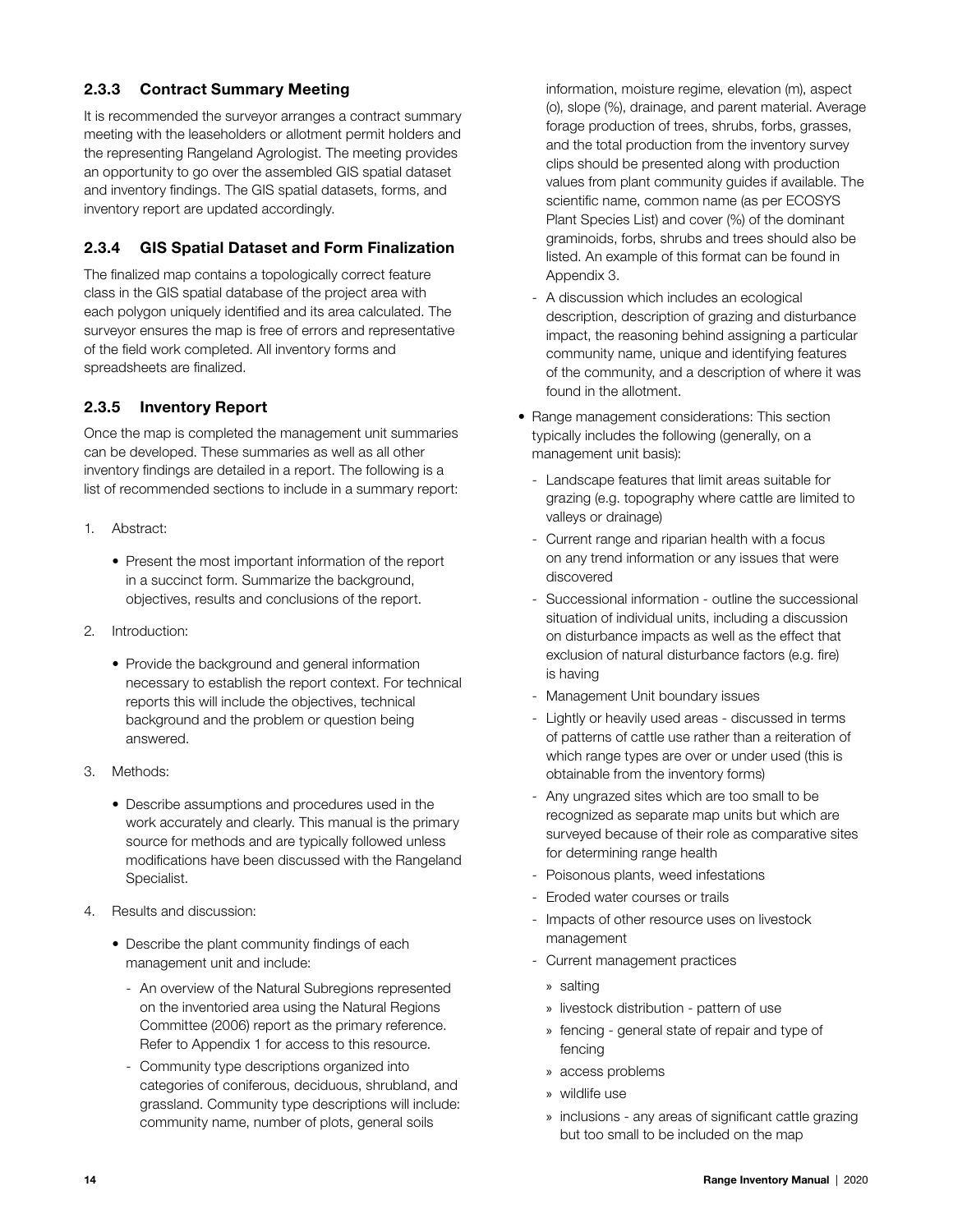- » discussion about any associated lands outside the allotment but grazed with the allotment
- Overall management summary: This section should identify existing conflicts that are influencing management or affecting rangeland health, as well as discuss any potential future conflicts. This section also includes any discussion about resource integration issues or other resource or land use impacts. Consideration should be given to resolution or follow-up on the issues where possible.
- 5. Recommendations:
	- Course of action based on the results of the work
	- Where and how use could be improved e.g. additional salt locations (in specific treed areas or drainages away from primary ranges), better livestock distribution, drift fences or improved fencing, water development, trail upgrading, changes to cattle management
		- Seasonal grazing and grazing management system recommendations
	- Resource integration recommendations that focus on promoting successful resource integration
	- Recommendations on controlling weeds, reducing resource conflicts, etc.
- 6. Literature cited
- 7. Appendices
	- Characteristics of map polygons and area (suggest that this appendix be done as an excel table)
	- Species list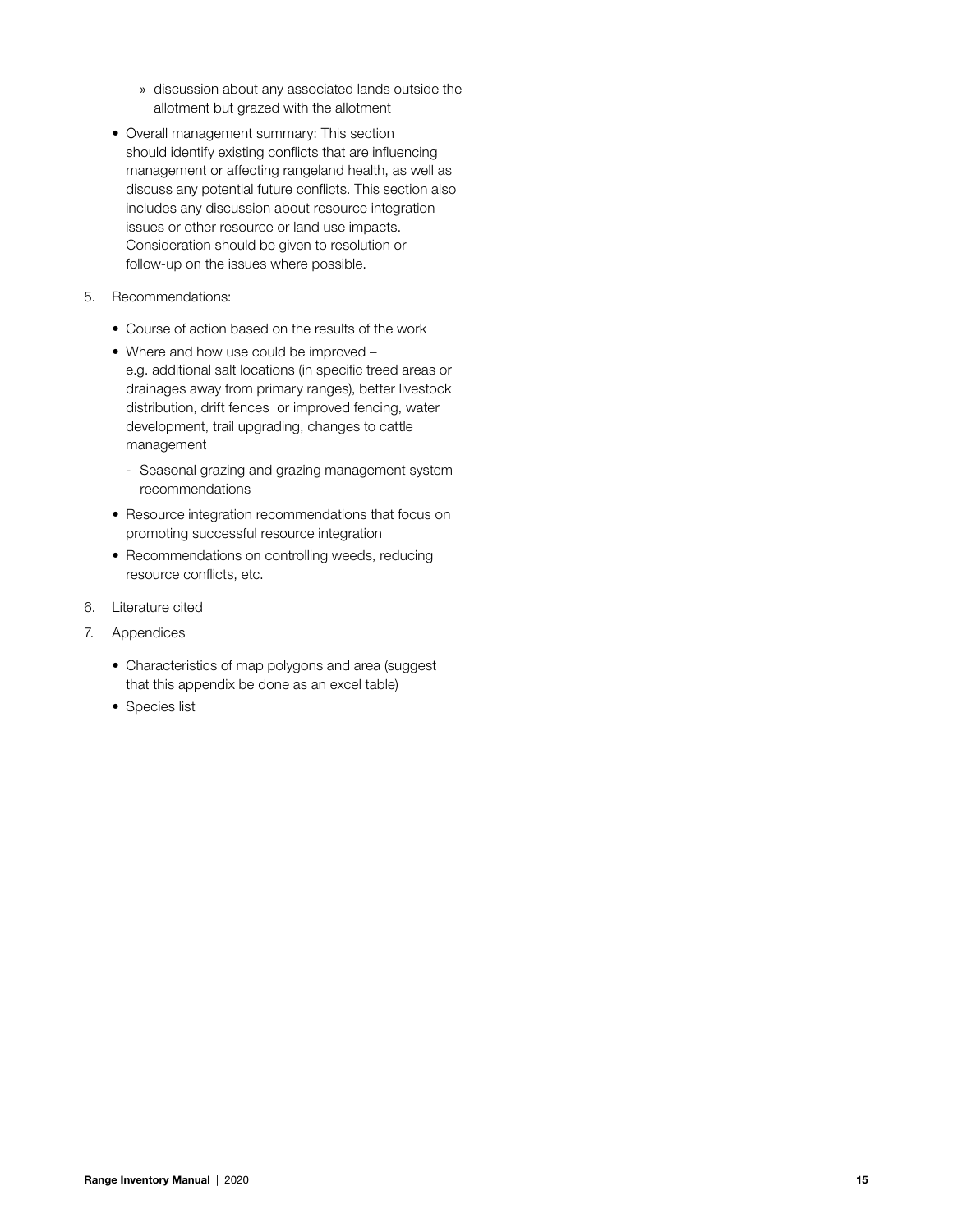# <span id="page-15-0"></span>3.0 Range Survey Methodologies

# 3.1 Describing the Site through the Site Description Form (RDB 2002-1)

Environmental and broad vegetation characteristics of a site are collected for Detailed and Reconnaissance plots during range inventories. This information can be captured by completing the Site Description form. If a Detailed plot is being sampled, the details of the site description form is directly linked to the vegetation transect being sampled to help complement the vegetative attributes. If a Reconnaissance plot is being assessed, the plot size can be less specific but is centered in a representative area in the polygon or polygon decile being sampled.

The Site Description form's origin is from a previous public lands department tasked with the collection of ecological data. The site form is one of four forms created for plot data collection. It was designed to be employed in three ways (Resource Data Branch 2003):

- 1. to record, completely and accurately, location, date and plot identification data which makes each sample plot a distinct plot and spatial entity in an electronic database,
- 2. to record landscape features associated with the sample plot, and
- 3. to summarize general vegetation and soil features

This form has been adopted by Rangeland Resource Stewardship Section along with a database (ECOSYS) to help collect and organize data for analysis of communities within Range Plant Community guides. It is still the original form but some of the data fields have either been adapted or are not used for range management purposes. As the ECOSYS database was developed along with this form, the data fields are directly transferable. ECOSYS has been further developed to encompass other projects since its inception, so there may be some new fields in the database that do not relate to the Site Description form.

The following lists the information items on the Site Description form as well as hints for filling them out. These definitions are taken directly from the "Ecological Land Survey Site Manual (Resource Data Branch 2003) except where rangeland inventory procedures deviate from the original definitions. It is recommended to refer to the cited manual for complete definitions.

**Project Identification** – Used historically to name the study area, can be used to indicate the allotment or grazing lease or inventory area being sampled. Write the appropriate GRL/ PNT number, allotment/lease name or name of project.

Surveyor(s) - This field is used to identify the organization or company collecting the field data.

Agency – Enter the name of the agency (department, branch, etc.) for whom the data is being collected in this field.

Level of Assessment - The appropriate level of assessment should be indicated in this field.

Three levels of assessment, with increasingly higher levels of information or data collection, are recognized for conducting range inventories: visual, reconnaissance and detailed (refer to Section 2.2.2).

#### Visual Assessment

Limited information is collected and recorded on the Site Description Form during this assessment. Data is recorded at the discretion of the surveyor. The collected information is used for mapping and RMF purposes. Collected data is not entered into ECOSYS.

#### Reconnaissance Assessment

This level of assessment includes the completion of a Site Description Form and Vegetation Inventory Form (MF5-PL, Prairie MF5, or Prairie/Rocky Mountain MF5).

#### Detailed Assessment

A detailed assessment involves the completion of a Site Description Form and Vegetation Inventory Form. It is recommended that each form is filled out in its entirety, with any exceptions detailed in this manual.

**Forms** – This field identifies the forms filled out for a specific sample plot within the identified study area. A check mark is placed in the box adjacent to those forms that have been filled or partially filled out. If other forms have been used, they are identified.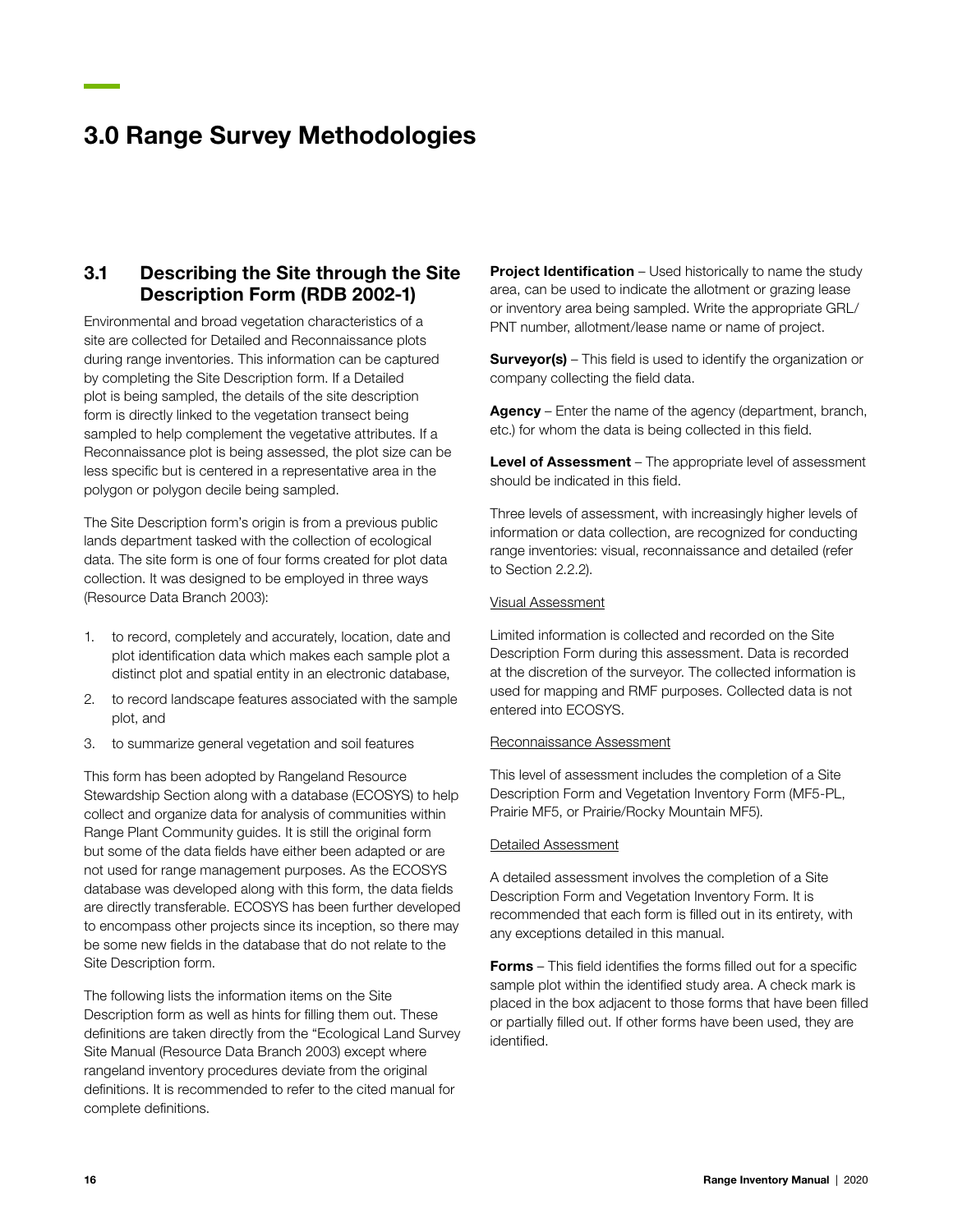<span id="page-16-0"></span>**Date** – Record the day of month first, then the month, both with leading zeros if necessary, followed by the complete 4 digit number of the year (e.g., 05/12/2001). Months are numbered sequentially from 01 (January) to 12 (December).

**Project Code** – A code unique to the project is entered in this field. This code can be obtained from a local Rangeland Specialist prior to the initiation of data entry. It consists of a 2 digit number followed by a 3 letter acronym, which identifies the geographic location of the study area.

**Plot #** – The site or plot number being sampled, related to a specific point. This 4 character alphanumeric is commonly a letter denoting the allotment/lease name and a sequential number uniquely identifying the plot in the grazing lease, allotment, or project being sampled. Do not duplicate this number within the project, regardless of the type of plot (detailed, reconnaissance, or visual). If a vegetation inventory or other form is being completed, this plot number is recorded on them as well to link the forms together.

**Plot Area** – For range inventories, the plot area is not recorded on the Site Description Form. The polygon area is determined during the mapping phase.

Plot Shape – For range inventories, the plot shape is not needed.

Legal Land Description (LSD / SEC / TWP/ RGE / MER)

– Describes the legal location of the plot. These fields are not needed but can be recorded if known to supplement the obtained GPS location.

Global Positioning System (GPS) - This field is not used for range inventories. All locations are acquired using an accurate GPS.

Latitude / Longitude – Enter the GPS location here. Latitude and Longitude location information are recorded for each Detailed and Reconnaissance plot. GPS locations are formatted in decimal degrees with 5 decimals. Datum is either NAD83 or WGS84. Projections such as UTM or TTM are not used on this form.

The following is an example of the recommended format:

Decimal Degrees (DD) – Degrees are recorded to 5 decimal places (i.e. 49.69500, -112.77778)

Site Photos – Digital plot photographs are documented by recording the photo number(s) in this field. Digital image files are named with project name and plot number and placed in a project specific directory.

Aerial Photography – Historically used to capture x-y coordinates of a plot from a specific aerial photograph. If aerial photography was used to identify the plot, record the aerial survey roll number (the letters followed by the four or

five digits number, (e.g. AS1514) and the photo number (e.g. 170) of the air photo on which the sampled plot is located. Refer to the original manual for further details.

Map Sheet – 1:50,000 National Topographic System (NTS) or 1:20,000 Base Map – Not needed for range inventory data collection

Natural Region/Subregion - Natural Regions are recognized on the basis of broad variations in landscape features. There are 6 natural regions within Alberta. Each region is further divided into two or more subregions based on distinctive subregional landscape patterns. The appropriate numeric code for the subregion is recorded (Table 2). Further information on natural regions and subregions may be found in Natural Regions and Subregions of Alberta (Natural Regions Committee 2006).

Table 2. Natural Subregion Codes

| <b>Boreal Forest Natural Region</b>   |                           |  |  |  |  |
|---------------------------------------|---------------------------|--|--|--|--|
| 1                                     | Central Mixwood           |  |  |  |  |
| 2                                     | Dry Mixwood               |  |  |  |  |
| 3                                     | Wetland Mixwood           |  |  |  |  |
| 4                                     | Sub-Arctic                |  |  |  |  |
| 5                                     | Peace River Lowlands      |  |  |  |  |
| 6                                     | <b>Boreal Highlands</b>   |  |  |  |  |
| <b>Rocky Mountain Natural Region</b>  |                           |  |  |  |  |
| $\overline{7}$                        | Alpine                    |  |  |  |  |
| 8                                     | Subalpine                 |  |  |  |  |
| 9                                     | Montane                   |  |  |  |  |
| <b>Foothills Natural Region</b>       |                           |  |  |  |  |
| 10                                    | <b>Upper Foothills</b>    |  |  |  |  |
| 11                                    | Lower Foothills           |  |  |  |  |
| <b>Canadian Shield Natural Region</b> |                           |  |  |  |  |
| 12                                    | Athabasca Plain           |  |  |  |  |
| 13                                    | Kazan Upland              |  |  |  |  |
| <b>Parkland Natural Region</b>        |                           |  |  |  |  |
| 14                                    | <b>Foothills Parkland</b> |  |  |  |  |
| 15                                    | Peace River Parkland      |  |  |  |  |
| 16                                    | Central Parkland          |  |  |  |  |
| <b>Grasslands Natural Region</b>      |                           |  |  |  |  |
| 17                                    | Dry Mixedgrass            |  |  |  |  |
| 18                                    | <b>Foothills Fescue</b>   |  |  |  |  |
| 19                                    | Northern Fescue           |  |  |  |  |
| 20                                    | Mixedgrass                |  |  |  |  |

(from Resource Data Branch 2003)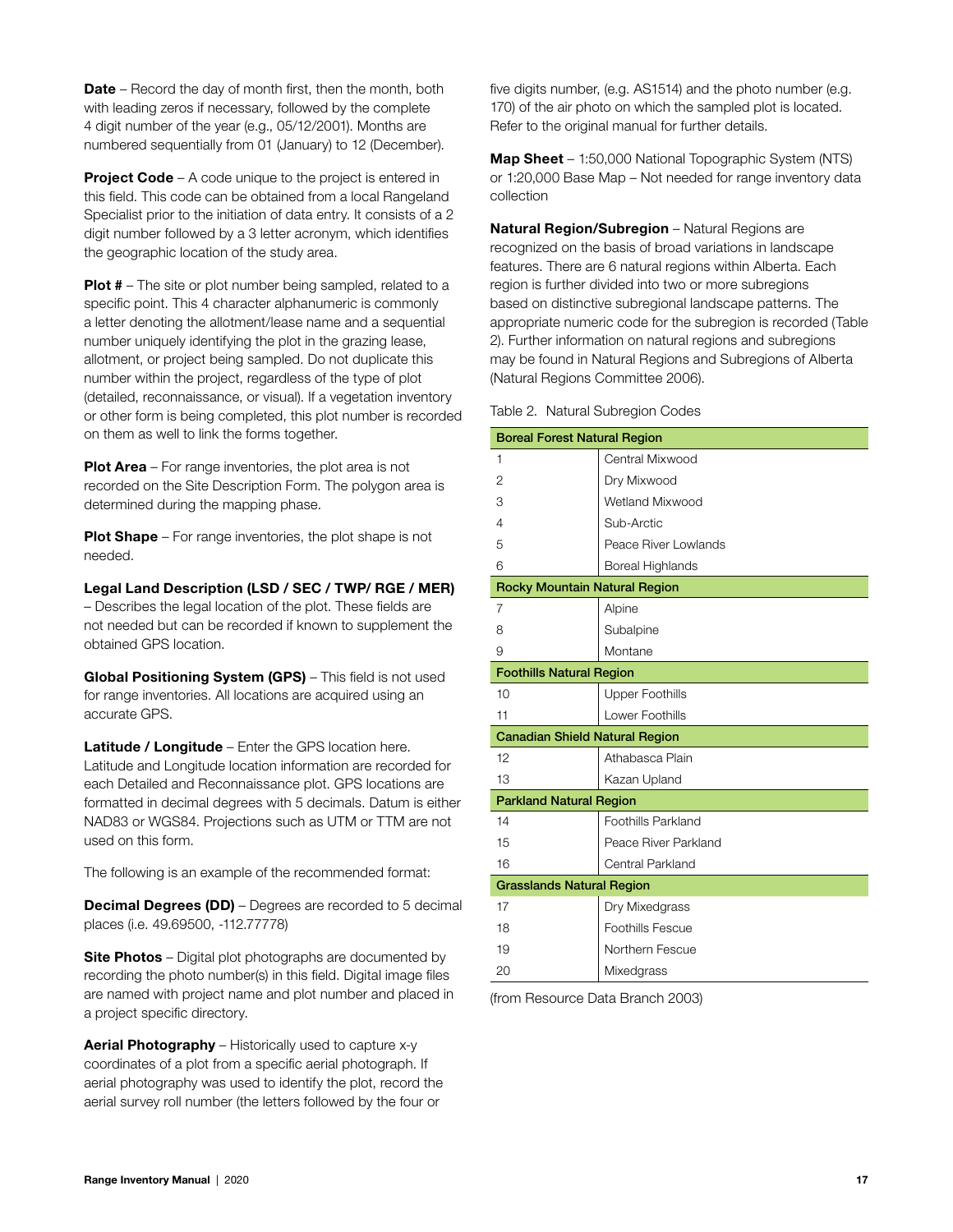<span id="page-17-0"></span>Ecodistrict – Record if known. A three-letter code defines each ecodistrict. For the three letter allowable codes, a map of the ecodistricts and further descriptive information see Ecodistricts of Alberta (Strong and Thompson 1995).

**Elevation** – Record in meters using height above ellipsoid calculations on GPS if available. Indicate on form if attaining from a source other than GPS such as an altimeter or topographic map (indicate scale).

Aspect – Record in degrees. Aspect is a measure of the orientation of the slope, using a compass reading. It is used to indicate the direction of exposure of a slope. This information is valuable, when combined with a measure of slope, for predicting the amount of incident solar radiation.

Level ground has no aspect. For slopes of less than one percent, enter a zero in the aspect field. On sites with a slope of one percent or more, enter a numeric value for aspect. A value of 360° is due north, 90° is due east, 180° is due south, and 270° is due west. Enter the compass bearing of the estimated aspect of the slope to the nearest degree. Ensure the compass is set to the current proper declination. Current declination information may be obtained from recent NTS or Access maps, or from web sites, which provide the calculations to determine the current declination of a specific location (e.g. Natural Resources Canada, Centre for Topographic Information). The current declination reflects any annual changes in declination and local magnetic variations.

Slope - Record in percent slope. This can be attained through the use of a clinometer. A slope of 0 is recorded for those sites which have no slope (a level site). If degree slope is attained, convert to percent using a conversion table. Refer to the original manual for further details.

Regen 1,2,3 – Average height and % cover of deciduous and coniferous regenerating tree species are recorded here. Use Alberta Vegetation Inventory mapping species codes (See Table 3).

Table 3. Tree species names and codes for describing regeneration.

| Code | <b>Common Name</b>     | <b>Scientific Name</b> |
|------|------------------------|------------------------|
| Sw   | <b>White Spruce</b>    | Picea glauca           |
| Se   | Engelmann spruce       | Picea engelmannii      |
| Sb   | <b>Black spruce</b>    | Picea mariana          |
| PI   | Lodgepole pine         | Pinus contorta         |
| Pi   | Jack pine              | Pinus banksiana        |
| Pa   | Whitebark pine         | Pinus albicaulus       |
| Pf   | Limber pine            | Pinus flexilis         |
| Fb   | Balsam fir             | Abies balsamea         |
| Fa   | Alpine (subalpine) fir | Abies lasiocarpa       |
| Fd   | Douglas fir            | Pseudotsuga menziesii  |
| La   | Alpine larch           | Larix Iyallii          |
| l t  | Tamarack               | Larix Iaricina         |
| Lw   | Western larch          | Larix occidentalis     |
| Aw   | Trembling aspen        | Populus tremuloides    |
| Ph   | Balsam poplar          | Populus balsamifera    |
| Bw   | Paper (white) birch    | Betula papyrifera      |

Data Categories (Exposure – Factor 2) – Valid codes for the following data categories are numeric. Most are shown along with a brief description of each numeric code, on the bottom half of the Site Description Form. Record the number in the field that best corresponds with the sites description.

Exposure - If the site is influenced by the following atmospheric or climatic related exposure factors that deviate from the typical (zonal) climate, enter that value, otherwise choose 1 (Not Applicable).

- 1. Not Applicable
- 2. Wind This category is used if the site is directly influenced by strong winds. This commonly occurs on ridges, mountain tops, or in areas where wind funneling occurs due to the convergence of valleys in the direction of wind flow. Common vegetation indicators are plant of reduced height or gnarled growth form, tree tops and branches oriented downward, and vegetation reflecting a drier environment.
- 3. Insolation Sites that are influenced by solar radiation far greater than level ground. Generally applies to south facing slopes between 20 and 100%. Common vegetation indicators are vegetation from drier more heat tolerant environments (often grass dominated) and reduced tree growth.
- 4. Frost Refers to areas of cold air accumulation in valley bottoms and depressions in the landscape. Vegetation indicators include tree, shrub and forb species more indigenous to cooler areas. Frost cracks on the trunks of trees may also be present.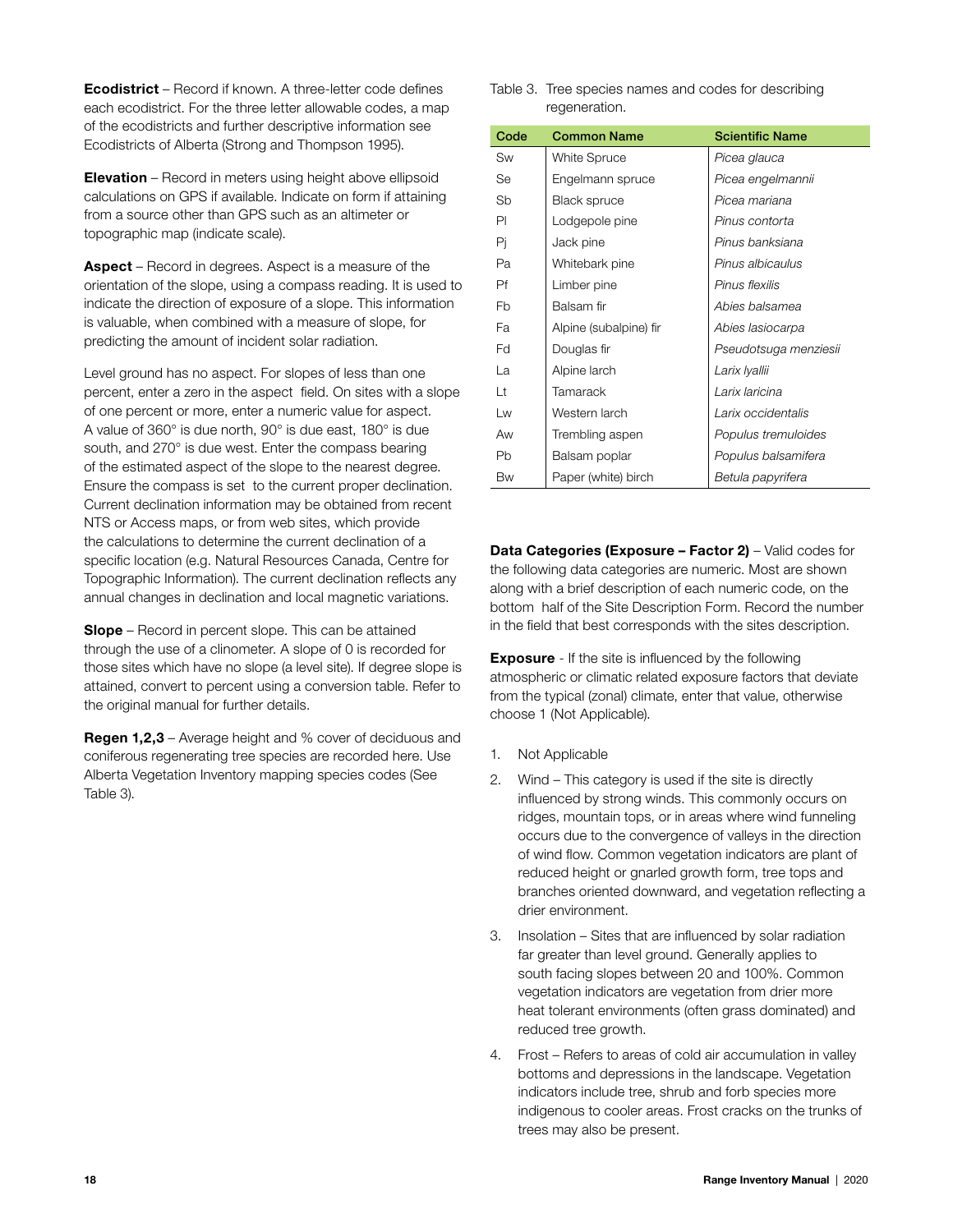- <span id="page-18-0"></span>5. Cold air drainage – This applies to areas where cold air passes, such as mountain gullies. This is separate from the frost category and cold air does not accumulate. Commonly, the vegetation in these areas is usually from somewhat moister than the zonal climates.
- 6. Atmospheric toxicity Applies to areas influenced by acidic or basic rainfall. Also areas that are exposed to toxic fumes from industrial plants. This toxicity affects the type and growth form of the vegetation, as well as causes defoliation, disease and dead standing species.

Flood Hazard - Describe the frequency in which the site if prone to flooding. This refers to overland flooding associated with rivers, creeks and streams. The following table itemizes the indictors of the various levels of flood hazard.

| 1. No Hazard                 |                                                                                                                                                |  |  |
|------------------------------|------------------------------------------------------------------------------------------------------------------------------------------------|--|--|
| Litter cover                 | Thick litter cover, lower layer completely decomposed. Soil profile development is evident                                                     |  |  |
| Overbank deposits            | No evidence of recent overbank deposits                                                                                                        |  |  |
| Fluvially transported debris | Not present                                                                                                                                    |  |  |
| Vegetation                   | Mature stands of upland vegetation                                                                                                             |  |  |
| Terrain height               | Areas of higher elevation                                                                                                                      |  |  |
| Terrain unit                 | Areas of higher terraces, fluvial fans, colluvial deposits, etc Unusually adjacent to valley walls.                                            |  |  |
| Estimated flood frequency    | This unit is unlikely to be flooded under the present hydrological conditions.                                                                 |  |  |
| Soil classification          | Usually no Regosolic; will depend on area surveyed                                                                                             |  |  |
| 2. Rare                      |                                                                                                                                                |  |  |
| Litter cover                 | Thick litter cover, lower layer completely decomposed                                                                                          |  |  |
| Overbank deposits            | No evidence of recent overbank deposits                                                                                                        |  |  |
| Fluvially transported debris | Not present                                                                                                                                    |  |  |
| Vegetation                   | Mature stands of upland vegetation                                                                                                             |  |  |
| Terrain height               | Areas of higher elevation                                                                                                                      |  |  |
| Terrain unit                 | Areas of lower terraces, fluvial fans or colluvial deposits                                                                                    |  |  |
| Estimated flood frequency    | In the range of 50 to greater than 200 years return interval                                                                                   |  |  |
| Soil classification          | CumulicRegosols; Brunisolics                                                                                                                   |  |  |
| 3. May Be Expected           |                                                                                                                                                |  |  |
| Litter cover                 | Thin litter cover present ranging from recent to partly or completely decomposed material                                                      |  |  |
| Overbank deposits            | Silt and/or fine sand deposits inter-bedded with organic litter                                                                                |  |  |
| Fluvially transported debris | Fluvially deposited logs and organic debris may be present on the ground and in lower branches<br>of trees.                                    |  |  |
| Vegetation                   | Mostly mature vegetation stands, but with some species typical of primary colonization                                                         |  |  |
| Terrain height               | Areas of moderate elevation                                                                                                                    |  |  |
| Terrain unit                 | Areas of valley floor dissected by drainage channels                                                                                           |  |  |
| Estimated flood frequency    | Less than 50 year return interval                                                                                                              |  |  |
| Soil classification          | CumulicRegosols                                                                                                                                |  |  |
| 4. Frequent                  |                                                                                                                                                |  |  |
| Litter cover                 | No litter to a thin layer of non-decomposed material                                                                                           |  |  |
| Overbank deposits            | Presence of recent silt or sand depositions. Occasional scour holes                                                                            |  |  |
| Fluvially transported debris | Fluvially deposited logs and organic debris on channel banks Occasional debris in lower<br>branches of trees.                                  |  |  |
| Vegetation                   | None, or species typical of primary colonization; or species typical of wetlands                                                               |  |  |
| Terrain height               | Low lying areas                                                                                                                                |  |  |
| Terrain unit                 | Active floodplain or fans. Includes active channels, side channels, drainage channels and areas<br>of march or swamps adjacent to valley walls |  |  |
| Estimated flood frequency    | 1-3 year return interval                                                                                                                       |  |  |
| Soil classification          | Orthic and CumulicRegosols                                                                                                                     |  |  |

Table 4. Flood hazard characteristics

(adapted from Resource Data Branch 2003).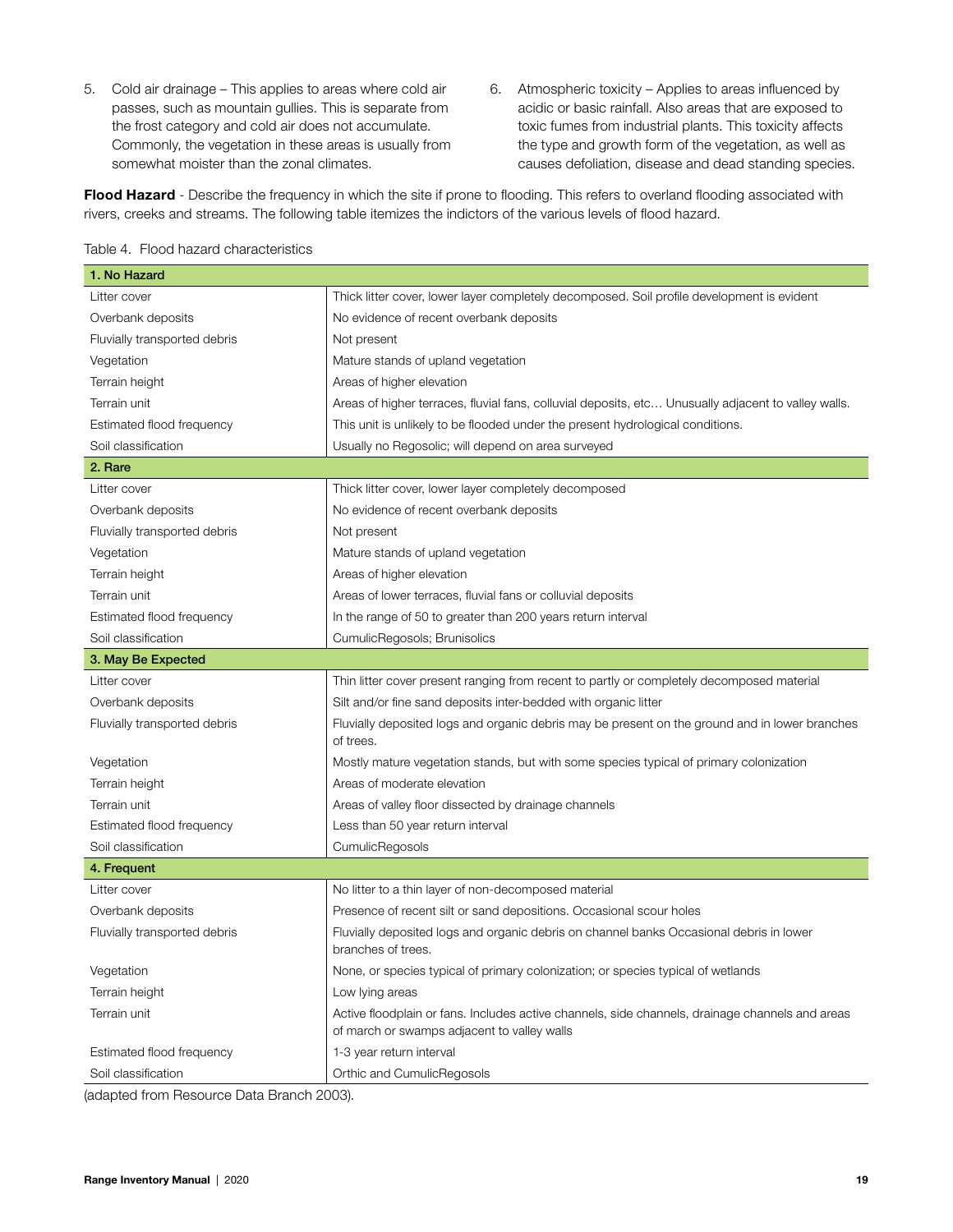**Soil Drainage** - The official soil drainage classes of the Canada Soil Survey Committee are used for this category. These have been defined by the Land Resource Research Institute (Day 1982). These classes are defined in terms of actual moisture content in excess of field capacity, and the extent of the period during which such excess water is present in the plant – root zone. This measure incorporates other soil characteristics such as permeability, level of groundwater, and seepage. The soil drainage classes are as follows:

- 1. Very rapidly drained The soil moisture contents seldom exceeds field capacity in any horizon except immediately after water additions. Water is removed from the soil very rapidly in relation to supply. Excess water flows downward very rapidly if underlying material is pervious. There may be very rapid subsurface flow during heavy rainfall provided there is a steep gradient. Soils have very limited water storage capacity (Usually less than 2.5 cm) within the control section and are usually coarse textured, or shallow, or both. Water source is precipitation.
- 2. Rapidly drained The soil moisture contents seldom exceeds field capacity in any horizon except immediately after water additions. Soils are free from any evidence of gleying or mottling throughout the profile. Rapidly drained soils often occur on steep slopes.
- 3. Well drained The soil moisture content does not normally exceed field capacity in any horizon (except possibly the C) for a significant part of the year. Soils are usually free from mottling in the upper 1m, but may be mottled below this depth.
- 4. Moderately well drained The soils moisture in excess of field capacity remains for a small but significant period of the year. Soils are often faintly mottled in the finetextures soils and in medium texture soils that have a slowly permeable layer below the A and B horizons. In grassland soils the B and C horizons may be only faintly mottled and the A horizon may be relatively thick and dark.
- 5. Imperfectly drained The soil moisture in excess of field capacity remains in the subsurface horizons for moderately long periods during the year. Soils are often distinctly mottled in the B and C horizons; the Ae horizon, if present may be mottled. The matrix generally has a lower chroma than in the well-drained soils on similar parent materials. Soils are generally gleyed subgroups of mineral soils orders.
- 6. Poorly drained The soil moisture in excess of field capacity remains in all horizons for a large part of the year. The soils are usually strongly gleyed. Except in high chroma parent materials, the B if present and upper C horizons usually have matrix chromas of three or fewer. Prominent mottling may occur throughout. Soils are generally in the Gleysolic and Organic order.

7. Very poorly drained – Free water remains at or within 30 cm of the surface most of the year. The soils are usually strongly gleyed. Subsurface horizons usually are of low chroma and yellowish to bluish hues. Mottling may be present within 30cm or at depth in the profile. Soils are generally in the Gleysolic or Organic order, mineral soils are usually a peaty phase.

**Perviousness** - The ability of the soil to allow free movement of water through its substrate. These classes refer soil characteristics such as structure, texture, porosity, cracks, organic matter content and shrink-swell properties. These are closely related to measures of permeability, percolation rate, and infiltration rate, but the use of these terms are reserved for the actual measurements of these. Perviousness categories apply to the entire soil profile, thus the least permeable layer will be the layer the limiting factor that defines it. The categories are:

- 1. Rapidly pervious the capacity to transmit water vertically is so great that the soil will remain wet for no more than a few hours after thorough wetting. The horizons and soils have large and continuous or connected pores and cracks that do not close with wetting.
- 2. Moderately pervious the capacity to transmit water vertically is great enough that the soil will remain saturated for no more than a few days after thorough saturation. Most moderately pervious soils hold relatively large amounts of water against the force of gravity, and are considered good, physically, for rooting and supplying water to plants. Soil horizons may be granular, blocky, weakly platy or massive (but porous) if continuous conducting pores or cracks are present which do not close with wetting.
- 3. Slowly pervious the potential to transmit water vertically is so slow that the horizon or the soil will remain saturated for periods of a week or more after thorough wetting. The soil may be massive, blocky or platy, but connecting pores that conduct water when the soil is wet are few, and cracks or spaces among peds that may be present when the soil is dry, close with wetting. Roots are usually few or absent, even in positions accessible to plant roots. Roots are localized along cracks when they are present.

Regional Landform – This attribute provides a general description of the landscape in the region of the sample plot. This level of terrain assessment is based on the ecodistrict scale. The terms used to describe regional landform are defined in Table 5. These definitions have been extracted with minor revisions from Shields et al. (1991) unless indicated otherwise.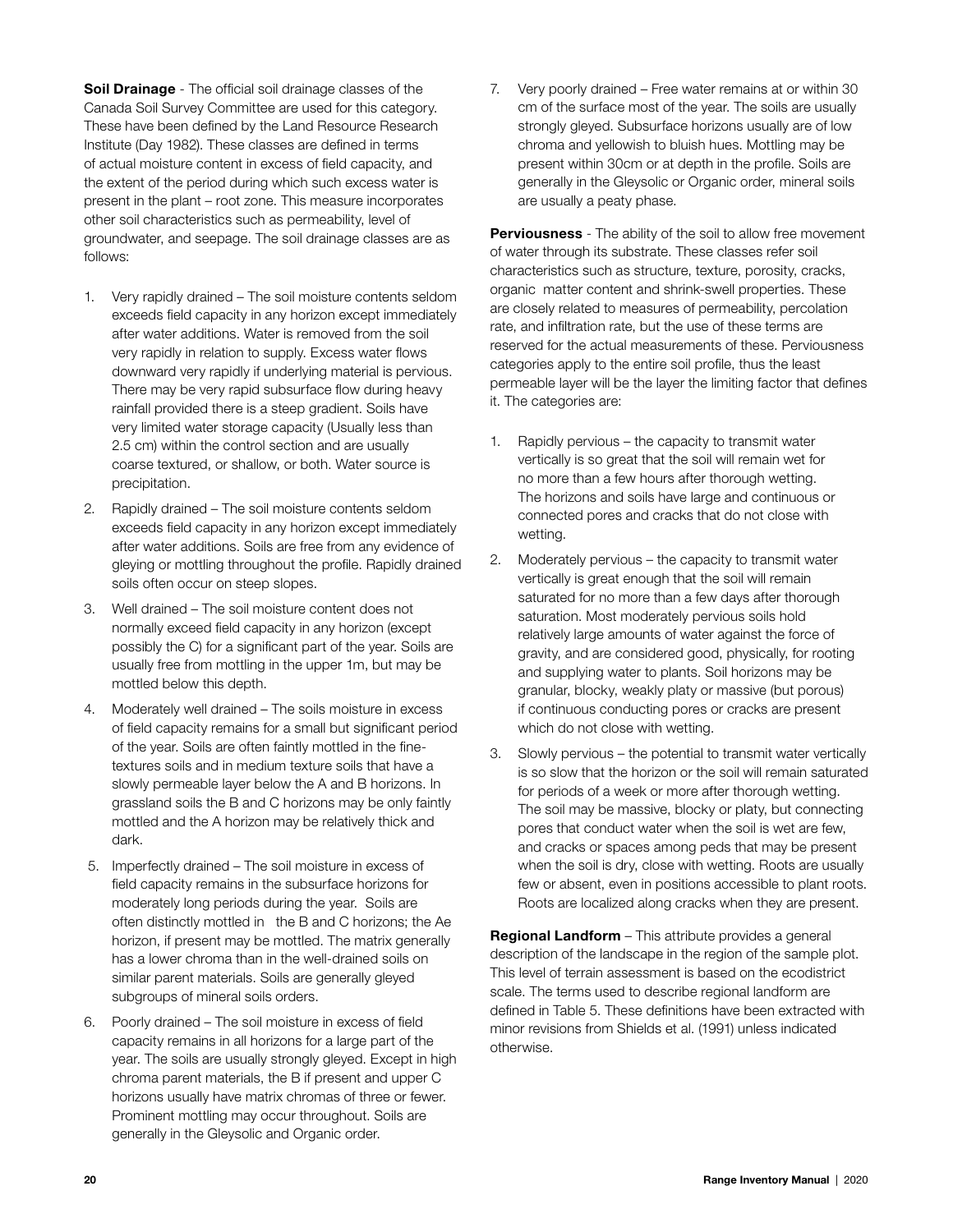<span id="page-20-0"></span>Table 5. Regional landform codes and descriptions.

| Code | Landform                               | <b>Description</b>                                                                                                                                                                                                                                                                                                                                                                                     |
|------|----------------------------------------|--------------------------------------------------------------------------------------------------------------------------------------------------------------------------------------------------------------------------------------------------------------------------------------------------------------------------------------------------------------------------------------------------------|
| 1    | Tableland<br>(or plateau)<br>dominated | Comparatively flat areas of great extent commonly bounded on at least one side by an abrupt escarpment, or<br>may be terminated by mountains; may be dissected by deep valleys and deeply incised rivers; may be tectonic,<br>erosional or volcanic in origin; slopes generally < 10%, in some places 10 to 15%; relief generally < 50m.                                                               |
| 2    | Hilland<br>dominated                   | Natural elevations rising prominently above the surrounding plain and having a recognizably denser pattern<br>of generally higher knolls or crest lines with irregular or chaotic surface form composed of upper surface<br>convexity and lower concavity; includes hummocky morainal material, volcanic cones, and conical hills of lava;<br>slopes generally 10 to 30%; relief generally 30 to 300m. |
| 3    | Mountain<br>dominated                  | Tectonic (erosional and volcanic) landscapes with relief (vertical distance between higher and lower parts)<br>> 300m with most of the area comprising valley to summit terrain; slopes generally > 30%. In general the<br>terrain has a restricted summit area and steep sides, irregular shape and considerable bare rock surface or<br>very thin soil cover.                                        |
| 4    | Organic wetland<br>dominated           | Areas dominated by organic material > 40cm thick; contains > 30% organic matter by weight; occurs in a<br>variety of wetland surface forms.                                                                                                                                                                                                                                                            |
| 5    | Plain dominated                        | Flat to very gently undulating areas having few or no prominent irregularities; formed by erosional or<br>depositional (constructional) processes; include broad, continuous, gently sloping morainal, lacustrine,<br>alluvial and piedmont plains; slopes generally 0 to 15%; relief generally 3 to 30m; extent generally > 5km in<br>one direction.                                                  |
| 6    | Scarp<br>dominated                     | Escarpments, cliffs or steep slopes of some extent along the margin of terrace, bench, plateau, hill, or mesa; a<br>scarp may be of any height.                                                                                                                                                                                                                                                        |
| 7    | Valley<br>dominated                    | Terrain dominated by major spillways, drainage ways or mountain trenches separated from surrounding<br>landforms by a significant and abrupt break in slope; the valley profile may be V- or U- shaped with an<br>extensive valley floor and flood plain up to 5km wide; valley profile may also include eroded terraces and their<br>irregular slope segments.                                        |
| 8    | Dune<br>dominated                      | Mounds, hills or ridges of windblown sand, either bare or variously covered by vegetation and capable of<br>further movement, but retaining their characteristic shape for extended periods of time (adapted from<br>David 1977).                                                                                                                                                                      |
| 9    | Delta (deltaic<br>plain)               | A relatively extensive (several square km), level to sloping plain composed of sediments ranging from gravel (top<br>set) to sand (middle set) to clay (bottom set) occurring between diverging branches at the mouth of a river, e.g.<br>Peace-Athabasca delta (adapted from Bates and Jackson 1984).                                                                                                 |

(from Resource Data Branch 2003).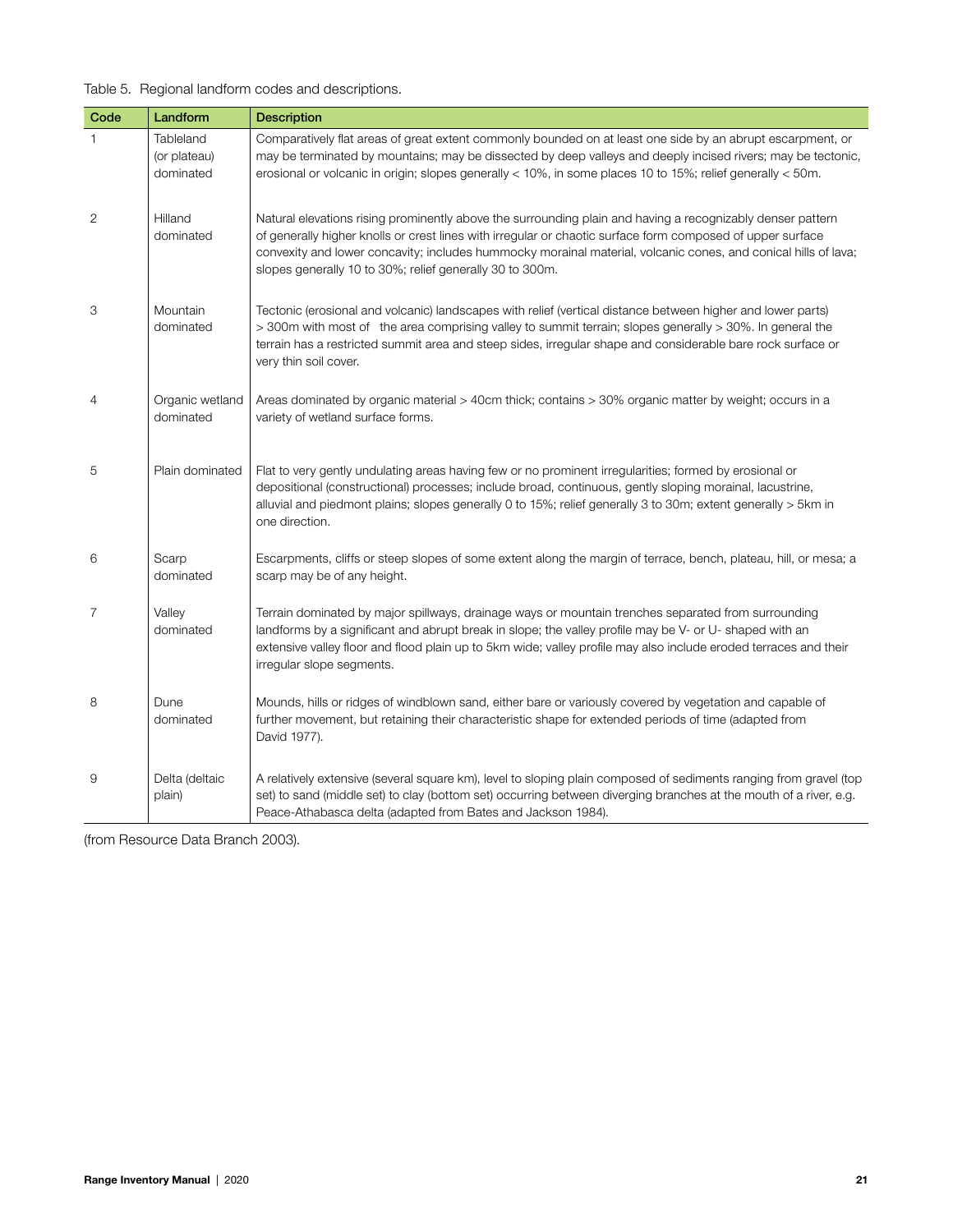<span id="page-21-0"></span>**Site Position – Meso** – This is the position at the local scale, usually within one of the major positions under Site Position - Macro. In some areas of low topography this measure may be identical to the Macro position. The vertical distance between high and low in this scale is usually between 3 to 300m. The positions are defined below and illustrated in Figure 2.

- 1. **Crest** the generally convex uppermost portion of a hill, it is usually convex in all directions with no distinct aspect.
- 2. **Upper slope** the generally convex upper portion of the slope of a hill immediately below the crest. It has a convex surface profile with a specific aspect.
- 3. **Middle slope**  $-$  the area of the slope of a hill between the upper slope and the lower slope where the slope profile is neither concave nor convex. These slopes have a specific aspect.
- 4. **Lower slope** the area toward the base of the slope of the hill. It generally has a concave surface profile with a specific aspect.
- 5. **Toe** defined by a clear demarcation by an abrupt decrease in the slope below and adjacent to the lower slope. These profiles have low slope.
- 6. **Depression** any area that is concave in all directions; generally at the foot of a meso scale hill or a generally level area.
- 7. **Level** any level meso scale areas not immediately adjacent to a hill. The surface profile is generally horizontal with no significant aspect.



Site Surface Shape – Record whether the surface shape is concave (predominately hollow), convex (steepening), or straight (Figure 3).



Figure 3. Illustration of terms used in Site Surface Shape.

Site Microtopography - This field is typically not completed for range inventories. Microtopography refers to the characteristics of the ground surface in the immediate vicinity of the plot. The elevation and spacing of mounds is utilized to determine the pattern which best describes the landscape at this very large scale. The microtopography classes and definitions provided in Table 6 have been taken from Resource Data Branch 2003.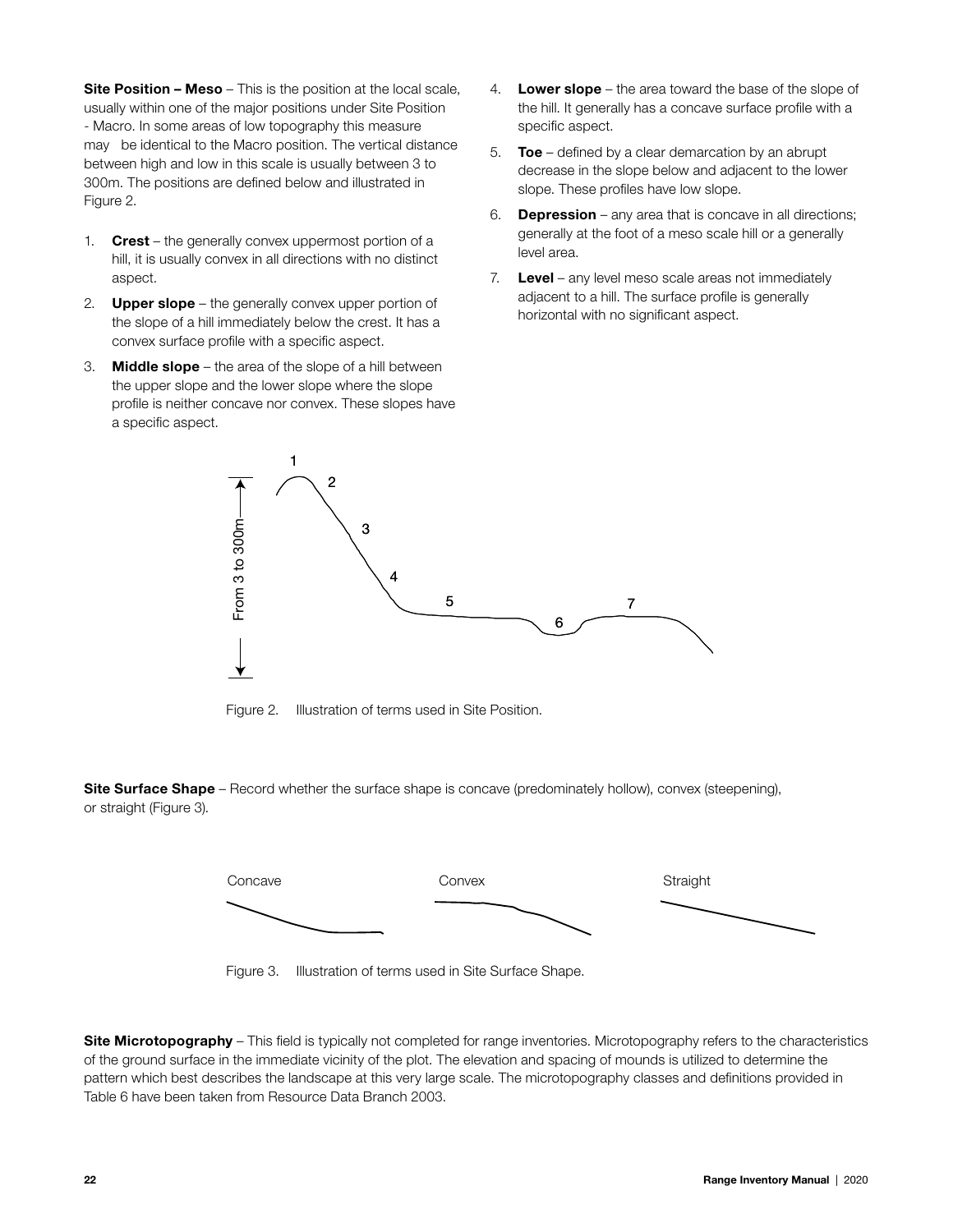<span id="page-22-0"></span>

|  |  |  |  |  |  | Table 6. Site microtopography codes and definitions. |
|--|--|--|--|--|--|------------------------------------------------------|
|--|--|--|--|--|--|------------------------------------------------------|

| Code | <b>Micro Relief Class</b> | <b>Mound</b><br>Height (m) | Spacing<br>Between (m) |
|------|---------------------------|----------------------------|------------------------|
| 1    | level                     | Few                        | None                   |
| 2    | micro mounded             | < .3                       |                        |
| 3    | slightly mounded          | $.3 - 1$                   | > 7                    |
| 4    | moderately mounded        | $.3 - 1$                   | $3 - 7$                |
| 5    | strongly mounded          | $.3 - 1$                   | $1 - 3$                |
| 6    | severely mounded          | $.3 - 1$                   | $.3 - 1$               |
| 7    | extremely mounded         | >1                         | > 3                    |
| 8    | ultra mounded             | >1                         | $<$ 3                  |

(from Resource Data Branch 2003)

Ecological Moisture Regime - Ecological moisture regime (hygrotope), relative to certain macroclimatic conditions represented by Natural Region, Ecoregion or any other bioclimatic unit, signifies on a relative scale the available moisture supply to plant growth. At present, there has been little quantitative investigation of the classes described here. Assuming that within a given Natural Region, climatic variables such as temperature and precipitation are essentially constant (or vary within narrow ranges), the within-region variation of available moisture results from the redistribution of precipitation by edaphic factors. Sites which have an amount of available moisture that reflect the given climate, and have average conditions of slope, moisture translocations, and texture have a mesic moisture regime, while those with less than normal available moisture grade to xeric, and those with more than normal available moisture grade to hydric (see Table 7). The ecological moisture regime is a relative ranking of sites based on their available moisture supplies (available moisture is that which is held between 1/3 bar and 15 bars matric potential). The moisture regime is assessed regardless of osmotic potential (i.e. salt content is not considered). Because available moisture is a dynamic property which varies throughout the year, the intent of the assessment is to evaluate available moisture on the basis of the growing season as a whole, not at any particular time.

The ecological moisture regime integrates many interrelated environmental and biotic parameters which in combination determine the actual amount of available moisture. The field assessment is ideally completed by evaluating the combination of environmental factors, soil properties, and indicator plants. However, the assessment can be made on the basis of plant indicators or environmental factors and soil properties alone. A schematic illustration of the influence of these factors is given in Figure 4.

Ecological moisture regime is correlated with the following factors: micro-variations in the topo-climatic slope positions (macro and meso relief), slope gradient, soil drainage, depth of surface humus layers, soil texture (including the content of coarse fragments), soil depth, and the presence of an impermeable layer. Factors related to internal soil properties can be

evaluated in a soil pit, on road cuts, or in disturbed spots. In general, the most influential factor is the position on the slope. On ridges, and upper slopes, precipitation is the main source of water since moisture passes quickly downslope and little if any moisture is retained. Middle slopes receive, in addition to precipitation, some seepage from up-slope, but this seepage flow moves further down slope and is usually discontinued during the summer. The lower slopes, flats, and depressions are usually enriched by a temporary or permanent seepage water flow. The other factors can be considered as compensating this general pattern, (i.e. affecting the variable degree the ultimate ecological moisture regime). The amount of available moisture often increases with decreasing slope gradient, decreasing soil particle size (i.e. from coarse to fine textured soils), decreasing content of coarse fragments, increasing soil depth, and increasing thickness of humus layers (in particular with the thickness of colloidal and humified H-layer).

The presence of an impermeable layer (i.e. bedrock, compacted till, cemented layer) may inhibit soil water storage or create conditions for temporary or permanent seepage if subsurface water flow seepage is present. This can also result in the increase of available moisture. The ecological moisture regime classes and potentially identifying characteristics are given in Tables 7 and 8.

The use of plant indicators for assessing ecological moisture regime requires an existing classification scheme for the natural region under consideration or the reconnaissance of the area sufficient to establish relationships between vegetation indicators and the range of edaphic conditions. When assessing sites near Natural Region boundaries, care must be taken to differentiate between seepage inputs, and increases in precipitation or decreases in evapotranspiration demands. For example, plants which are normally found on mesic sites in one natural region can occur on subhygric sites in an adjacent Natural Region with lower precipitation or higher temperatures. Care must also be taken to assess the plant community as a whole. Some species may have a limited rooting depth and do not reflect the presence of deeper seepage waters, while other species may reflect changes in nutrient availability rather than available moisture. Even when extensive vegetation information is available, it is always best to consider the environmental factors as well. If the intent is to develop a classification scheme that defines plant indicators, then only environmental factors should be considered to avoid circular reasoning.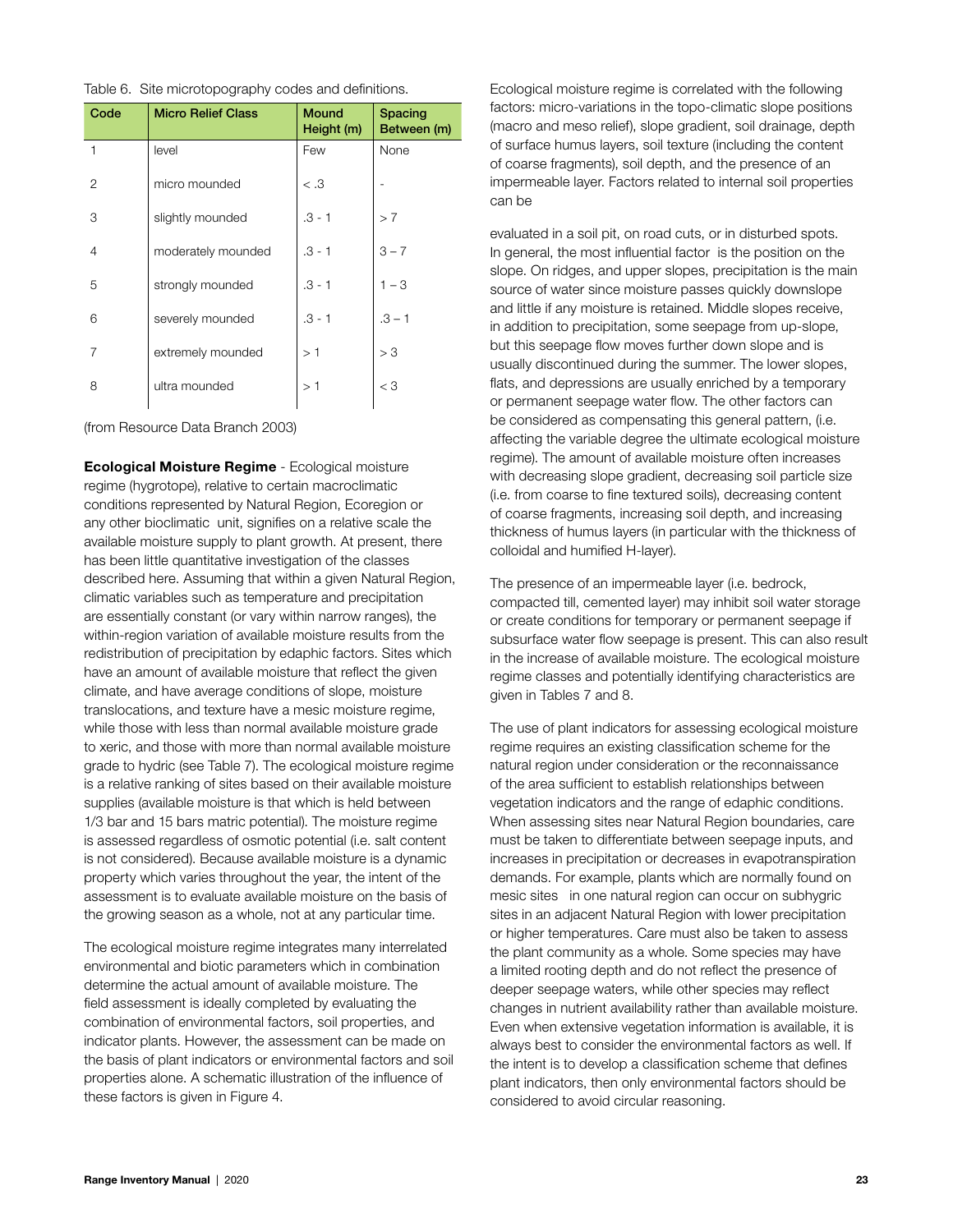<span id="page-23-0"></span>

|  |  |  |  | Table 7. Soil moisture regime classes and descriptions. |  |
|--|--|--|--|---------------------------------------------------------|--|
|--|--|--|--|---------------------------------------------------------|--|

| <b>Moisture Regime</b> | <b>Primary Water Source</b>                                                                               | <b>Description</b>                                                                                                                                                                           |
|------------------------|-----------------------------------------------------------------------------------------------------------|----------------------------------------------------------------------------------------------------------------------------------------------------------------------------------------------|
| Very Xeric (0)         | Precipitation                                                                                             | Water removed extremely rapidly in relation to supply; soil is moist for a negligible time<br>after precipitation                                                                            |
| Xeric (1)              | Precipitation                                                                                             | Water removed very rapidly in relation to supply; soil is moist for brief periods following<br>precipitation                                                                                 |
| Subxeric (2)           | Precipitation                                                                                             | Water removed rapidly in relation to supply; soil is moist for short periods following<br>precipitation                                                                                      |
| Submesic (3)           | Precipitation                                                                                             | Water removed rapidly in relation to supply; water available for moderately short<br>periods following precipitation                                                                         |
| Mesic (4)              | Precipitation in moderately<br>to fine - textured soils and<br>limited seepage in coarse<br>texture soils | Water removed somewhat slowly in relation to supply; soil may remain moist for a<br>significant, but sometimes short period of the year. Available soil moisture reflects<br>climatic inputs |
| Subhygric (5)          | Precipitation and seepage                                                                                 | Water removed slowly enough to keep the soil wet for a significant part of the growing<br>season; some temporary seepage and possibly mottling below 20 cm                                   |
| Hygric (6)             | Seepage                                                                                                   | Water removed slowly enough to keep the soil wet for most of the growing season;<br>permanent seepage and mottling present; possible weak gleying                                            |
| Subhydric (7)          | Seepage or permanent<br>water table                                                                       | Water removed slowly enough to keep the water table at or near the surface for most<br>of the year; gleyed mineral or organic soils; permanent seepage less than 30 cm<br>below the surface  |
| Hydric (8)             | Permanent water table                                                                                     | Water removed so slowly that the water table is at or above the soil surface all year;<br>gleyed mineral or organic soils                                                                    |

(adapted from Resource Data Branch 2003).

| Table 8. Soil moisture regime classes, slope, and soil properties. |  |  |  |  |  |  |  |
|--------------------------------------------------------------------|--|--|--|--|--|--|--|
|--------------------------------------------------------------------|--|--|--|--|--|--|--|

| <b>Moisture</b><br>Regime | Slope                                  |               |                                                      |                                 | <b>Soil Properties</b>           |                               |                                                   |  |
|---------------------------|----------------------------------------|---------------|------------------------------------------------------|---------------------------------|----------------------------------|-------------------------------|---------------------------------------------------|--|
|                           | Position                               | Gradient      | <b>Texture</b>                                       | Drainage                        | Depth to<br>Impermeable<br>Layer | <b>Humus</b><br>Form<br>Depth | <b>Available Water</b><br><b>Storage Capacity</b> |  |
| Very Xeric (0)            | ridge crests,                          | very<br>steep | very coarse (gravelly<br>S), abundant coarse         | very rapid                      | very shallow                     | very                          | extremely low                                     |  |
| Xeric (1)                 | shedding                               | steep         | fragments                                            | rapid                           | (< 0.5m)                         | shallow                       |                                                   |  |
| Subxeric (2)              | upper slopes,                          |               | coarse to moderate<br>coarse (LS-SL),                |                                 |                                  |                               | very low                                          |  |
| Submesic (3)              | shedding                               |               | moderate coarse<br>fragments                         | rapid to well                   | shallow(<1m)                     | shallow                       | low                                               |  |
| Mesic (4)                 | mid slope, normal,<br>rolling to level | moderate      | moderate to fine<br>(L-SiL), few coarse<br>fragments | well to<br>moderately well      | moderately<br>deep $(1-2m)$      | moderately<br>deep            | moderate                                          |  |
| Subhygric (5)             | lower slopes.                          | slight        | variable depending                                   | moderately well<br>to imperfect | deep $(>2m)$                     | deep                          | high                                              |  |
| Hygric (6)                | receiving                              |               | on seepage                                           | imperfect to<br>poor            |                                  |                               |                                                   |  |
| Subhydric (7)             | depressions,                           |               | variable depending                                   | poor to very<br>poor            | variable,<br>depending on        |                               | variable, depending<br>on seepage                 |  |
| Hydric (8)                | receiving                              | flat          | on seepage                                           | very poor                       | seepage                          | very deep                     |                                                   |  |

(adapted from Resource Data Branch)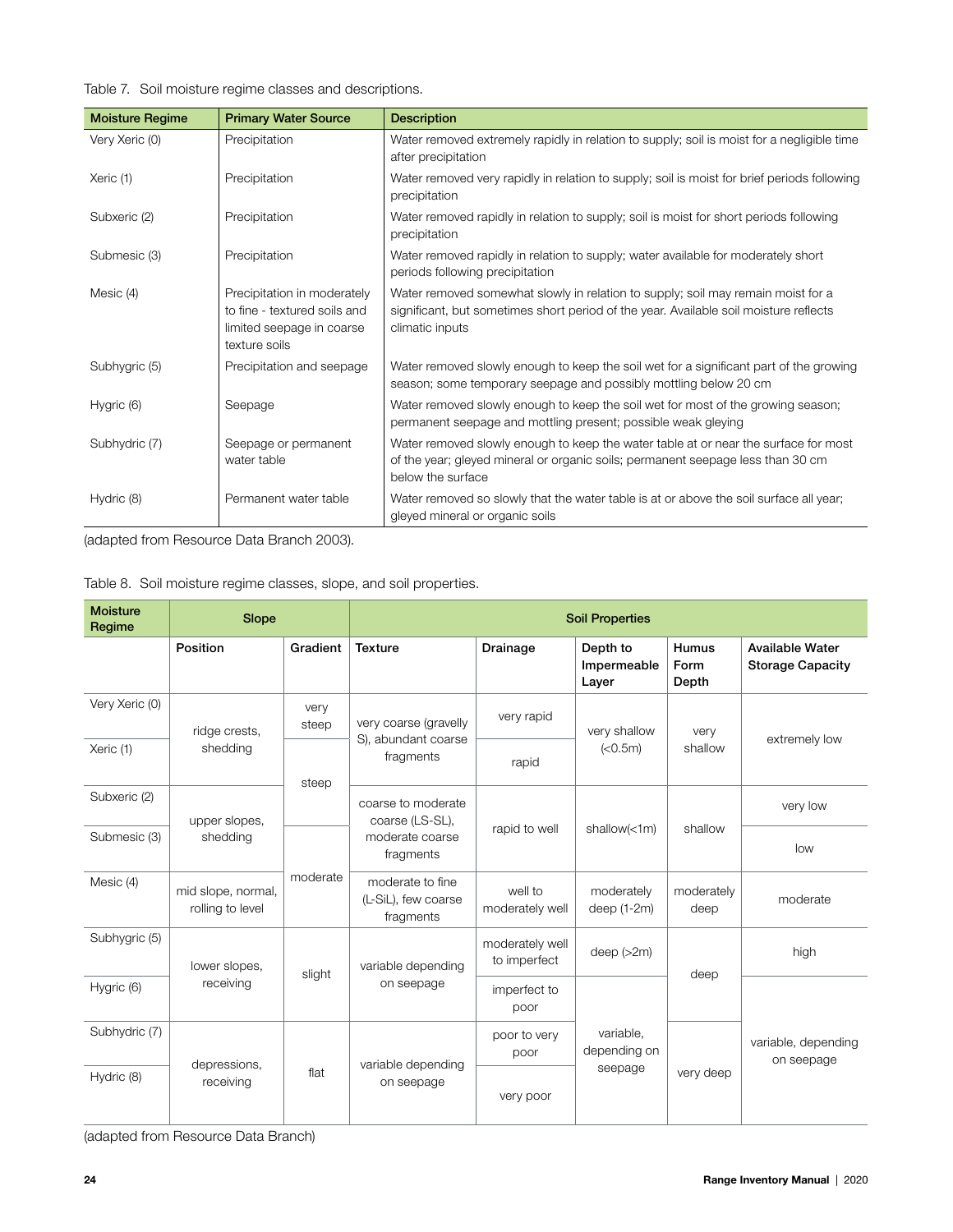<span id="page-24-0"></span>

Figure 4. Ecological moisture regime in relation to landscape position and geological material. (adapted from Resource Data Branch 2003).

Nutrient Regime - Soil nutrient regime (trophotope), relative to climatic conditions represented by an Ecoregion or any other bioclimatic unit, signifies on a relative scale the available nutrient supply to plant growth (with emphasis on soil pH and exchangeable cations; Ca, Mg, Na, and K). The soil's nutrient regime integrates many environmental and biotic parameters which in combination determine the actual amounts of available nutrients. It is a dynamic property, characterized by inputs and losses, with seasonal variations. The aim of the assessment is to derive an estimate of the available nutrient supply for a site which will characterize it relative to all other sites occurring within the respective Natural Region, Ecoregion or other bioclimatic unit.

At present, the assessment of soil nutrient regimes is strictly qualitative for a number of reasons, including a lack of understanding of the role played by soil weathering and forest humus layers in the supply of nutrients, and a lack of information on the required nutrient levels for optimum growth of various species (particularly trees.) At present, the application of soil nutrient regimes does not directly take into account the availability of nutrients other than cations, which may be limiting on any particular site. In general however, biomass production is expected to increase from oligotrophic to eutrophic nutrient regimes for a given hygrotope under particular climatic conditions (i.e. Ecoregion). Exceptions may occur with limiting nutrients such as phosphorus, which is often unavailable (and limiting) at a high pH were it is fixed by calcium compounds; nitrogen, which occurs in various forms and can be limiting to the production of some species; or sulphur, which may be absent in some parent materials. Eutrophic and hypereutrophic nutrient regimes may contain excess salts which limit the availability of water to most plant species.

Ecotypic variations within species (i.e. elevation) might also produce unusual trends.

Major factors influencing nutrient regimes are described in the following paragraphs, and Table 9 provides information on the use of soil parent materials, humus layers, seepage water and analytical data to aid in assessing soil nutrient regime.

a. Soil parent materials (bedrock and landforms) – the kind of bedrock from which the soil parent materials were derived can be a useful guide to assessing the nutrient regime. Identification of coarse fragments from the soil is preferable, although local outcrops or information from a geologic map may be used. During the last major glaciation in Alberta, glacial materials were derived both from local bedrock sources (the Rockies) and from the Canadian Shield, producing soil parent materials which often reflect the bedrock types they were derived from. This is particularly true in small valley systems where the bedrock is uniform and materials have moved only short distances. The larger valleys and the foothills and plain areas of Alberta are more likely to have mixed parent materials of intermediate nutrient regimes. Wherever bedrock is used as a primary differentiating criterion, the rock types which occur as coarse fragments should be compared to those indicated on geologic maps or in adjacent outcrops.

Soils derived from basic igneous rocks (i.e. basalt, gabbro) basic metamorphic rocks (i.e. argillite, biotite, schist, gabbro, gneiss), and rich sedimentary rocks (i.e. limestone, dolomite) may be expected to be mesotrophic to eutrophic because of the abundance of basic elements found in the minerals of these rocks. These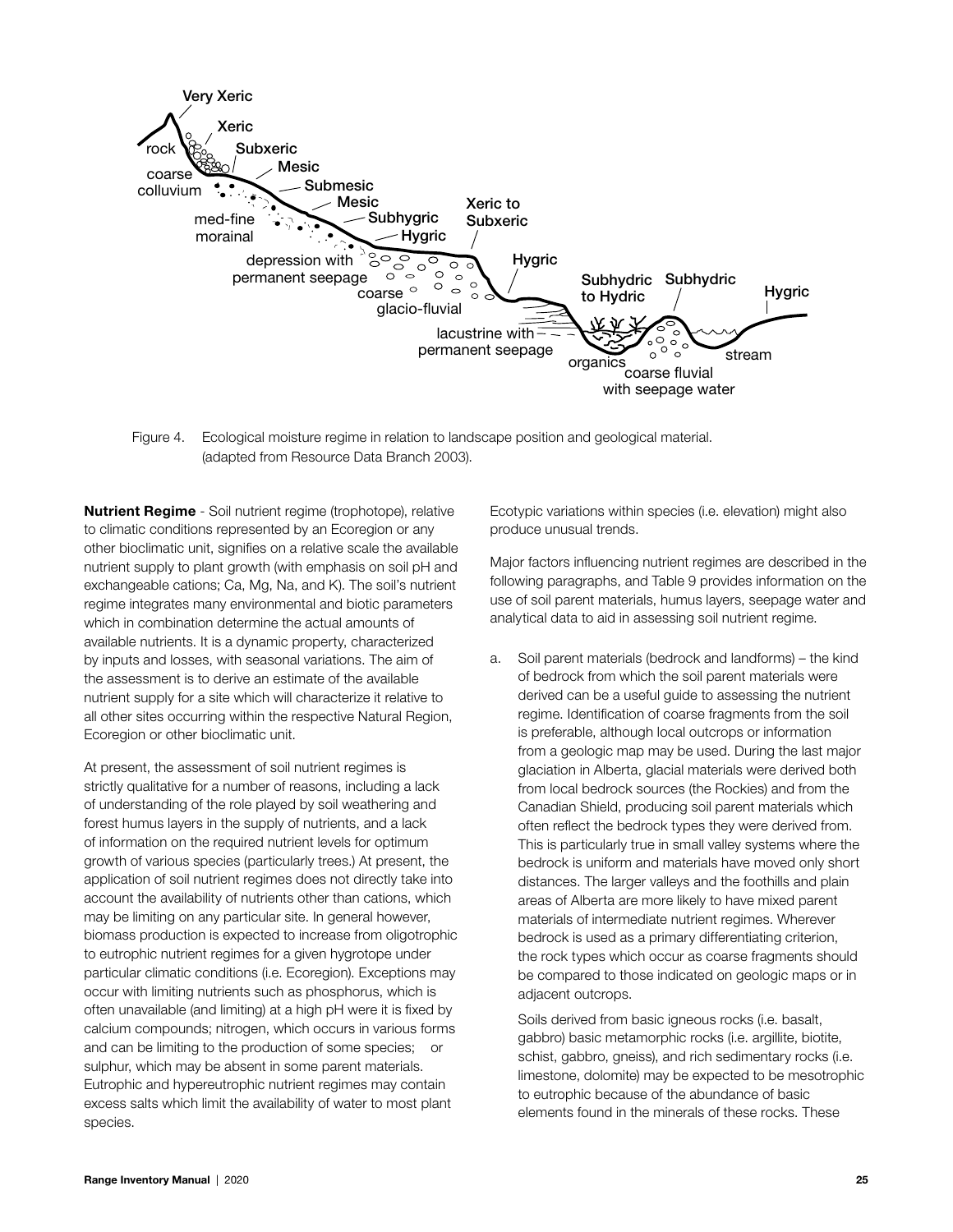rock types also generally result in finer textured materials than the more resistant, acid metamorphic rocks (i.e. granite, gneiss, quartzite), and some sedimentary rocks (i.e. conglomerate, and marine shales) may be expected to be oligotrophic to mesotrophic. Some soils may be hypereutrophic as a consequence of groundwater flow through saline bedrock (i.e. marine shales and evaporates).

Soil texture, as it affects cation exchange capacity, may also be used to assist in the assessment of soil nutrient regime. Landform and terrain characteristics may be used in a general way, since they often determine soil texture. Coarse – textured materials (usually glaciofluvial, fluvial, colluvial, and some morainal materials) generally have a low cation exchange capacity, and therefore tend to fall into the oligotrophic to mesotrophic nutrient regimes. Finer-textures materials (lacustrine and some morainal, fluvial and colluvial materials) have higher cation exchange capacities and generally fall into the mesotrophic to eutrophic nutrient regimes. The texture relationships, however, must always be considered in relation to the mineralogy (or bedrock source) of the parent materials, and the presence or absence of seepage water and incorporated organic matter.

- b. Soil Organic Layers soil organic layers may be classified into three major humus forms: mor, moder and mull. The humus form, reflecting the mode of decomposition, is related to many environmental factors (i.e. Microclimate) and biotic factors (i.e. Activity of flora and fauna). It is identified by the relative proportions of the three layers (L – fresh litter, F – felty, partially decomposed litter with observable structure, and H – humified amorphous and colloidal material), the total thickness of all layers, an estimate of soil, animal or fungi activity, and by analytical parameters such as pH and C/N ratio. In general, the humus form reflects the kind and degree of decomposition of organic matter, and hence is a good indicator of the intensity of biogeochemical cycling.
- c. Free Water temporary or permanent subsurface water flow within the rooting zone usually enriches a site with nutrients. Seepage water emanating from acid bogs is an obvious exception. Alluvial fans with moving underground water and floodplains are usually enriched.
- d. Soil Analytical Data the most readily available chemical soil characteristic is pH. Within the range of soil pH values (with emphasis on soil B horizons) found in an Ecoregion, the sites with lower pH values will tend to be oligotrophic and those with higher pH values will tend towards being eutrophic. In addition to pH, measured values of base saturation, and cation exchange capacity are also useful criteria. With increasing base saturation and cation exchange capacity, the nutrient regime grades from oligotrophic to eutrophic. The calculation of

available nutrients in Kg/ha is probably the most useful criterion, although influences from seepage water must also be considered.

**Successional Status** – These fields were originally used to categorize the current state of succession at a site. Currently, succession is modelled and interpreted within the plant community and range health guidebooks so these categories are not utilized.

## Factors Influencing Stand Establishment

Historical events relevant to the appearance of present vegetative cover and soil characteristics, insofar as these differ from the characteristic soil and climax vegetation of the site, are recorded. It is impossible to compile a complete list of potential influences affecting the soils and vegetation, and additional categories may need to be described in the "Comments" portion of the Site Description Form. However, wherever possible the investigator should use one or several of the indicated categories located on the backside of the Site Description Form (see Table 10). For easier consultation of the list, the various factors are grouped into general categories or broad factors. Specific factors within each broad factor are then identified. The factor code includes the combination of a broad and specific factor and consists of 2 numbers: the first number representing the broad factor and the second number providing more specific detail (e.g. 1.2 – atmosphere - climatic extremes). A single number code is not acceptable. If the specific factor is not listed enter a "0" for the second number and provide additional information in the "Comments" section. If further elaboration of any parameter is required. additional notes can be made in the "Comments" portion of the Site Description Form. If more than one factor applies, an additional factor (factor with a lesser impact) can be inserted by filling in a code for the field under Factor 2.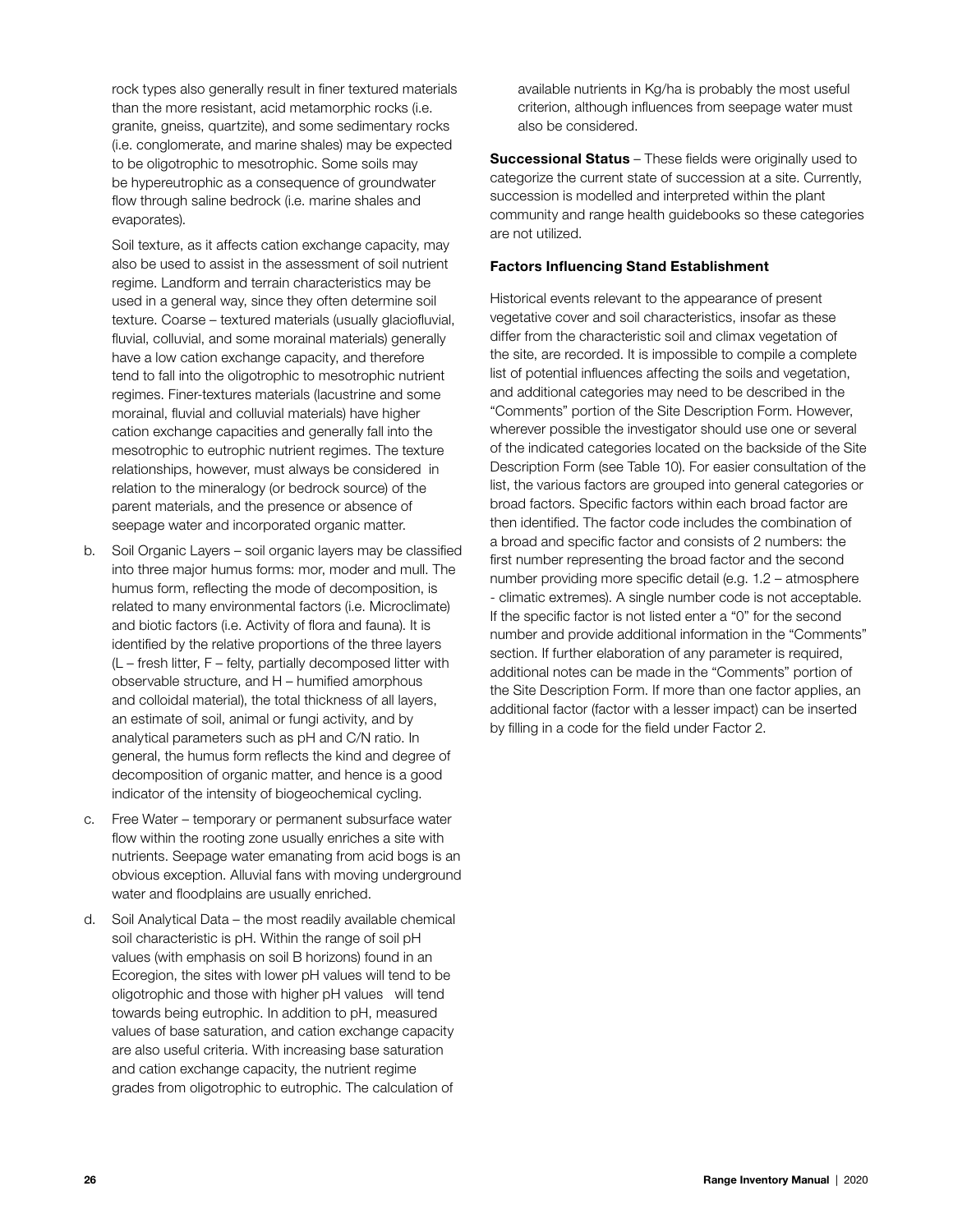| <b>Class</b>                     | 1. Oligotrophic                                           | 2. Sub-mesotrophic                                      | 3. Mesotrophic                                     | 4. Permesotrophic                                     | 5. Eutrophic                                                              | 6. Hypereutrophic                                                                            |
|----------------------------------|-----------------------------------------------------------|---------------------------------------------------------|----------------------------------------------------|-------------------------------------------------------|---------------------------------------------------------------------------|----------------------------------------------------------------------------------------------|
| <b>Nutrient</b><br><b>Status</b> | Very poor; very<br>small supply of<br>available nutrients | Poor; low supply of<br>available nutrients              | Medium; medium<br>supply of available<br>nutrients | Rich; plentiful<br>supply of available<br>nutrients   | Very rich;<br>abundant supply<br>of available<br>nutrients                | Saline; excess<br>salt creates high<br>moisture tension<br>in soil                           |
| <b>Bedrock</b><br>Source         | Granite, Rhyolite,<br>Quartzite, Quartz<br>sandstone      | Granodiorite, Dacite,<br>Quartz Gneiss,<br>Conglomerate | Diorite, Andesite,<br>Garnet schist.<br>Graywacke  | Gabbro, Basalt,<br>Biotite schist,<br>Argillite Shale | Peridotite, Dunite,<br>Basalt, Slate,<br>Dolomite, Phyllite,<br>Limestone | Dunite, Serpentine,<br>Marble, Phyllite,<br>Limestone, Gypsum<br>Halite, other<br>evaporites |
| Texture                          | Very coarse                                               | Coarse                                                  | Medium                                             | Fine                                                  | Very fine                                                                 | Variable                                                                                     |
| Organic<br>Matter<br>Content     | Low                                                       | Moderate                                                | Moderate                                           | High                                                  | High                                                                      | Variable                                                                                     |
| Humus<br>form                    | Acid mors                                                 | Mors and Moders                                         | Mors and Moders                                    | Moders and mulls                                      |                                                                           |                                                                                              |
| Soil<br>reaction                 | Extremely acid to<br>medium acid                          | Medium acidic to<br>neutral                             | Medium acidic to<br>neutral                        | Slightly acid to<br>mildly alkaline                   | Neutral to<br>moderately<br>alkaline                                      | Moderately to<br>strongly alkaline                                                           |
| Cation<br>Exchange<br>Capacity   | Low                                                       | Moderate                                                | Moderate                                           | High                                                  | High                                                                      | Variable                                                                                     |
| Base<br>saturation               | Low                                                       | Moderate                                                | Moderate                                           | High                                                  | High                                                                      | Variable                                                                                     |
| Carbon:<br>Nitrogen<br>ratio     | High                                                      | Moderate                                                | Moderate                                           | Low                                                   | Low                                                                       | Variable                                                                                     |

<span id="page-26-0"></span>Table 9. Nutrient regime characteristics.

Adapted from Resource Data Branch (2003)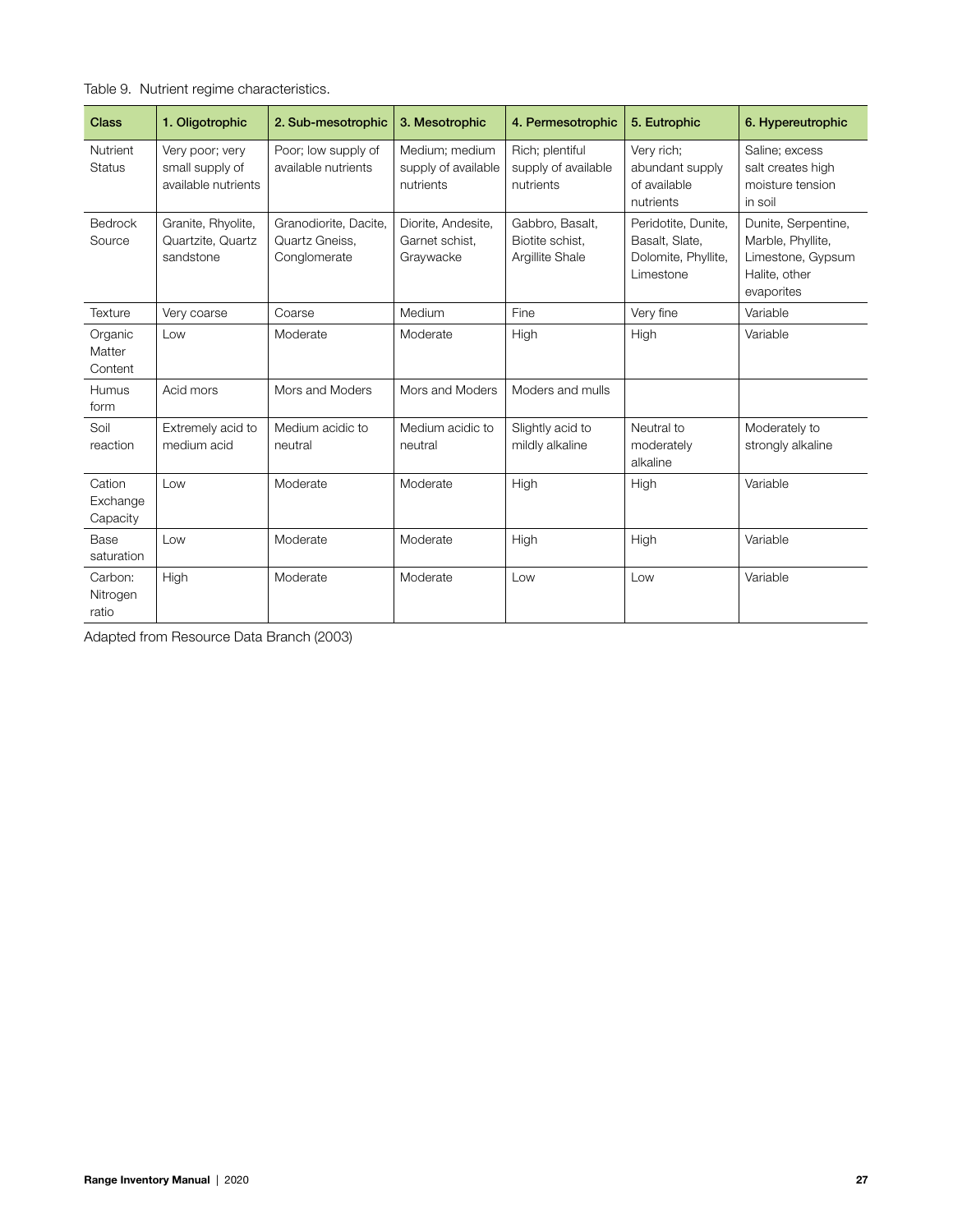<span id="page-27-0"></span>Table 10.Broad and specific factors that influence stand establishment.

| <b>Broad Factor Categories</b>   | <b>Specific Factors</b>                                                                                                                                                                    |
|----------------------------------|--------------------------------------------------------------------------------------------------------------------------------------------------------------------------------------------|
| 1. Atmosphere-related effects    | Atmospheric pollution (specify type)<br>1.1                                                                                                                                                |
|                                  | Climate extremes (specify type)<br>1.2                                                                                                                                                     |
|                                  | Windthrow<br>1.3                                                                                                                                                                           |
| 2. Cutting and soil disturbances | 2.1<br>Abandoned construction sites (road-bed, railway, etc.)                                                                                                                              |
|                                  | Clearcut logging (no slash burn unless indicated)<br>2.2                                                                                                                                   |
|                                  | 2.3 Cultivation (continued disturbance of the vegetation and/or the soil, excluding harvesting of                                                                                          |
|                                  | native crop)                                                                                                                                                                               |
|                                  | Excavation<br>2.4                                                                                                                                                                          |
|                                  | 2.5 Harvesting of native crop (haying, berry picking, etc.)                                                                                                                                |
|                                  | 2.6 Land clearing (includes grubbing and/or other forms of disturbance of the natural soil as for pipeline<br>construction etc.)                                                           |
|                                  | 2.7 Scarification                                                                                                                                                                          |
|                                  | 2.8 Selective logging (including shelter cut)                                                                                                                                              |
|                                  | 2.9 Soil compaction (including effects from foot traffic and animal traffic)                                                                                                               |
| 3. Dumping, disposal and spills  | 3.1<br>Chemical spill or disposal (specify type)                                                                                                                                           |
|                                  | 3.2 Effluent disposal                                                                                                                                                                      |
|                                  | 3.3 Mine spoils                                                                                                                                                                            |
|                                  | Oil spill or disposal<br>3.4                                                                                                                                                               |
|                                  | 3.5 Radioactive waste disposal or exposure                                                                                                                                                 |
| 4. Fires                         | Intensive fires (consuming trees and larger shrubs)<br>4.1                                                                                                                                 |
|                                  | Light fire (primarily ground fire)<br>4.2                                                                                                                                                  |
|                                  | 4.3 Repeated intensive fire                                                                                                                                                                |
|                                  | Repeated light fire<br>4.4                                                                                                                                                                 |
|                                  | 4.5<br>Slash burn (following logging)                                                                                                                                                      |
| 5. Plant and animal-related      | Beaver tree cutting<br>5.1                                                                                                                                                                 |
| effects                          | 5.2 Disease (excluding insects: specify type)                                                                                                                                              |
|                                  | 5.3 Domestic grazing/browsing (specify animal)                                                                                                                                             |
|                                  | Excrement accumulation (other than that normally associated with grazing or browsing)<br>5.4                                                                                               |
|                                  | 5.5 Insect kill (specify insect)                                                                                                                                                           |
|                                  | Succession (gene ration of vegetation including climax stands)<br>5.6                                                                                                                      |
|                                  | Wildlife grazing/browsing (specify animals)<br>5.7                                                                                                                                         |
| 6. Terrain-related effects       | Avalanching<br>6.1                                                                                                                                                                         |
|                                  | 6.2 Eolian                                                                                                                                                                                 |
|                                  | 6.3 Recent deglaciation                                                                                                                                                                    |
|                                  | 6.4 Rock quarrying (including open mine pits)                                                                                                                                              |
|                                  | Terrain failures (active or recent slumps, slides, solifluction etc.)<br>6.5                                                                                                               |
|                                  | Volcanic activity<br>6.6                                                                                                                                                                   |
| 7. Vegetation and site           | 7.1<br>Fertilization (specify fertilizer)                                                                                                                                                  |
| improvement-related effects      | 7.2 Irrigation                                                                                                                                                                             |
|                                  | 7.3 Planted trees or shrubs                                                                                                                                                                |
|                                  | Seeded or planted to grass or herbs<br>7.4<br>Seeded to trees or shrubs<br>7.5                                                                                                             |
|                                  |                                                                                                                                                                                            |
| 8. Water-related effects         | Inundation (including temporary inundation resulting from beaver activity)<br>8.1<br>8.2 Temporary seepage (usually man-induced seepage; this excludes intermittent seepage resulting from |
|                                  | climate patterns).                                                                                                                                                                         |
|                                  | 8.3 Water table control (diking, damming)                                                                                                                                                  |
|                                  | Water table depression (associated with extensive water extraction from wells.<br>8.4                                                                                                      |
| 9. Not evident                   | 9.0 Not evident                                                                                                                                                                            |
|                                  |                                                                                                                                                                                            |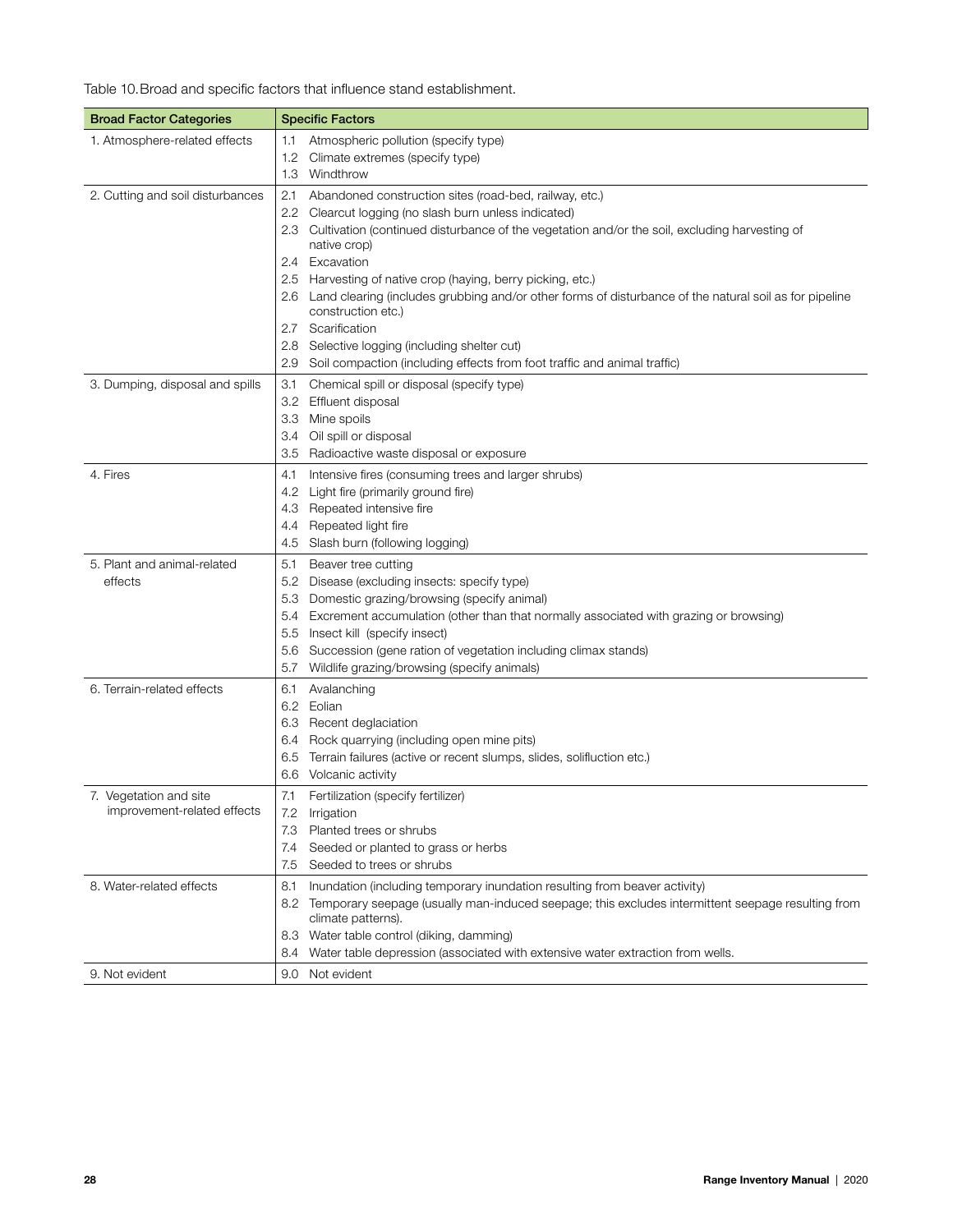**Surface Substrate** – Quantify the ground surface into broad categories. The value is recorded as the percentage of the ground covered by each category type. Values should sum up to 100%.

- **Decaying Wood:** standing or fallen wood actively decaying. Does not include freshly fallen materials not yet decomposing. The decaying wood must exceed 10 cm in thickness, or the wood is classed as part of the organic matter type.
- Bedrock: exposed consolidated mineral material, not covered by mineral soil or organic matter
- Cobbles and Stones: exposed unconsolidated rock fragments greater than 7.5 cm in diameter. These are still included in this category if covered by organic layer is less than 2 cm
- Mineral Soil: any exposed unconsolidated mineral material of variable texture.
- Organic matter: sum of all organic layers which have accumulated on the soil surfaces, ranging from easily recognized undecomposed vegetation to humified organic material. Areas covered by grasses are classed within this group due to their underlying L horizons. Ah, Ap, and areas with living grass or forbs, where mineral soil is visibly between stems are classed as mineral soil.
- Water: All areas with standing or moving water

 Additional Landform Classification – A number of classification systems are in use for the identification of landforms. There are indications that more will be coming into use in the near future. Often this type of classification combines various landscape attributes to provide a more specific image of the site.

Classification System – Enter the name of the specific classification system being utilized in this field.

Classification Code – Enter the correct code that describes the site. Ensure all parts of the code are recorded. In many cases classification codes consist of a combination of several codes. Many of these sub codes are meaningless unless presented in combination with other sub codes to identify unique classes.

Additional Vegetation Classification – This field is provided for the surveyor to record information pertaining to the vegetation classification of the site. The use of this type of classification enables the surveyor to identify the vegetation community based on the existing vegetation. For example:

- Range Plant Communities and Carrying Capacity for the Montane Subregion of Alberta – Seventh Approximation (Willoughby et al. 2008)
- Field Guide to Ecosites of Southwestern Alberta (Archibald et al 1996)

Classification Code – Enter the complete code required to identify the vegetation community, based on the range plant community guide, field guide or classification system being used.

Ensure you provide all pertinent codes or any specific information that is required to identify the code as unique.

#### *Back Page of Site Description Form*

Landscape Profile Diagram – This space is used to draw a freehand sketch of the landscape that the site being described is located on. The intent is to draw a cross-sectional diagram which can aid in explaining items such as:

- 1. Location of the site sits with respect to other sites and to the topography.
- 2. Physical features of the surrounding landscape such as landforms, forest zones, etc.
- 3. Communicating why this particular site was chosen.
- 4. Identifiable landmarks, which will assist with plot relocation at a future date.

The landscape profile diagram should have the plot location clearly marked as well as an indication for direction. This is usually accomplished by indicating north. The distance and bearing to any distinct land marks could also be noted.

**Site Location** – This space was used previously to provide a free hand sketch of a map showing the particular plot location. This space does not need to be filled out for a range inventory if accurate geographic coordinates are documented. It can be used if sketching landmarks will make future plot relocation easier.

**Location** – As with site location, this space is available for documenting the site location. This item is unnecessary if accurate geographic coordinates are documented.

General Comments on Site Characteristics – Several lines are provided here for elaboration of any information reported on the form or for additional site features of interest to the recorder.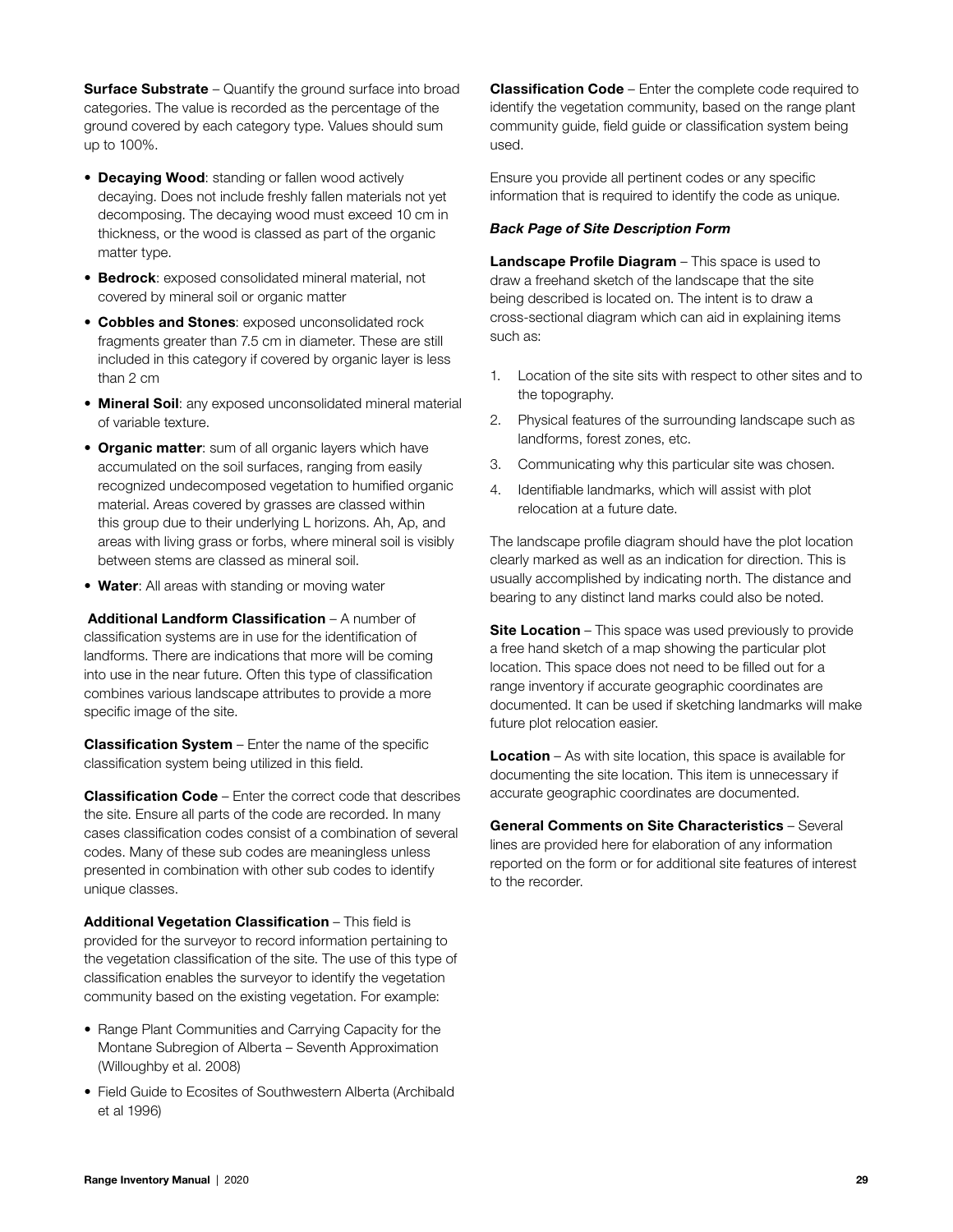# <span id="page-29-0"></span>3.2 Collecting Vegetation Data with the Vegetation Inventory Form (MF5)

Detailed vegetation data are collected where Detailed and Reconnaissance plots are completed. This information can be captured by completing a version of the Vegetation Inventory form (MF5). These forms are based on a plot within a uniform area with similar slope and aspect and entirely in one singular plant community. For Detailed Plots, a 30 meter transect is established within this community and micro-plots are surveyed. In hilly terrain it is preferred if the transect is orientated across slope along a consistent elevation, without any draws included unless of course, the draw is the area being sampled.

The Range Inventory form (Prairie/Rocky Mountain MF5) in Appendix 2 has been constructed to collect vegetation information for ecological and range management descriptions. This form facilitates the collection of plant species data using multiple nested plots along a transect, rather than estimates of a single larger plot. The Range Inventory form is a revised version of the previous Vegetation Inventory forms. There are two versions of the Vegetation Inventory form, the MF5-PL and Prairie MF5, which still exist and provide the same function as the Range Inventory form. The Prairie MF5 was based on the MF5-PL but adapted to collect vegetation data in the Grassland Natural Region where GVI, AGRASID soil descriptions, and range site relationships are referenced for the basis of ecological classification. The ECOSYS database has been developed along with these forms so that all data collected has entry locations into the database.

Some methodologies entail completion of the Site Description form as well as the Vegetation Inventory form. There is duplicate information on the two forms. It is best to fully complete all forms, but if not it is recommended the Site Description form is filled out entirely and duplicate information left off of the Vegetation Inventory form. Listed below are the recommended items collected on the Range Inventory form and the description or methodology associated with each:

**Disposition/ Allotment** – Grazing dispositions and allotments usually have a common name but also a six or seven digit number with a three letter prefix abbreviating whether the land is an Allotment (PNT), Grazing Lease (GRL) or other type. Either the common name or code can be entered here, although the code is preferred as all information collected for the inventoried area is ultimately linked to it (e.g. Grazing lease identified as GRL 000000).

Field/ Distribution Unit (DU) – Write in an appropriate common name, abbreviation, or number specific to the field, distribution unit, or management unit.

Plot – The name of the site or plot being sampled, it should relate to a specific point. The plot name is commonly a sequential alphanumeric uniquely identifying the plot in the

grazing lease, allotment, or project being sampled (e.g. AH01, AH02, AH…). Do not duplicate this identifier within the inventoried area regardless of the type of plot (Detailed, Reconnaissance, or Visual). If other forms are being completed, this plot name is used on them as well to link the forms together.

**Polygon No.** – This number is not used until the mapping has been finished. This will reference the survey form to the final map product.

Date – Enter as year, month, day (e.g. 98 08 03) when the plot was surveyed.

**Surveyor** – Last name of the individual(s) doing the vegetation survey.

**Vegetation Type** – record appropriate type (e.g. Forested, Shrubland, Grassland, Riparian (Lentic or Lotic)).

Legal Description (LS, SEC, TWP, RGE, M) – Describe the legal location of the plot. Use these fields only if an accurate GPS location cannot be obtained. If no GPS available, describe to the Quarter Section or LSD level to increase the accuracy of the plot. This information can be left blank if the same information has already been entered on a Site Description form.

**Slope (%)** – Record in percent slope. This can be attained through the use of a clinometer. If degree slope is attained, convert to percent using a table of conversions. This item can be left blank if slope information has already been entered on the Site Description form.

Aspect – Aspect is a measure of the orientation of the slope using a compass reading. Record in degrees, and ensure angle of declination is incorporated. Slopes less than 1° have no aspect; do not enter any value for these. This item can be left blank if aspect information has already been entered on the Site Description form.

**Elevation (m)** – Record in meters using height above ellipsoid (HAE) calculations on GPS if available. Indicate on form if attaining from a source other than GPS such as an altimeter or topographic map (indicate scale). This item can be left blank if elevation information has already been recorded on the Site Description form.

Soils Description – this section is used to accommodate the collection of information regarding AGRASID, range site, and landform features common on the prairies. Along with the prairies, these forms can be used in areas where transition between forested areas and prairies occur.

SCA: Soil Correlation Area the plot is in.

AGRASID SLM Code: this column provides details from the AGRASID polygon. Refer to AGRASID User's Manual (Brierly et. al. 2001).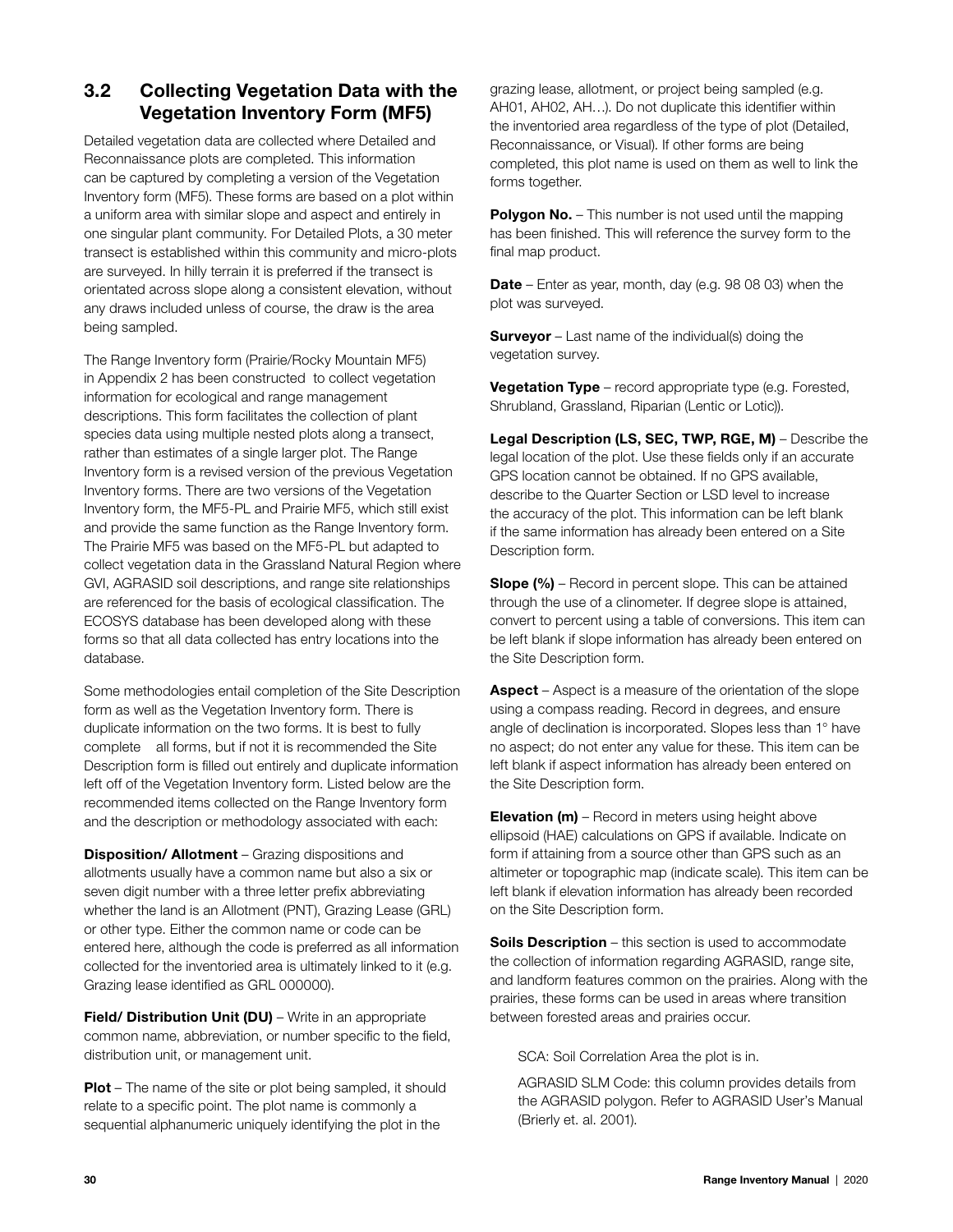Soil Series 1: Dominant or Co-dominant soil series derived from the AGRASID polygon.

Soil Series 2: Co-dominant or Sub-dominant soil series derived from the AGRASID polygon. Other Sign SS: Other significant soil series derived from the AGRASID polygon.

Surface Form: Derived from the AGRASID polygon. Slope Class: Derived from the AGRASID polygon.

Surface Modifier: Derived from the AGRASID polygon.

Field verified: this column is used to select AGRASID attributes that are specific to the field site.

**Terrain Profile and Notes** – Used previously to draw a diagram of the general area (e.g. valley) where the sampling occurred. Currently this item can be used to enter plant community information such as estimated plant community, subdominant decile information, and any other remarks that may be pertinent to the ecological classification of the plot. Photo numbers are also commonly entered here. Two photographs per site are taken. One close up of a micro- plot directly toward the ground and another from the end of the transect looking back on the transect line capturing a little bit of the horizon to help assess structure. Record photo numbers and ensure plot or site names are identified in the photos.

**Site Description** – Circle the appropriate description from each list. Refer to Section 3.1 Site Description Form in this manual regarding this section. This information can be left blank if the same information has already been entered on the Site Description form.

PC-ORD – Enter the ordinated plant community.

Ecodistricts – If applicable, enter the appropriate Ecodistrict for the Natural Subregion.

GPS Unit # – Identification number on GPS unit.

**Waypoint**  $#$  – The number of the waypoint as recorded on the map and within the GPS Unit.

**Start** – GPS location of the beginning point of the transect (decimal degrees).

End – GPS location of the end point of the transect (decimal degrees).

**Est. Production** – Estimation in lbs/ac or kg/ha. With a Detailed or Reconnaissance plot, production is assessed through a 0.5 m² clipped plot. Refer to section 3.3 for forage production clipping methodology for inventories. This field can be used if the surveyor has experience estimating production, otherwise it can be left blank.

**Est. Litter** – Estimation in Ibs/ac or kg/ha of litter as hand

raked from a ¼ m2 plot. This field can be used if the surveyor has experience estimating production, otherwise it can be left blank.

## Collecting Micro Plot Data (Species, Plot Number)

A transect is placed within the most representative part of the area declared as a site. This is a uniform area with similar slope and aspect and entirely in one singular plant community. Each transect is 30 m long with 15 micro-plots placed uniformly along its length. If the transect is located on a slope, it should run parallel with the contour of that slope avoiding any swales.

Grasslands, shrublands, and forests have slightly different nested micro plot sizes for data collection. These are used to accommodate the various vegetation stratums (Stratum definitions are listed in Table 11).

In grasslands (including tame pasture) and shrublands whose dominant layer is less than (<) 2 m (Figure 5a):

- A 1 m<sup>2</sup> (1x1 m) micro-plot is used to estimate the cover of shrubs (S1 and S2) and all trees less than  $\left\langle \varsigma \right\rangle$  5 m.
- A 0.1 m<sup>2</sup> (20x50 cm) nested plot within the 1 m<sup>2</sup> plot is used to estimate the cover of forbs, grasses, and S3 shrubs.
- Ground cover estimates (Litter/Total Vegetation, Exposed Soil, Moss & Lichen, rock, etc.) are also measured in the 0.1 m² nested plot.

In forests and shrublands whose dominant layer is greater than  $(>)$  2 m (Figure 5b):

- A 4 m² (2x2m) micro-plot is used to estimate the cover of S2 shrubs and trees less than (<) 2 m
- A 0.25 m² (50x50 cm) nested plot within the 4 m² plot is used to estimate cover of S3 shrubs, forbs, and grasses.
- Ground cover estimates (Litter/Total Vegetation, Exposed Soil, Moss & Lichen, rock, etc.) are also measured in the 0.25 m² nested plot.
- One 100 m² macro-plot (10x10 m), located in the middle of the transect, is used to estimate the cover of trees and tall shrubs (> 2 m in height) within the macro-plot area. These are measured in their appropriate S1, T1, and T2 stratums. These data are directly associated with the transect and separate from the woody species information on the back of the form which is collected at the polygon level.

Species: Foliar cover estimates are recorded at each micro-plot on the MF5 form. All of the plant species (trees, shrubs, graminoids, and forbs) are recorded using a seven letter code for identification. The code is the first 4 letters of the genus name followed by the first 3 letters of the species name. The species are named according to the currently accepted names used by AEP (ECOSYS species list). Foliar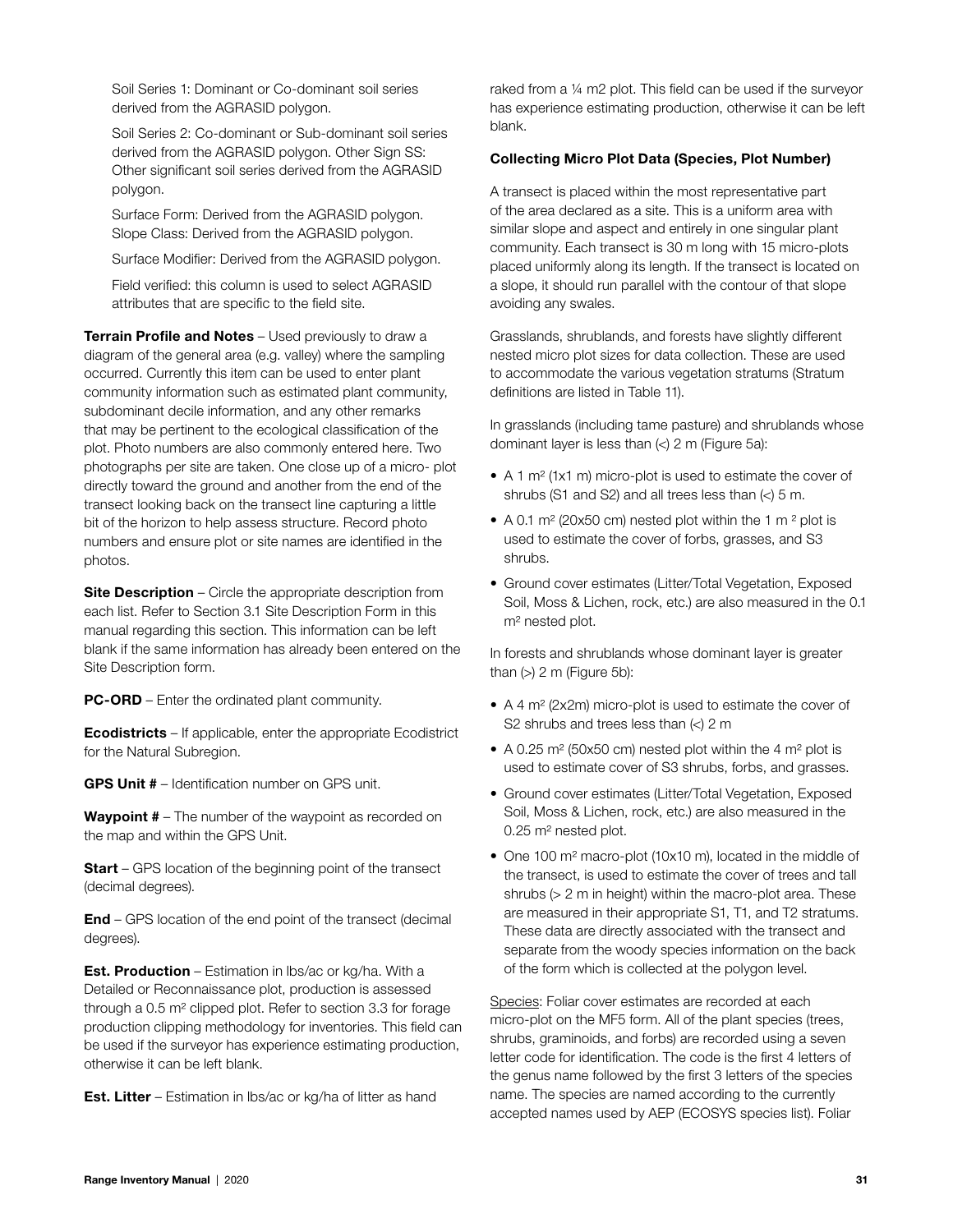<span id="page-31-0"></span>cover estimates for all species are recorded in the appropriate micro-plot number to the nearest 5% except below 10% and above 90% which are estimated to the nearest 1%.

The following are generalized plot characteristics that are filled out for each micro-plot. Do not include these items with the cover estimates in the species portion of the form.

Litter/Total Vegetation: Check off the appropriate box whether total vegetation or litter is being assessed and give the cover estimate for each micro-plot. The recommended choice for these inventory procedures is to provide a litter estimate.

Exposed Soil: Estimate the cover rating for exposed mineral soil in each plot. This is NOT a measurement of rocks or decayed organic material. The cover of debris (sticks, etc.) and rocks are recorded separately. If no exposed soil is encountered, a tick is marked in that box for that plot.

Moss & Lichen: Estimate the cover of moss and lichen in each plot. If no moss or lichen is encountered, a tick is marked in the box for that plot. Where there are a variety of species of moss and/or lichen (e.g. within a Sw/ Moss community) the species should be summed up.

Vegetation Notes – Provide any information that pertains to plot vegetation in this section.



| Code           | <b>Name</b>        | <b>Description</b>                                                                                                                                                 |
|----------------|--------------------|--------------------------------------------------------------------------------------------------------------------------------------------------------------------|
| T1             | Overstory<br>Tree  | Any woody species growing to a height<br>of greater than 5m occupying the tallest<br>canopy; it's crown is open to full sunlight                                   |
| T <sub>2</sub> | Understory<br>Tree | Any woody species growing to a height<br>of greater than 5m and occupying the<br>secondary canopy below T1; it's crown is<br>mostly subjected to filtered sunlight |
| S <sub>1</sub> | <b>Tall Shrubs</b> | All woody species at least 2.0m but less<br>than 5.0 m tall.                                                                                                       |
| S <sub>2</sub> | Medium<br>Shrubs   | All woody species at least 0.5m but less<br>than 2.0 m tall.                                                                                                       |
| S <sub>3</sub> | Low Shrubs         | All woody species less than 0.5 m tall.                                                                                                                            |
| F              | Epiphyte           | Mosses or lichens growing on other plants<br>(usually trees / shrubs)                                                                                              |
| F1             | <b>Tall Forbs</b>  | All forb species 30 cm tall or greater                                                                                                                             |
| F <sub>2</sub> | Low Forbs          | All forb species less than 30 cm tall                                                                                                                              |
| G1             | Graminoid          | All graminoid species                                                                                                                                              |



Figure 5. Schematic and dimensions of a transect, micro-plot and nested plot within the micro-plot.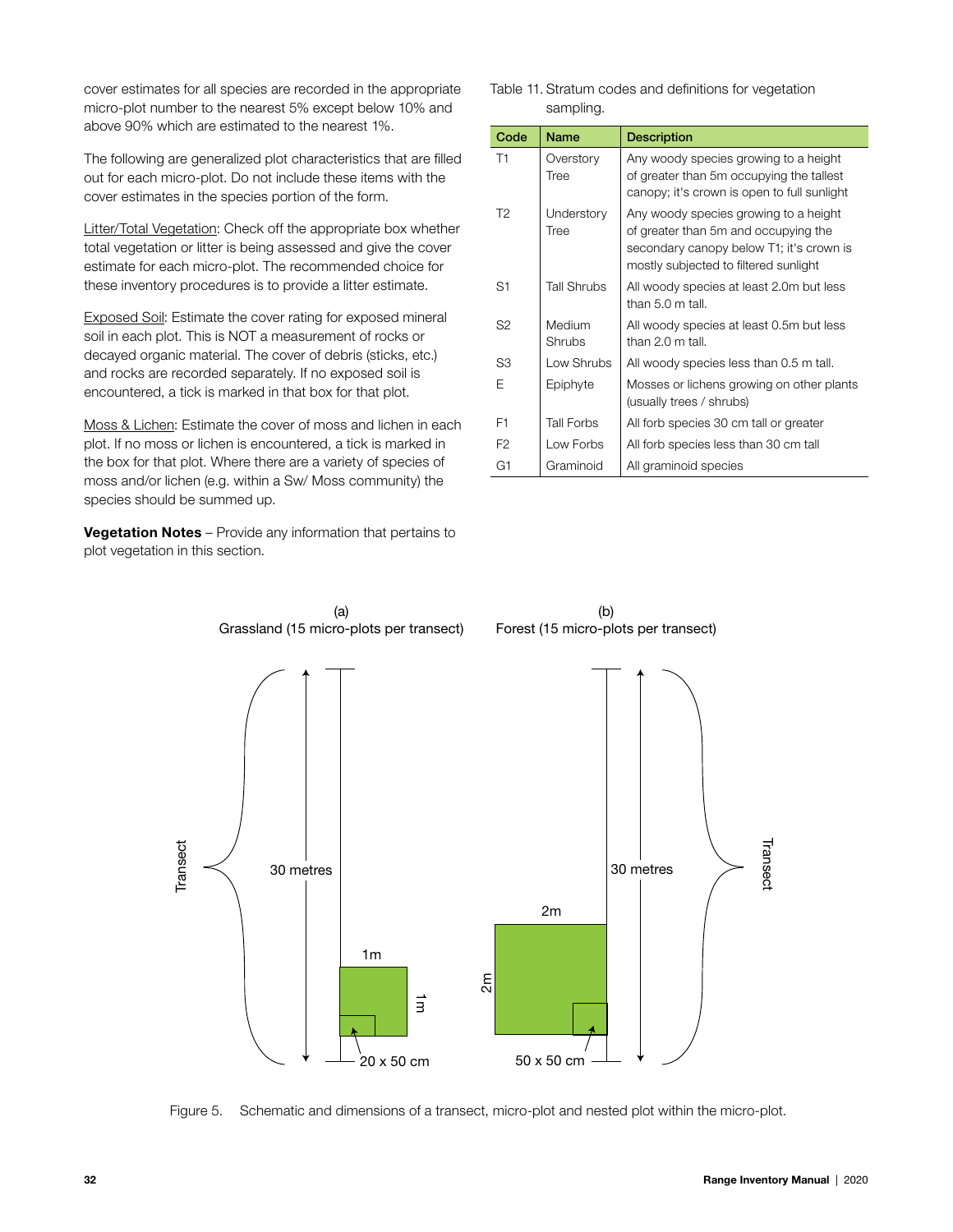**Range Health Estimate** – Check the appropriate range health category for the entire polygon as depicted by the transect. Refer to Section 3.4 for Range Health Methodology.

Macroplot (List species, stratum, and cover) – Record species, stratum, and cover for species  $(>)$  2 m in height in the 100 m2 macro-plot (e.g. Aw, 20%, T1 & Aw, 5%, S1).

#### *Back Page of Range Inventory Form*

**Range Use Category** – Indicate whether the plot is considered primary, secondary, or non- use range within the grazing unit. Primary ranges are areas that livestock prefer to use when management is limited. Secondary ranges are lightly used or unused by livestock under minimal management and will not ordinarily be fully used until the primary range has been overused. Non-use (tertiary) areas are not used by the livestock for grazing due to a lack of forage (e.g. thick coniferous forest) or inaccessibility (e.g. bogs). These categories are relative to one another and are conditional to the makeup of the grazing unit. For example, a deciduous forest may be considered secondary range if plenty of accessible grasslands exist. However, if the deciduous forest in the grazing unit is the most accessible and highest producing rangeland it should be considered as primary range.

Grazing Intensity - Check off the appropriate box: unused (U), unused-low (U-L), low (L), low-moderate (L-M), moderate (M), moderate-high (M-H), or high (H) as an estimate of the level of past utilization. Indicators to aid with assessing past utilization can be the amount of litter, quantity of cattle droppings and seed heads remaining from the previous year.

**Current Utilization** – Give an estimate of the proportion of the current year's growth grazed by livestock. This is determined by measuring the proportion of new growth that has been utilized. The number of livestock in the area and amount of cattle droppings can be good indicators as well.

Vigour – This does not have to be filled out for inventories.

Woody Species - The measurements in this section are performed at the polygon decile level. Woody species along the transect are evaluated in the micro and macro-plots sections on the front page of the form. This measure is intended to describe the woody species coverage and distribution of the entire polygon decile, and by the height stratum. This is filled out as completely as possible.

Woody Species: All woody species except for S3 shrubs are measured. Regrowth and mature stands of the same species are individually measured within stratum locations (e.g. if aspen (Populus tremuloides) regrowth is in the S2 stratum and the T1 overstory trees are also aspen, there should be an Aspen S2 stratum measure separate from the T1 measure).

Density Distribution Class: Refers to how the species being observed are patterned spatially throughout the polygon. The classes range from rare individuals to continuous dense occurrences. These ratings as well as diagrams are found directly on the field sheet. The density distribution table on the original MF5-PL form is antiquated so please disregard and use the Range Health Assessment density distribution table. The Range Inventory and Prairie MF5 density distribution tables have been updated and therefore can be used.

Median Height: The median height is the middle height of all the occurrences of the observed species in the polygon. This is measured in meters and can be rounded to the nearest one-tenth.

Height Range: Measured in meters, list the lowest and the highest height observed for that species.

Percent Area Cover: Estimate the percent canopy cover within the polygon decile for the observed species. Total coverage of species can be greater than 100% because of the different strata of vegetation.

Basal Diameter (mm): Estimate the average basal diameter of each species (choose one stem / species which appear representative).

**Total Shrub Cover** – Record the height class and density distribution class of the dominant and subdominant strata (all shrub species). The height classes are coded on the form.

Forest Cover – Use available cover specifications (Phase III Forest Cover Type or Alberta Vegetation Inventory Type maps) or assess forest cover according to the Alberta Vegetation Inventory specifications (Forestry, Lands and Wildlife 1989). Dominant/ subdominant applies only where there is an overstory / understory designation.

Comments – Comments here should refer to the shrub, tree or other vegetative properties within the polygon.

**Poisonous Plants / Weeds** – In this section provide a brief description on some commonly encountered poisonous plants and noxious weeds.

- Species: List the plant codes of the three most common species.
- GPS Location: For significant infestations, enter GPS coordinates (decimal degrees) and notify AEP personnel.
- % Area Cover: Estimate percent area covered by the observed weed or poisonous plant within the polygon decile.
- Density Distribution Class: Record appropriate class utilizing the density distribution classes that are located on the form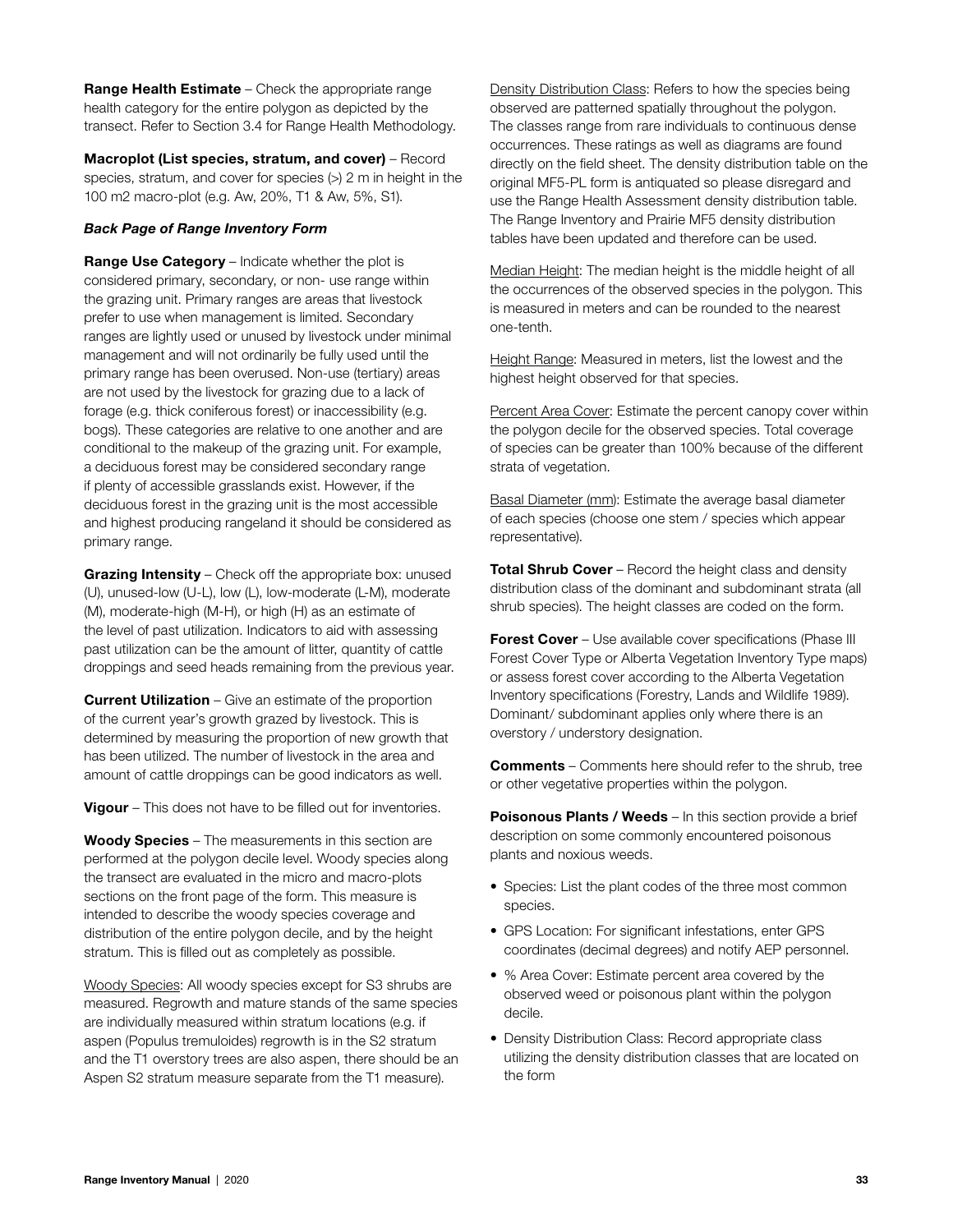<span id="page-33-0"></span>**Water source** – In this section fill out the appropriate blanks to aid in establishing water locations in the grazing units.

- Water Source: Check source of nearest water, if other is selected then specify the source.
- GPS Location: Enter GPS coordinates (decimal degrees) of the water source.
- Required / Not Required: This selection is not used for these inventories.
- Distance (km): Estimate the distance the polygon is from water to the nearest kilometre. If less than 500 m then enter 0.
- Water Quality / Access (specify): Comment on the quality of the water and the access. For example, comments may indicate that the water is stagnant and that access to water is down a steep, eroding bank. This field can also be used to document the percent riparian area and estimated riparian health of the polygon.

Salt Source – Check the appropriate box and enter GPS coordinates (decimal degrees) of the salt source.

Access (Cattle) – Designate the quality of the access to the site being surveyed (good, fair, poor) and the type of access (truck trail, road, etc.). If other is selected then specify the source. This field can also be used to note the Access Factor (0-10) for the polygon deciles. Access factors provide an overview measure of how well livestock are able to access the polygon due to water and landscape constraints. The ratings are from 0 to 10, zero being no access to 10 being full access. This information will be used to fill out the Range Management Form (Section 2.3.2).

Comments – Discuss conflicts that may arise with other users and resources of the area and their impact on the range, and make recommendations on integrating them with livestock grazing. Other users and resources would include equestrian, off-highway vehicles, recreationalists, wildlife, fisheries, riparian areas, timber harvesting, reforestation, and oil and gas activities. Any other comments specific to the livestock distribution and management of the area are included here. These comments are for reference when completing the Range Management Form and inventory report.

# 3.3 Forage Production Clipping

Forage production clipping is an analytical method to assess the amount of dry matter available to grazing animals of a given area. The process involves clipping a measured area and sorting the contents into forage categories. Commonly the current year's growth is separated into grass / grass-like, forb, and shrub categories. These forage categories are then dried of their water content and weighed to the nearest 0.1 of a gram. These weights can then be associated with the

measured area to come up with a weight / unit area measure. Commonly, multiple clippings are averaged together from a specific area or community to derive a common production value.

Litter production is another measure taken at grassland clipped sites. Litter is the slightly or un-decomposed plant residue left on a site from previous year's carryover. Litter production is a good indicator of hydrologic function and nutrient cycling on a site (Adams et al. 2016). With proper amounts of litter a site can capture, store, and beneficially release moisture associated from normal precipitation events. Usually before the plot is clipped, the litter in the measured area is removed, dried, and weighed just like the forage. To assess the site's ability to achieve proper hydrologic functioning, the amount of litter is compared to litter thresholds representative to the site being evaluated.

The following methodology is recommended when clipping is stipulated within the project requirements. Once a site has been surveyed, a single plot clip is performed directly in the plot area. Clip in an area best representing the production of the site. If portions of the site are grazed, clip in an area not grazed that current year. If the entire site is grazed, clip in an area where the amount of utilization can be measured with some confidence and record this estimated percent utilization on the clipped sample bag.

Clip a 0.5 m² quadrat to a two-cm stubble height at each plot. A common practice to achieve this is to clip two 0.25 m² frames side by side. If a grassland site, litter is raked out of the plot before clipping, and then the current year's growth removed. The clip is separated into trees and shrubs (foliage at below 2 m), forbs, and grasses. Only current annual growth of trees and shrubs is clipped (this year's twigs and leaves). These separate forage samples are bagged into standardized paper bags clearly labelled with the plot name, date, and contents. These bags are then stored in a dry, open area to keep them free of mould and to promote drying. Arrangements can be made to deliver samples to an AEP Rangeland Specialist throughout the year for proper storage.

At the end of the inventory year an AEP Rangeland Specialist will dry and weigh all forage samples. The forage production values are then given back to the surveyor for report purposes. The samples are also used to increase confidence of the average production of the plant communities they were sampled from. These average productions provide insight of the forage produced by the plant communities and the amount of grazing pressure they can sustain.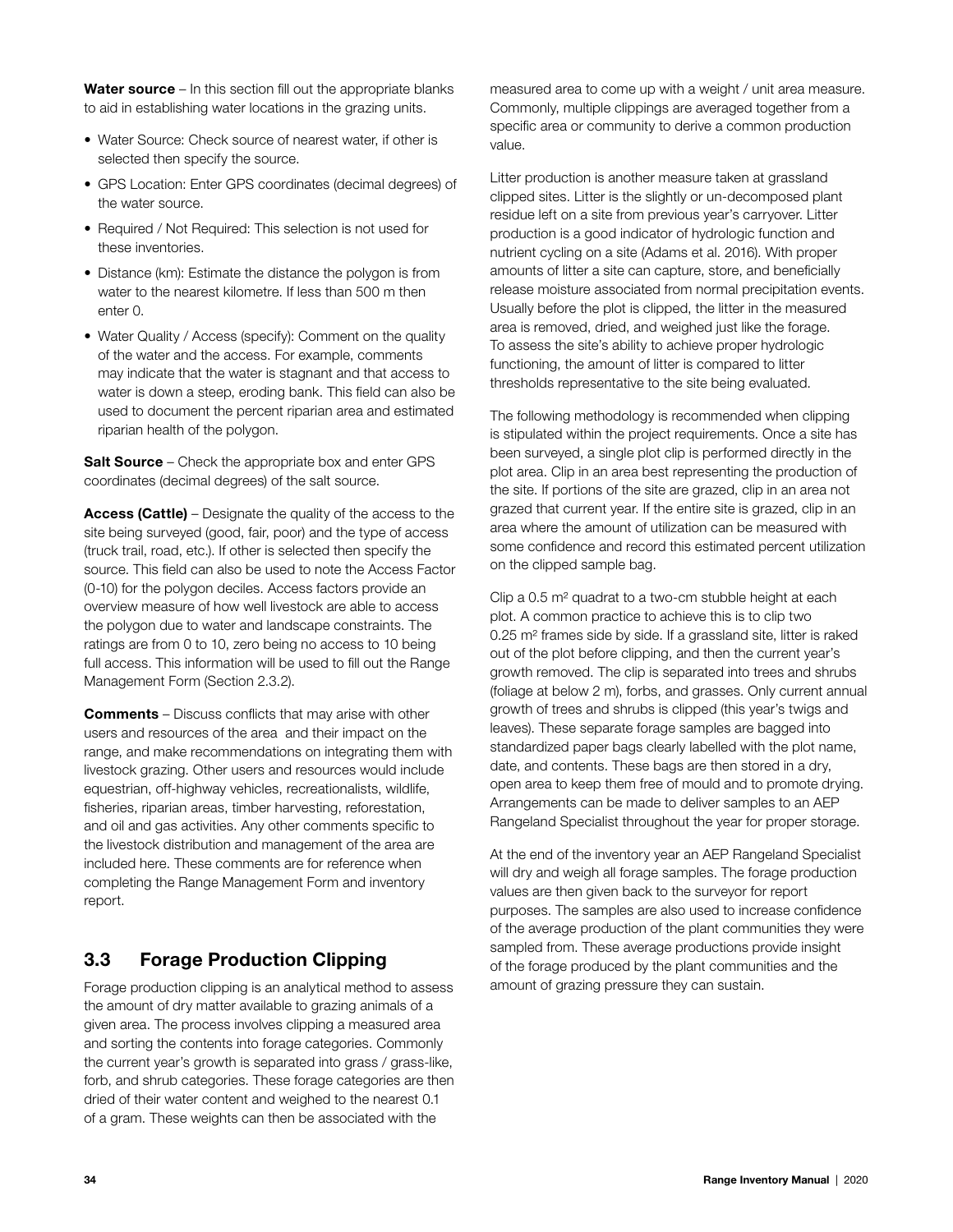# <span id="page-34-0"></span>3.4 Collecting the Range Health Assessment

Range Health Assessments are completed for Detailed and Reconnaissance plots. These assessments are completed at the site the plot is associated to, and is usually included in the same geographic location (i.e. GPS point). The range health assessment however is designed to be representative of the polygon decile being assessed. For instance, if within the decile being assessed there are factors that affect the range health score that are not immediately represented on the transect, they should be documented on the assessment. An estimate of the range health ranking is used for visual plots.

Range health methodology is detailed in the "Rangeland Health Assessment for Grassland, Forest, & Tame Pasture" Field Workbook (Adams et al. 2016). Current methodology incorporates the 3rd edition (2009) of the manual, which had significant changes to the scoring from the 2nd edition. Therefore, it is recommended to refer to the 3rd edition and on. Contact Rangeland Resource Stewardship Section staff if 5th edition (2016) copies are needed.

The Range Health Assessment forms have also been updated to incorporate the new scoring. These three forms are available in Appendix 2, but can also be made available through the AEP Rangeland Specialist. Grasslands and shrublands should be assessed using the grassland health form. Forests and disturbed forests (fires, cutblocks, bug kills, etc.) should be assessed using the forest health form. Areas that have been seeded with non-native species, and are actively being managed as a tame pasture should be assessed with a tame pasture form. Historically there were some initiatives to 'improve the range' by seeding meadows to domestic species. These however were never managed as a tame pasture and should be considered as disturbed or modified grasslands and measured with the grassland health assessment.

# 3.5 Performing the Riparian Health Assessment

As described in section 2.2.3, riparian zones can be separated into two broad areas (Figure 1). The upper terraces can be assessed using the vegetation mapping portion of the inventory, but the active floodplain is measured with a Riparian Health Assessment (Fitch et al. 2009, Ambrose et al. 2009). The active floodplains are commonly multiple bands of vegetation from obligate species to facultative wetland species. These areas are susceptible to degradation and can directly affect the proper functioning of the stream or river.

The Alberta Riparian Habitat Management Society (Cows and Fish) have created the guidebooks that are used provincially for assessment riparian health. There are two Field Workbooks and three User Manuals that are required for completing the assessments necessary. The majority of riparian health will generally be for streams and small rivers, so the "Riparian Health Assessment for Streams and Small Rivers" (Fitch et al. 2009) field workbook is used. Occasionally important lakeshores and wetlands will be flagged for an assessment. In these cases the "Riparian Health Assessment for Lakes, Sloughs, and Wetlands (Ambrose et al. 2009) field workbook is used. Lastly, there are occasions where large river systems are flagged for assessment. There is no field workbook for these but there is a user manual that along with the above guides can be used to complete the assessment. A good knowledge of both field workbooks is needed to complete the riparian assessments on the selected key riparian sites, as well as to estimate the riparian health ranking of the active floodplain that occurs within polygons.

AEP forms for these three types of riparian assessments are available in Appendix 2 of this manual or copies can be obtained from the Rangeland Specialist. These forms are for entry into the AEP Rangeland Geomatics data set, and based upon the user manuals from Cows and Fish. However these manuals are created to be standalone documents that can be used for many purposes. Since they are being used to complement an entire range inventory, the AEP forms are adapted for this purpose. Focus should be placed on completing the riparian health assessment score sheet.

In total, a Riparian Health Assessment consists of:

- 1. GPS location of the upper and lower boundaries of the plot
- 2. A riparian plant community classification linked to a Range Plant Community Guide or the "Classification and Management of Riparian and Wetland Sites of Alberta's Grassland Natural Region" (Thompson and Hansen 2002). If a plant community is not found in either guide book, then a conditional plant association can be described, usually the top two or three species.
- 3. A Cows and Fish Riparian Health Assessment for lotic, lentic or large river systems, depending on the type of riparian, on the AEP riparian form.
- 4. At least 3 pictures, one from the upper end of the reach looking down stream, one from the bottom end of the reach looking upstream and a landscape picture if possible. Supporting pictures of other important riparian features or issues within the reach are valuable and recommended.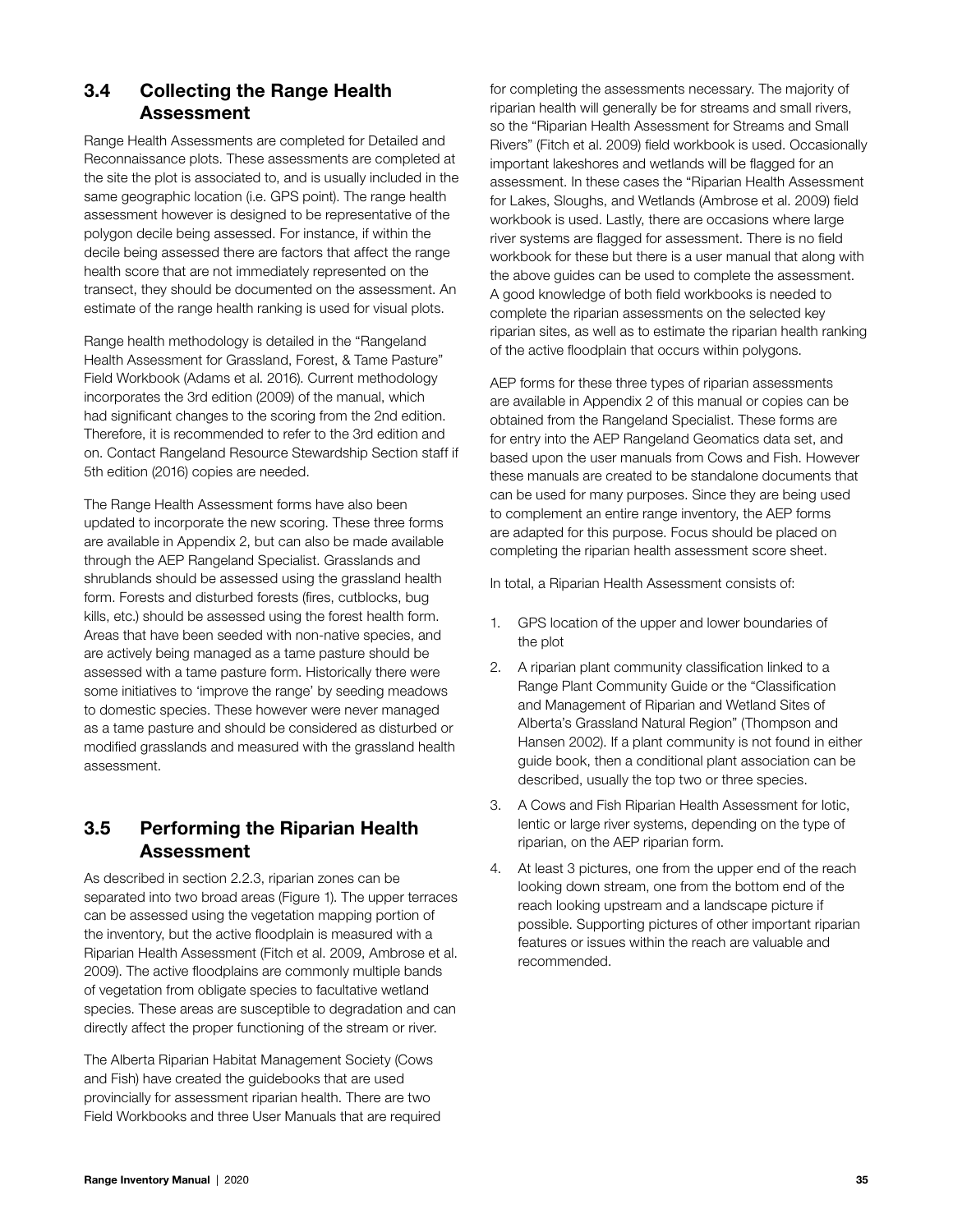# <span id="page-35-0"></span>4.0 Literature Cited

Adams, B.W., G. Ehlert, C. Stone, M. Alexander, D. Lawrence, M. Willoughby, D. Moisey, C. Hincz, A. Burkinshaw, J. Richman, K. France, C. DeMaere, T. Kupsch, T. France, T. Broadbent,

L. Blonski, and A. J. Miller. 2016. Rangeland Health Assessment for Grassland, Forest and Tame Pasture. AEP, Rangeland Resource Stewardship Section.

Ambrose, N., G. Ehlert, and K. Spicer-Rawe. 2009. Riparian health assessment for lakes, sloughs and wetlands – Field workbook. Modified from: Fitch, L., and B.W. Adams and G. Hale. 2001. Riparian health assessment for streams and small rivers – Field workbook. Lethbridge, Alberta, Cows and Fish Program. 90 pages.

Archibald, J.H., G.D. Klappstein, and I.G.W Corns. 1996. Field Guide to Ecosites of Southwestern Alberta. Natural Resources Canada, Canadian Forest Service, Northern Forestry Centre. Edmonton, AB. Special Report No. 8.

Beckingham, J.D., I.G.W. Corns, and J.H. Archibald. 1996. Field Guide to Ecosites of West- Central Alberta. Natural Resources Canada, Canadian Forest Service Northwest Region, Northern Forestry Centre. Edmonton, AB. Special Report No. 9.

Brierley, J.A., T.C. Martin, and D.J. Spiess. 2001. AGRASID version 3.0: Soil landscapes user's manual. Canada – Alberta Environmental Sustainable Agriculture Agreement.

Cows and Fish. 2005. Riparian health assessment and inventory training course. Field training manual. Alberta Riparian Habitat Management Program.2nd Edition.

Day, J.H., Ed. 1982. Canada Soil Information System: Manual for Describing Soils in the Field. Research Branch, Agriculture Canada. Ottawa, Ontario. Land Resource Research Institute Contribution No. 82-52.

Ealey, D. 1993. Alberta plants and fungi - master species list and species group checklists. Alberta Environmental Protection, Edmonton, AB. Pub No.: Ref. 75.

Fitch, L., B.W. Adams, and G. Hale. 2009. Riparian health assessment for streams and small rivers – Field workbook. Lethbridge, Alberta, Cows and Fish Program.90 pages.

Forestry, Lands and Wildlife. 1989. Alberta Vegetation Inventory: Photo Interpretation Procedures and Technical Specifications. Forestry, Lands and Wildlife, Land Information Services Division.

Kocaoglu, S.S.1990. Physical Land Classification Methodology. Forestry, Lands and Wildlife, Land Information Branch, Resource Inventory Section. Publication No. 28.

Moss, E.H. 1994. Flora of Alberta Second edition. Edited by J.G. Packer. University of Toronto Press. Toronto. 687pp.

McNeil, Ron. 2010. Analysis of the moisture and nutrient regime in the rough fescue range plant community, Montane Natural Subregion of southwestern Alberta. Alberta Sustainable Resource Development. (Mimeo.)

Natural Regions Committee. 2006. Natural Regions and Subregions of Alberta. Compiled by D.J. Downing and W.W. Pettapiece. Government of Alberta. Pub. No. T/852.

Range Resource Management Program. 2004. Methodology for calculating carrying and grazing capacity on public rangelands. Range Management Branch, Alberta Sustainable Resource Development, Edmonton, AB. Pub No. I/97.

Rangeland Management Branch. 2005. Guide to completing the range management form. Alberta Sustainable Resource Development, Edmonton Alberta. Pub. No. I/216.

Range Management Branch. 2008. Grazing management adjustments for healthy rangelands. Alberta Sustainable Resource Development, Edmonton, Alberta. Pub No. I/295.

Resource Data Branch. 2003. Ecological Land Survey Site Description Manual. Second Edition. Strategic Corporate Services Division, Alberta Sustainable Resource Development, Edmonton, Alberta. Pub No. T/036.

Shields, J.A., Tarnocai, C. Valentine, K.W.G, and MacDonald, K.B. 1991. Soil landscapes of Canada. Agriculture Canada Publication 1868/E. Land Resource Research Centre, Ottawa, Ontario.

Strong, W.R. and Thompson, J.M. 1995. Ecodistricts of Alberta: Summary of biophysical attributes. Prepared for Alberta Environmental Protection, Resource Data Division, Edmonton, Alberta.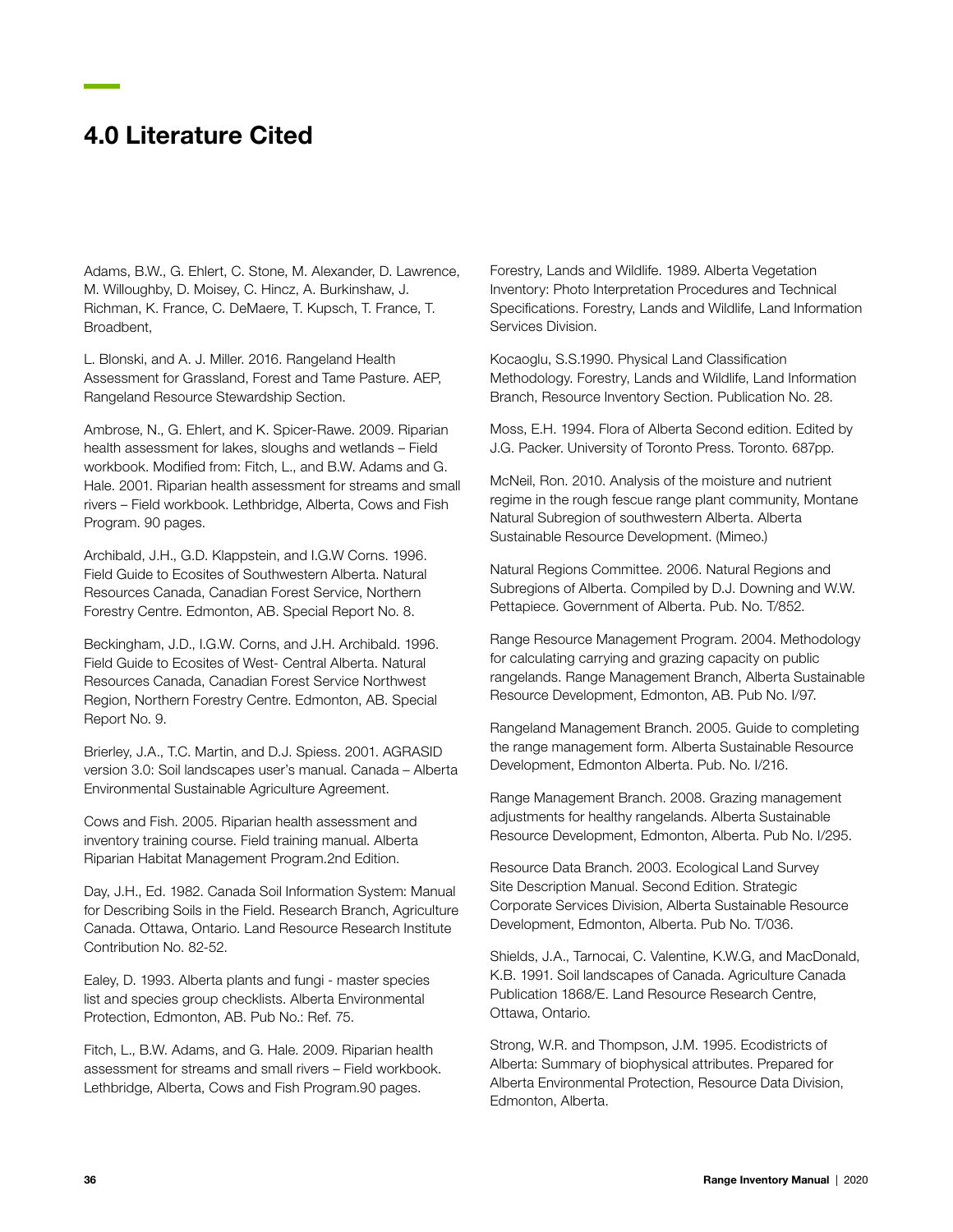# <span id="page-36-0"></span>Appendices

The vegetation information form (MF5) and Prairie MF5 were previous versions of the Prairie / Rocky Mountain MF5. Although the forms may differ slightly the key fields required in this document are still contained.

# Appendix 1. Links to reports and manuals that can help complete a range inventory

- Range Plant Community Guides: Range plant community guides area available at the link below. These are the published documents and may not have the most current plant communities available. If required, contact the local Range Agrologist or Area Rangeland Specialist for the most up-to-date guide: [www.alberta.ca/range-classification-and](http://www.alberta.ca/range-classification-and-survey-tools.aspx)[survey-tools.aspx](http://www.alberta.ca/range-classification-and-survey-tools.aspx)
- Range Health Assessment Guide and Score Sheets: [www.alberta.ca/range-health.aspx](http://www.alberta.ca/range-health.aspx)
- Alberta Riparian Habitat Management Society (Cows and Fish) website. Contains guidebooks and forms: [www.cowsandfish.org/](http://www.cowsandfish.org/)
- Natural Regions and Subregions of Alberta: [https://www.albertaparks.ca/media/2942026/](https://www.albertaparks.ca/media/2942026/nrsrcomplete_may_06.pdf) [nrsrcomplete\\_may\\_06.pdf](https://www.albertaparks.ca/media/2942026/nrsrcomplete_may_06.pdf)
- Agricultural Region of Alberta Soil Inventory Database (AGRASID):<https://soil.agric.gov.ab.ca/agrasidviewer>
- Grazing Lease Stewardship Code of Practice: [www.alberta.ca/grazing-lease-stewardship-code-of](http://www.alberta.ca/grazing-lease-stewardship-code-of-practice.aspx)[practice.aspx](http://www.alberta.ca/grazing-lease-stewardship-code-of-practice.aspx)
- Grazing Management Adjustments for Healthy Rangelands [https://open.alberta.ca/dataset/88781d33-3869-46eb-](https://open.alberta.ca/dataset/88781d33-3869-46eb-9b7c-87ae86ce02af/resource/1fb7fdfe-2ea3-4ecc-a447-106da8aa822d/download/2008-grazingmanagementhealthyrangelands-2008.pdf)[9b7c-87ae86ce02af/resource/1fb7fdfe-2ea3-4ecc-a447-](https://open.alberta.ca/dataset/88781d33-3869-46eb-9b7c-87ae86ce02af/resource/1fb7fdfe-2ea3-4ecc-a447-106da8aa822d/download/2008-grazingmanagementhealthyrangelands-2008.pdf) [106da8aa822d/download/2008-grazingmanagementhealth](https://open.alberta.ca/dataset/88781d33-3869-46eb-9b7c-87ae86ce02af/resource/1fb7fdfe-2ea3-4ecc-a447-106da8aa822d/download/2008-grazingmanagementhealthyrangelands-2008.pdf) [yrangelands-2008.pdf](https://open.alberta.ca/dataset/88781d33-3869-46eb-9b7c-87ae86ce02af/resource/1fb7fdfe-2ea3-4ecc-a447-106da8aa822d/download/2008-grazingmanagementhealthyrangelands-2008.pdf)
- Ecological Land Survey Site Description Manual (Resource Data Branch 2003): [https://open.alberta.ca/](https://open.alberta.ca/publications/5902534) [publications/5902534](https://open.alberta.ca/publications/5902534)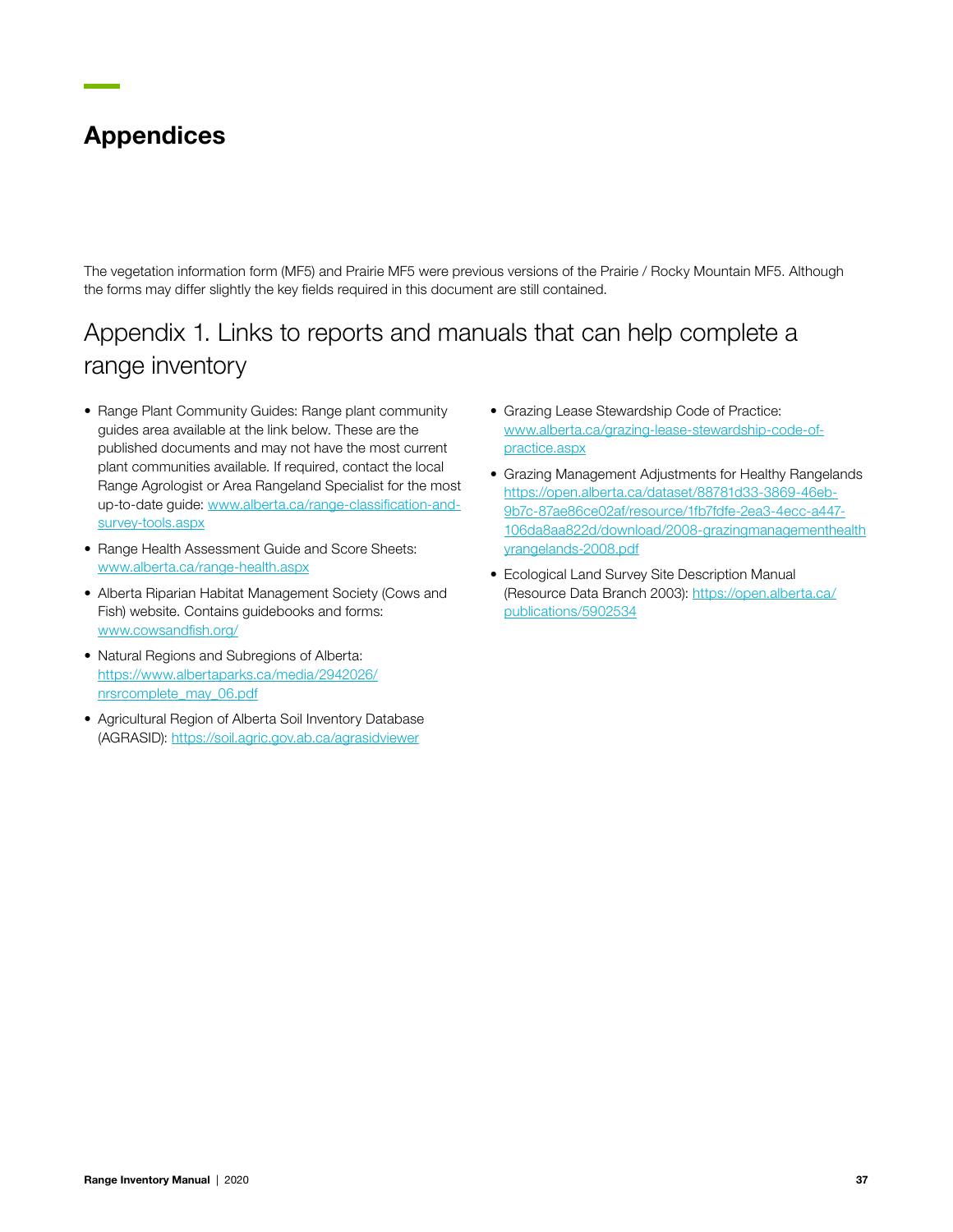<span id="page-37-0"></span>

| Albertan Government                                                                                                                                                                                                                                                                                                                                                                                                                                                                                                                                                                                                                                                                                                                                                                                                                                  |                         |              |                   |             |              |                                                                                                                                                                                                                                                                                                                                                                                       |                      |                  |              |                |                                                                                                  |                                                    | <b>SITE DESCRIPTION FORM</b>                                                                                                                                                                                                                                                                                                                                                                                                                     |           |         |                                                                                                                                                                                                                                             |                                                                                   |  |                 |                      | 2016         |
|------------------------------------------------------------------------------------------------------------------------------------------------------------------------------------------------------------------------------------------------------------------------------------------------------------------------------------------------------------------------------------------------------------------------------------------------------------------------------------------------------------------------------------------------------------------------------------------------------------------------------------------------------------------------------------------------------------------------------------------------------------------------------------------------------------------------------------------------------|-------------------------|--------------|-------------------|-------------|--------------|---------------------------------------------------------------------------------------------------------------------------------------------------------------------------------------------------------------------------------------------------------------------------------------------------------------------------------------------------------------------------------------|----------------------|------------------|--------------|----------------|--------------------------------------------------------------------------------------------------|----------------------------------------------------|--------------------------------------------------------------------------------------------------------------------------------------------------------------------------------------------------------------------------------------------------------------------------------------------------------------------------------------------------------------------------------------------------------------------------------------------------|-----------|---------|---------------------------------------------------------------------------------------------------------------------------------------------------------------------------------------------------------------------------------------------|-----------------------------------------------------------------------------------|--|-----------------|----------------------|--------------|
| Project Identification                                                                                                                                                                                                                                                                                                                                                                                                                                                                                                                                                                                                                                                                                                                                                                                                                               |                         |              |                   |             |              |                                                                                                                                                                                                                                                                                                                                                                                       |                      |                  |              |                |                                                                                                  |                                                    |                                                                                                                                                                                                                                                                                                                                                                                                                                                  |           |         |                                                                                                                                                                                                                                             | Level of<br>Assessment                                                            |  |                 |                      | Forms        |
|                                                                                                                                                                                                                                                                                                                                                                                                                                                                                                                                                                                                                                                                                                                                                                                                                                                      |                         |              |                   |             |              |                                                                                                                                                                                                                                                                                                                                                                                       |                      |                  |              |                |                                                                                                  |                                                    |                                                                                                                                                                                                                                                                                                                                                                                                                                                  |           |         |                                                                                                                                                                                                                                             | $\Box$ Visual                                                                     |  |                 | $\square$ Soils      |              |
| Surveyor(s)                                                                                                                                                                                                                                                                                                                                                                                                                                                                                                                                                                                                                                                                                                                                                                                                                                          |                         |              |                   |             |              |                                                                                                                                                                                                                                                                                                                                                                                       |                      |                  |              |                |                                                                                                  |                                                    |                                                                                                                                                                                                                                                                                                                                                                                                                                                  |           |         |                                                                                                                                                                                                                                             | $\Box$ Recon                                                                      |  |                 | $\square$ Vegetation |              |
|                                                                                                                                                                                                                                                                                                                                                                                                                                                                                                                                                                                                                                                                                                                                                                                                                                                      |                         |              |                   |             |              |                                                                                                                                                                                                                                                                                                                                                                                       |                      |                  |              |                |                                                                                                  |                                                    |                                                                                                                                                                                                                                                                                                                                                                                                                                                  |           |         |                                                                                                                                                                                                                                             | $\square$ Detailed                                                                |  |                 | $\square$ Supp Soils |              |
| Agency                                                                                                                                                                                                                                                                                                                                                                                                                                                                                                                                                                                                                                                                                                                                                                                                                                               |                         |              |                   |             |              |                                                                                                                                                                                                                                                                                                                                                                                       |                      |                  |              |                |                                                                                                  |                                                    |                                                                                                                                                                                                                                                                                                                                                                                                                                                  |           |         |                                                                                                                                                                                                                                             |                                                                                   |  |                 | $\Box$ Other         |              |
| Date (D/M/Y)                                                                                                                                                                                                                                                                                                                                                                                                                                                                                                                                                                                                                                                                                                                                                                                                                                         |                         |              |                   |             |              |                                                                                                                                                                                                                                                                                                                                                                                       |                      |                  | Project Code |                |                                                                                                  |                                                    | Plot #                                                                                                                                                                                                                                                                                                                                                                                                                                           |           |         | Plot<br>Area                                                                                                                                                                                                                                | Plot<br>Shape                                                                     |  |                 |                      |              |
| <b>LSD</b><br><b>SEC</b><br>GPS<br><b>TWP</b><br><b>RGE</b><br>Mer                                                                                                                                                                                                                                                                                                                                                                                                                                                                                                                                                                                                                                                                                                                                                                                   |                         |              |                   |             |              |                                                                                                                                                                                                                                                                                                                                                                                       |                      |                  |              |                |                                                                                                  |                                                    |                                                                                                                                                                                                                                                                                                                                                                                                                                                  | Latitude  |         |                                                                                                                                                                                                                                             |                                                                                   |  | Longitude       |                      |              |
|                                                                                                                                                                                                                                                                                                                                                                                                                                                                                                                                                                                                                                                                                                                                                                                                                                                      |                         |              |                   |             |              |                                                                                                                                                                                                                                                                                                                                                                                       |                      |                  |              |                |                                                                                                  |                                                    |                                                                                                                                                                                                                                                                                                                                                                                                                                                  |           |         |                                                                                                                                                                                                                                             |                                                                                   |  |                 |                      |              |
|                                                                                                                                                                                                                                                                                                                                                                                                                                                                                                                                                                                                                                                                                                                                                                                                                                                      | Site Photos (roll, no.) |              |                   |             |              |                                                                                                                                                                                                                                                                                                                                                                                       |                      |                  |              |                | Air Photos (roll, no.)                                                                           |                                                    |                                                                                                                                                                                                                                                                                                                                                                                                                                                  |           |         |                                                                                                                                                                                                                                             | Map Sheet                                                                         |  |                 | Nat Subregion        | Eco District |
|                                                                                                                                                                                                                                                                                                                                                                                                                                                                                                                                                                                                                                                                                                                                                                                                                                                      |                         |              |                   |             |              |                                                                                                                                                                                                                                                                                                                                                                                       |                      |                  |              |                |                                                                                                  |                                                    |                                                                                                                                                                                                                                                                                                                                                                                                                                                  |           |         |                                                                                                                                                                                                                                             |                                                                                   |  |                 |                      |              |
| <b>ELEVATION</b><br><b>ASPECT</b><br><b>SLOPE</b><br>Regen 2<br>Regen 1                                                                                                                                                                                                                                                                                                                                                                                                                                                                                                                                                                                                                                                                                                                                                                              |                         |              |                   |             |              |                                                                                                                                                                                                                                                                                                                                                                                       |                      |                  |              |                | Regen 3                                                                                          |                                                    |                                                                                                                                                                                                                                                                                                                                                                                                                                                  |           |         |                                                                                                                                                                                                                                             |                                                                                   |  |                 |                      |              |
| (m)                                                                                                                                                                                                                                                                                                                                                                                                                                                                                                                                                                                                                                                                                                                                                                                                                                                  |                         |              |                   | (°)         |              |                                                                                                                                                                                                                                                                                                                                                                                       | (% )                 |                  |              | <b>SP</b>      | %                                                                                                |                                                    | HT(m)                                                                                                                                                                                                                                                                                                                                                                                                                                            | <b>SP</b> |         | %                                                                                                                                                                                                                                           | HT(m)                                                                             |  | <b>SP</b>       | %                    | HT(m)        |
|                                                                                                                                                                                                                                                                                                                                                                                                                                                                                                                                                                                                                                                                                                                                                                                                                                                      |                         |              |                   |             |              |                                                                                                                                                                                                                                                                                                                                                                                       |                      |                  |              |                |                                                                                                  |                                                    |                                                                                                                                                                                                                                                                                                                                                                                                                                                  |           |         |                                                                                                                                                                                                                                             |                                                                                   |  |                 |                      |              |
|                                                                                                                                                                                                                                                                                                                                                                                                                                                                                                                                                                                                                                                                                                                                                                                                                                                      |                         |              |                   |             |              |                                                                                                                                                                                                                                                                                                                                                                                       |                      |                  |              |                |                                                                                                  |                                                    |                                                                                                                                                                                                                                                                                                                                                                                                                                                  |           |         |                                                                                                                                                                                                                                             | SURFACE SUBSTRATE (% Cover)                                                       |  |                 |                      |              |
| $\sim$<br>EXPOSURE<br>EXPOSURE<br><b>FLOOD</b>                                                                                                                                                                                                                                                                                                                                                                                                                                                                                                                                                                                                                                                                                                                                                                                                       | DRAINAGE                | PERVIOUSNESS | REGIONAL LANDFORM | SITE - MESO | SITE - SHAPE | SITE - MICRO                                                                                                                                                                                                                                                                                                                                                                          | <b>MOISTURE</b><br>щ | <b>NUTRIENTS</b> | SUCC. STATUS | SUCC. STATUS 2 | Factor 1                                                                                         | $\sim$<br>Factor                                   | Decaying<br>Wood                                                                                                                                                                                                                                                                                                                                                                                                                                 |           | Bedrock |                                                                                                                                                                                                                                             | Cobbles<br>and<br>Stones                                                          |  | Mineral<br>Soil | Organic<br>Matter    | Water        |
|                                                                                                                                                                                                                                                                                                                                                                                                                                                                                                                                                                                                                                                                                                                                                                                                                                                      |                         |              |                   |             |              |                                                                                                                                                                                                                                                                                                                                                                                       |                      |                  |              |                |                                                                                                  | $\bullet$                                          |                                                                                                                                                                                                                                                                                                                                                                                                                                                  |           |         |                                                                                                                                                                                                                                             |                                                                                   |  |                 |                      |              |
| Landform                                                                                                                                                                                                                                                                                                                                                                                                                                                                                                                                                                                                                                                                                                                                                                                                                                             |                         |              |                   |             |              |                                                                                                                                                                                                                                                                                                                                                                                       |                      |                  |              |                |                                                                                                  |                                                    | Vegetation                                                                                                                                                                                                                                                                                                                                                                                                                                       |           |         |                                                                                                                                                                                                                                             |                                                                                   |  |                 |                      |              |
| Classification System -                                                                                                                                                                                                                                                                                                                                                                                                                                                                                                                                                                                                                                                                                                                                                                                                                              |                         |              |                   |             |              |                                                                                                                                                                                                                                                                                                                                                                                       |                      |                  |              |                |                                                                                                  |                                                    | Classification System -                                                                                                                                                                                                                                                                                                                                                                                                                          |           |         |                                                                                                                                                                                                                                             |                                                                                   |  |                 |                      |              |
| Code -                                                                                                                                                                                                                                                                                                                                                                                                                                                                                                                                                                                                                                                                                                                                                                                                                                               |                         |              |                   |             |              |                                                                                                                                                                                                                                                                                                                                                                                       |                      |                  |              |                |                                                                                                  |                                                    | Code -                                                                                                                                                                                                                                                                                                                                                                                                                                           |           |         |                                                                                                                                                                                                                                             |                                                                                   |  |                 |                      |              |
| <b>EXPOSURE TYPE</b><br><b>PERVIOUSNESS</b><br>1. Not applicable<br>1. Rapidly<br>2. Wind<br>2. Moderately<br>3. Insolation<br>3. Slowly<br>4. Frost<br>5. Cold air drainage<br><b>REGIONAL LANDFORM</b><br>6. Atmospheric toxicity<br>1. Tableland (plateau)<br>dominated<br><b>FLOOD HAZARD</b><br>2. Hill land dominated<br>1. No hazard<br>3. Mountain dominated<br>2. Rare<br>4. Organic wetland dominated<br>3. May be expected<br>5. Plain dominated<br>4. Frequent<br>6. Scarp dominated<br>7. Valley dominated<br><b>SOIL DRAINAGE</b><br>8. Dune dominated<br>1. Very rapidly<br>9. Delta (deltaic plain)<br>2. Rapidly<br>SITE POSITION - MESO<br>3. Well<br>4. Moderately well<br>5. Toe<br>1. Crest<br>5. Imperfectly<br>2. Upper Slope<br>6. Depression<br>6 Poorly<br>3. Middle Slope<br>7. Level<br>7. Very poorly<br>4. Lower Slope |                         |              |                   |             |              | SITE SURFACE SHAPE<br>1. Straight<br>2. Concave<br>3. Convex<br>SITE MICROTOPOGRAPHY<br>Micro Relief Class<br>Mount ht. (m)<br>1. Level<br>few<br>2. Micro mounded<br>< 0.3<br>3. Slightly mounded<br>$0.3 - 1$<br>$0.3 - 1$<br>4. Moderately mounded<br>5. Strongly mounded<br>$0.3 - 1$<br>6. Severely mounded<br>$0.3 - 1$<br>7. Extremely mounded<br>>1<br>8. Ultra mounded<br>>1 |                      |                  |              |                | Spacing<br>Between (m)<br>none<br>$\sim$<br>>7<br>$3 - 7$<br>$1 - 3$<br>$0.3 - 1$<br>>3<br>$<$ 3 | <b>REGIME</b><br>2. Xeric (drv)<br>9. Hydric (wet) | <b>ECOLOGICAL MOISTURE</b><br>1. Very xeric (very dry)<br>3. Subxeric (moderately dry)<br>4. Submesic (moderately fresh)<br>5. Mesic (fresh)<br>6. Subhygric (moderately moist)<br>7. Hygric (moist)<br>8. Subhydric (moderately wet)<br><b>NUTRIENT REGIME</b><br>1. Oligotrophic (very poor)<br>2. Submesotrophic (poor)<br>3. Mesotrophic (medium)<br>4. Permesotrophic (rich)<br>5. Eutrophic (very rich)<br>6. Hypereutrophic (e.g. saline) |           |         | 1. Pioneer seral<br>2. Young seral<br>3.<br>Mature seral<br>4.<br>Old seral<br>5. Young edaphic climax<br>6.<br>7. Young climatic climax<br>8. Mature climatic climax<br>9. Disclimax<br>10. Non vegetated<br>See over page for<br>listing. | <b>SUCCESSIONAL STATUS</b><br>Mature edaphic climax<br><b>DISTURBANCE FACTORS</b> |  |                 |                      |              |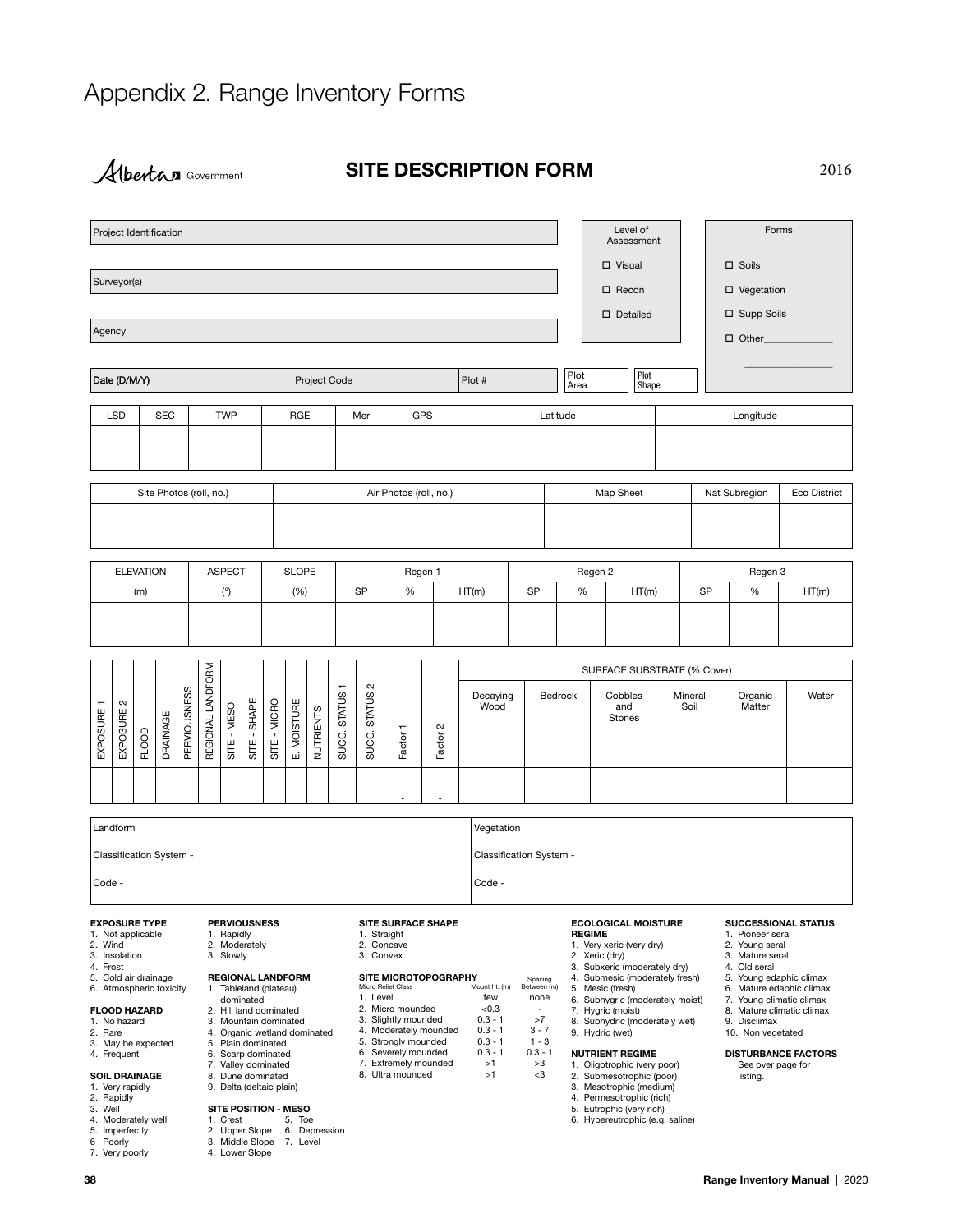Landscape Profile Diagram

| Site Location        |  |  |  |
|----------------------|--|--|--|
|                      |  |  |  |
|                      |  |  |  |
|                      |  |  |  |
|                      |  |  |  |
|                      |  |  |  |
|                      |  |  |  |
|                      |  |  |  |
|                      |  |  |  |
|                      |  |  |  |
|                      |  |  |  |
|                      |  |  |  |
|                      |  |  |  |
| Location Description |  |  |  |
|                      |  |  |  |
|                      |  |  |  |
|                      |  |  |  |
|                      |  |  |  |
|                      |  |  |  |
|                      |  |  |  |
|                      |  |  |  |

| Comments | <b>Broad Factor Categories</b>                        | <b>Specific Factors</b>                                                                                                                                                                                                                                                                                                                                                                                                                                                                                                                                                                                                             |
|----------|-------------------------------------------------------|-------------------------------------------------------------------------------------------------------------------------------------------------------------------------------------------------------------------------------------------------------------------------------------------------------------------------------------------------------------------------------------------------------------------------------------------------------------------------------------------------------------------------------------------------------------------------------------------------------------------------------------|
|          | 1. Atmospheric-related effects                        | (Note specific details in "Comments" area)<br>1. Atmospheric pollution (specify type)<br>2. Climate extremes (specify type)<br>3. Windthrow                                                                                                                                                                                                                                                                                                                                                                                                                                                                                         |
|          | 2. Cutting and soil disturbances:                     | 1. Abandoned construction sites (road-bed, railway, etc.)<br>2. Clearcut logging (no slash burn unless indicated)<br>3. Cultivation (continued disturbance of the vegetation<br>and/or the soil, excluding harvesting of native crop)<br>4. Excavation<br>5. Harvesting of native crop (haying, berry picking, etc.)<br>6. Land clearing (includes grubbing and/or other forms<br>of disturbance of the natural soil as for pipeline<br>construction etc.)<br>7. Scarification<br>8. Selective logging (including shelter cut)<br>9. Soil compaction (including effects from foot traffic,<br>machinery traffic and animal traffic) |
|          | 3. Dumping, disposal and spills                       | 1. Chemical spill or disposal (specify type)<br>2. Effluent disposal<br>3. Mine spoils<br>4. Oil spill or disposal<br>5. Radioactive waste disposal or exposure                                                                                                                                                                                                                                                                                                                                                                                                                                                                     |
|          | 4. Fires                                              | 1. Intensive fires (consuming trees and larger shrubs)<br>2. Light fire (primarily ground fire)<br>3. Repeated intensive fire<br>4. Repeated light fire<br>5. Slash burn (following logging)                                                                                                                                                                                                                                                                                                                                                                                                                                        |
|          | 5. Plant and animal-related effects:                  | 1. Beaver tree cutting<br>2. Disease (excluding insects: specify type)<br>3. Domestic grazing/browsing (specify animal)<br>4. Excrement accumulation (other than that normally<br>associated with grazing or browsing)<br>5. Insect kill (specify insect)<br>6. Succession (generation of vegetation including<br>climax stands)<br>7. Wildlife grazing/browsing (specify animals)                                                                                                                                                                                                                                                  |
|          | 6. Terrain-related effects                            | 1. Avalanching<br>2. Eolian (active deflation or deposition)<br>3. Recent deglaciation<br>4. Rock quarrying (including open mine pits)<br>5. Terrain failures (active or recent slumps, slides,<br>solifluction, etc.)<br>6. Volcanic activity                                                                                                                                                                                                                                                                                                                                                                                      |
|          | 7. Vegetation and site<br>improvement-related effects | 1. Fertilization (specify fertilizer)<br>2. Irrigation<br>3. Planted trees or shrubs<br>4. Seeded or planted to grass or herbs<br>5. Seeded to trees or shrubs                                                                                                                                                                                                                                                                                                                                                                                                                                                                      |
|          | 8. Water-related effects:                             | 1. Inundation (including temporary inundation resulting<br>from beaver activity)<br>2. Temporary seepage (usually man-induced seepage;<br>this excludes intermittent seepage resulting from<br>climate patterns.)<br>3. Water table control (diking, damming)<br>4. Water table depression (associated with extensive<br>water extraction from wells.                                                                                                                                                                                                                                                                               |
|          | 9. Not evident                                        | 0. Not evident                                                                                                                                                                                                                                                                                                                                                                                                                                                                                                                                                                                                                      |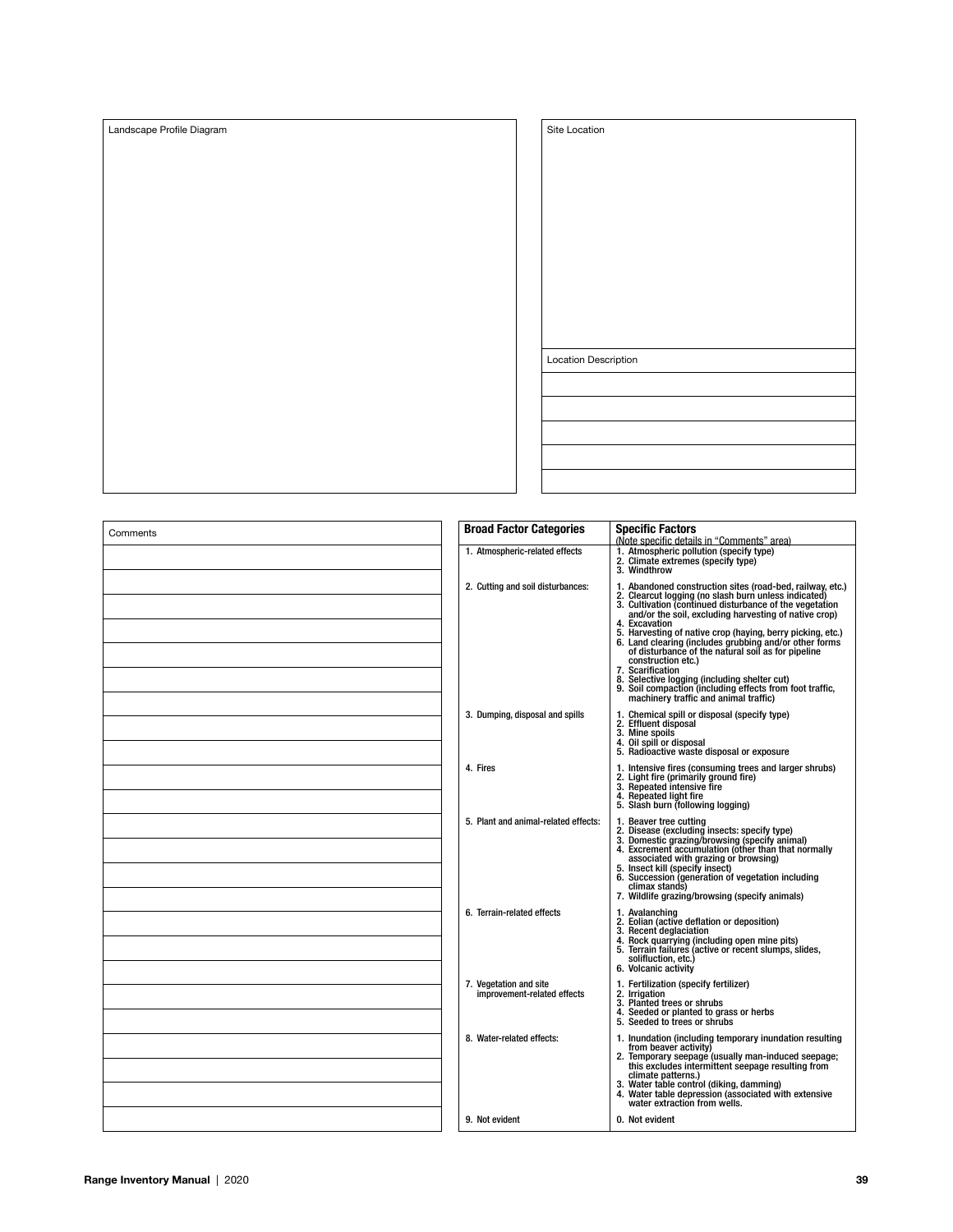# $Albake$

Prairie/Rocky Mountain MF5 2016

| <b>Klbertan</b> Government                                          |            |                     |              |                       |   |                                               |            |           |                |                            |   |        |       |             |             |       |                                    |                  |                             |     | <b>RANGE INVENTORY FORM</b> |  |
|---------------------------------------------------------------------|------------|---------------------|--------------|-----------------------|---|-----------------------------------------------|------------|-----------|----------------|----------------------------|---|--------|-------|-------------|-------------|-------|------------------------------------|------------------|-----------------------------|-----|-----------------------------|--|
| <b>DISPOSITION/ALLOTMENT</b>                                        |            |                     |              |                       |   |                                               | FIELD/DU   |           |                | <b>PLOT</b>                |   |        |       |             | POLYGON NO. |       |                                    | YR               | MO                          | DAY | <b>SURVEYOR</b>             |  |
| LS<br>Vegetation Type                                               | <b>SEC</b> |                     | TWP          |                       |   | RGE                                           | М          | SLOPE (%) |                |                            |   | ASPECT |       |             |             |       | ELEVATION (m)                      |                  |                             |     |                             |  |
|                                                                     |            |                     |              |                       |   |                                               |            |           |                |                            |   |        |       |             |             |       |                                    |                  |                             |     |                             |  |
| SOILS DESCRIPTION                                                   |            |                     |              |                       |   |                                               |            |           |                | TERRAIN, PROFILE AND NOTES |   |        |       |             |             |       |                                    | SITE DESCRIPTION | (Circle one in each column) |     |                             |  |
|                                                                     |            |                     |              | <b>Field Verified</b> |   |                                               |            |           |                |                            |   |        |       |             |             |       | <b>REGIONAL</b><br><b>LANDFORM</b> |                  | LOCAL<br><b>LANDFORM</b>    |     | LANDFORM<br><b>ELEMENT</b>  |  |
| AGRASID SLM code                                                    |            | Transect Range Site |              |                       |   |                                               |            |           |                |                            |   |        |       |             |             |       | Mountains                          |                  | <b>Steep Slopes</b>         |     | Crest                       |  |
| Soil Series 1                                                       |            |                     |              |                       |   |                                               |            |           |                |                            |   |        |       |             |             | Hills |                                    |                  | Hilly                       |     | <b>Upper Slope</b>          |  |
| Soil Series 2                                                       |            |                     |              |                       |   |                                               |            |           |                |                            |   |        |       |             |             |       | Plateau                            |                  | Rolly                       |     | Mid-Slope                   |  |
| Other signif SS                                                     |            |                     |              |                       |   |                                               |            |           |                |                            |   |        |       |             |             |       | Organic Wetland                    |                  | Hummocky                    |     | Lower Slope                 |  |
| Surface Form                                                        |            |                     |              |                       |   |                                               |            |           |                |                            |   |        |       |             |             | Plain |                                    |                  | Undulating                  |     | Toe                         |  |
| Slope Class                                                         |            |                     |              |                       |   |                                               |            |           |                |                            |   |        |       |             |             |       | Valleys                            |                  | Ridged                      |     | Level                       |  |
| Surface Modifier                                                    |            |                     |              |                       |   |                                               |            |           |                |                            |   |        |       |             |             |       | Scarp                              |                  | Plain                       |     | Depression                  |  |
| PC-ORD:<br>Ecodistricts:                                            |            |                     |              |                       |   | Start                                         | GPS Unit # |           |                |                            |   | WPT#   |       |             |             |       | Dunes                              |                  |                             |     |                             |  |
|                                                                     |            |                     |              |                       |   |                                               |            |           |                |                            |   |        |       |             |             |       | Est. Production _                  |                  |                             |     | kg/ha lb/ac                 |  |
|                                                                     |            |                     |              |                       |   | End                                           |            |           |                |                            |   |        |       |             |             |       | Est. Litter                        |                  |                             |     | kg/ha lb/ac                 |  |
| <b>SPECIES</b>                                                      |            |                     | $\mathbf{1}$ | $\overline{c}$        | 3 | 4                                             | 5          | 6         | $\overline{7}$ | PLOT NUMBER<br>8           | 9 |        | 10 11 | 12 13 14 15 |             |       |                                    | AVERAGE<br>COVER |                             |     | <b>VEGETATION NOTES</b>     |  |
|                                                                     |            |                     |              |                       |   |                                               |            |           |                |                            |   |        |       |             |             |       |                                    |                  |                             |     |                             |  |
| $\mathbf{1}$                                                        |            |                     |              |                       |   |                                               |            |           |                |                            |   |        |       |             |             |       |                                    | $\bullet$        |                             |     |                             |  |
| $\sqrt{2}$                                                          |            |                     |              |                       |   |                                               |            |           |                |                            |   |        |       |             |             |       |                                    | $\bullet$        |                             |     |                             |  |
| $\ensuremath{\mathsf{3}}$                                           |            |                     |              |                       |   |                                               |            |           |                |                            |   |        |       |             |             |       |                                    | $\bullet$        |                             |     |                             |  |
| 4                                                                   |            |                     |              |                       |   |                                               |            |           |                |                            |   |        |       |             |             |       |                                    | $\bullet$        |                             |     |                             |  |
| 5                                                                   |            |                     |              |                       |   |                                               |            |           |                |                            |   |        |       |             |             |       |                                    | ٠                |                             |     |                             |  |
|                                                                     |            |                     |              |                       |   |                                               |            |           |                |                            |   |        |       |             |             |       |                                    |                  |                             |     |                             |  |
| 6                                                                   |            |                     |              |                       |   |                                               |            |           |                |                            |   |        |       |             |             |       |                                    | ٠                |                             |     |                             |  |
| $\overline{7}$                                                      |            |                     |              |                       |   |                                               |            |           |                |                            |   |        |       |             |             |       |                                    | $\bullet$        |                             |     |                             |  |
| $\bf 8$                                                             |            |                     |              |                       |   |                                               |            |           |                |                            |   |        |       |             |             |       |                                    | ٠                |                             |     |                             |  |
| $\boldsymbol{9}$                                                    |            |                     |              |                       |   |                                               |            |           |                |                            |   |        |       |             |             |       |                                    | $\bullet$        |                             |     |                             |  |
| 10                                                                  |            |                     |              |                       |   |                                               |            |           |                |                            |   |        |       |             |             |       |                                    | $\bullet$        |                             |     |                             |  |
| 11                                                                  |            |                     |              |                       |   |                                               |            |           |                |                            |   |        |       |             |             |       |                                    | $\bullet$        |                             |     |                             |  |
| 12                                                                  |            |                     |              |                       |   |                                               |            |           |                |                            |   |        |       |             |             |       |                                    | $\bullet$        |                             |     |                             |  |
| 13                                                                  |            |                     |              |                       |   |                                               |            |           |                |                            |   |        |       |             |             |       |                                    | ٠                |                             |     |                             |  |
| 14                                                                  |            |                     |              |                       |   |                                               |            |           |                |                            |   |        |       |             |             |       |                                    | $\bullet$        |                             |     |                             |  |
| 15                                                                  |            |                     |              |                       |   |                                               |            |           |                |                            |   |        |       |             |             |       |                                    |                  |                             |     |                             |  |
| 16                                                                  |            |                     |              |                       |   |                                               |            |           |                |                            |   |        |       |             |             |       |                                    | $\bullet$        |                             |     |                             |  |
| 17                                                                  |            |                     |              |                       |   |                                               |            |           |                |                            |   |        |       |             |             |       |                                    | ٠                |                             |     |                             |  |
| 18                                                                  |            |                     |              |                       |   |                                               |            |           |                |                            |   |        |       |             |             |       |                                    |                  |                             |     |                             |  |
|                                                                     |            |                     |              |                       |   |                                               |            |           |                |                            |   |        |       |             |             |       |                                    | ٠                |                             |     |                             |  |
| 19                                                                  |            |                     |              |                       |   |                                               |            |           |                |                            |   |        |       |             |             |       |                                    | $\bullet$        |                             |     |                             |  |
| 20                                                                  |            |                     |              |                       |   |                                               |            |           |                |                            |   |        |       |             |             |       |                                    | ٠                |                             |     |                             |  |
| LITTER <b>D</b> TOTAL VEGETATION <b>D</b>                           |            |                     |              |                       |   |                                               |            |           |                |                            |   |        |       |             |             |       |                                    | $\bullet$        |                             |     |                             |  |
| <b>EXPOSED SOIL</b>                                                 |            |                     |              |                       |   |                                               |            |           |                |                            |   |        |       |             |             |       |                                    | ٠                |                             |     |                             |  |
| <b>MOSS &amp; LICHEN</b>                                            |            |                     |              |                       |   |                                               |            |           |                |                            |   |        |       |             |             |       |                                    | ٠                |                             |     |                             |  |
| Range Health Estimate<br>Healthy<br>Healthy w/Problems<br>Unhealthy |            |                     |              |                       |   | Macroplot (List species, stratum, and cover): |            |           |                |                            |   |        |       |             |             |       |                                    |                  |                             |     |                             |  |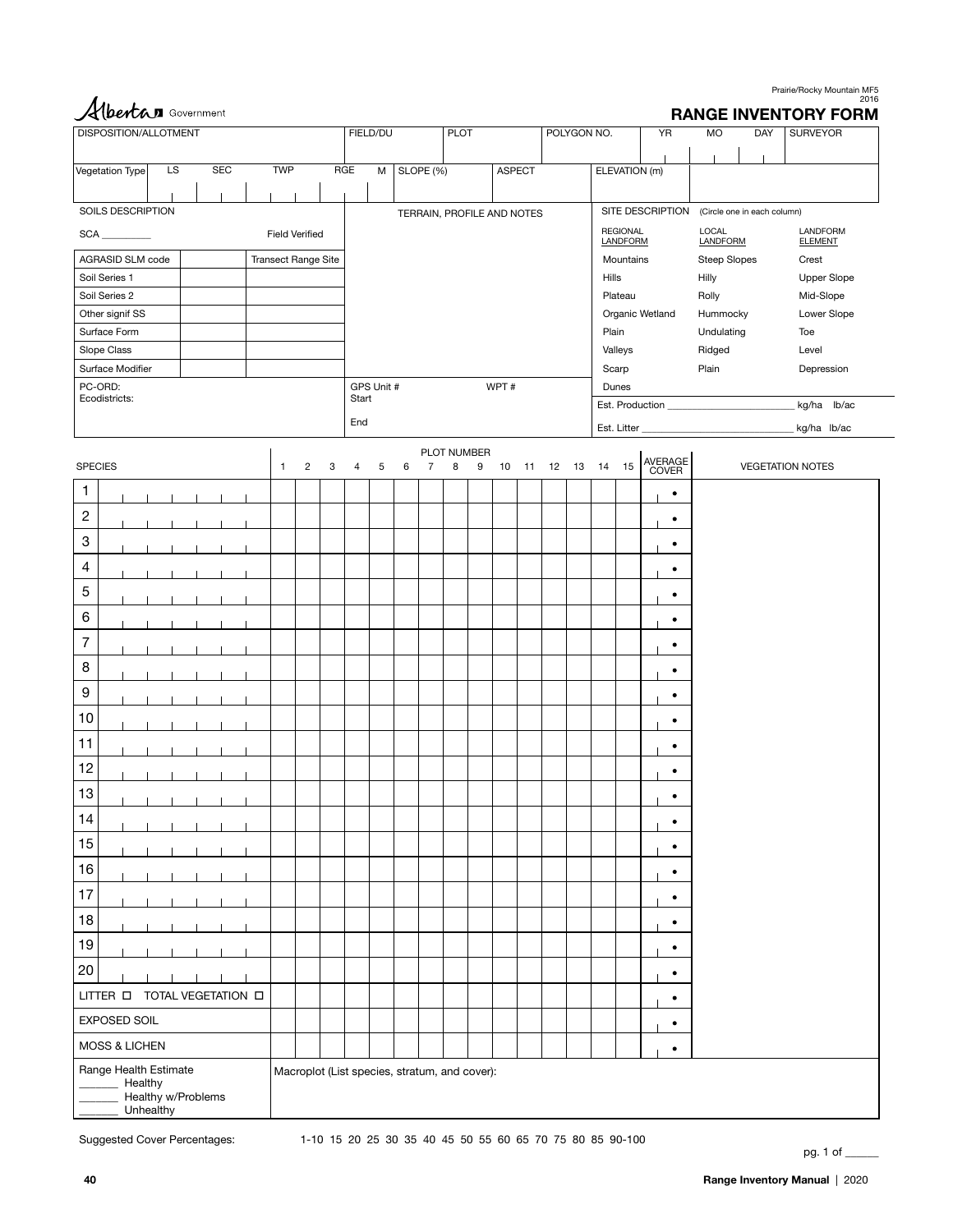Prairie MF5

|                                                             | RANGE USE CATEGORY               |                        |                               | GRAZING INTENSITY (EST. LONG TERM)         |                           |                                |                         | <b>CURRENT UTILIZATION</b>                                                                                     | 2016                                                |
|-------------------------------------------------------------|----------------------------------|------------------------|-------------------------------|--------------------------------------------|---------------------------|--------------------------------|-------------------------|----------------------------------------------------------------------------------------------------------------|-----------------------------------------------------|
|                                                             |                                  |                        |                               |                                            |                           |                                |                         | $\Box$ G<br>ΩΕ<br><b>VIGOUR</b>                                                                                | $\Box$ F<br>אם                                      |
| $\Box$ Primary                                              | Secondary                        | <b>DENSITY</b>         | □ Non Use<br><b>MEDIAN</b>    | <b>□□□□·□□··· □□ □</b> □                   |                           | <b>BASAL</b>                   | (EST)                   | $\%$                                                                                                           |                                                     |
| WOODY SPECIES                                               |                                  | DIST.                  | <b>HEIGHT</b>                 | <b>HEIGHT RANGE (m)</b>                    | % AREA<br><b>COVER</b>    | <b>DIAMETER</b>                |                         | <b>Density Distribution</b>                                                                                    |                                                     |
|                                                             |                                  | <b>CLASS</b>           | (m)                           |                                            |                           | (mm)                           | Class                   | Description of abundance in polygon                                                                            | Distribution                                        |
| 1.                                                          |                                  |                        | $\bullet$                     |                                            |                           |                                | 0                       | None                                                                                                           |                                                     |
| $\mathbf{2}$                                                |                                  |                        | ٠                             | ٠                                          |                           |                                | $\mathbf{1}$            | Rare                                                                                                           |                                                     |
|                                                             |                                  |                        |                               |                                            |                           |                                | $\overline{\mathbf{c}}$ | A few sporadically occurring individual plants                                                                 | $\bullet$                                           |
| 3                                                           |                                  |                        | ٠                             |                                            |                           |                                | 3                       | A Single patch                                                                                                 | $\ddotsc$                                           |
| 4                                                           |                                  |                        |                               |                                            |                           |                                | 4                       | A single patch plus a few sporadically occurring plants                                                        | ٠,                                                  |
| 5 <sup>5</sup>                                              |                                  |                        |                               |                                            |                           |                                | 5                       | Several sporadically occurring plants                                                                          |                                                     |
|                                                             |                                  |                        | ٠                             |                                            |                           |                                | 6                       | A single patch plus several sporadically occurring plants                                                      |                                                     |
| $6 \mid$                                                    |                                  |                        | ٠                             |                                            |                           |                                | $\overline{7}$          | A few patches                                                                                                  | -7                                                  |
| 7                                                           |                                  |                        |                               |                                            |                           |                                | 8                       | A few patches plus several sporadically occurring plants                                                       | ٠,                                                  |
|                                                             |                                  |                        | ٠                             |                                            |                           |                                | 9                       |                                                                                                                |                                                     |
| 8                                                           |                                  |                        | ٠                             |                                            |                           |                                |                         | Several well spaced patches                                                                                    |                                                     |
|                                                             | <b>TOTAL</b><br>SHRUB COVER      |                        | <b>FOREST</b><br><b>COVER</b> | <b>HEIGHT CLASS</b><br><b>DISTRIBUTION</b> |                           | <b>COMMENTS</b>                | 10                      | Continuous uniform occurrences of well spaced plants<br>Continuous occurrence of plants with a few gaps in the |                                                     |
| <b>DOMINANT</b>                                             | <b>HEIGHT</b><br>CLASS           | DENSITY<br>DIST. CLASS |                               | CODE (m)<br>$91 = 0 - 0.5$                 |                           |                                | 11                      | distribution                                                                                                   |                                                     |
| <b>SUB</b>                                                  |                                  |                        |                               | $92 = 0.5 - 1$<br>$93 = 1 - 3$             |                           |                                | 12                      | Continuous dense occurrence of plants                                                                          |                                                     |
| <b>DOMINANT</b>                                             |                                  |                        |                               | $94 = 3 - 6$                               |                           |                                | 13                      | Continuous occurrence of plants with a distinct linear edge in<br>the polygon                                  | ઃ                                                   |
| POISONOUS PLANTS                                            |                                  |                        |                               | % AREA<br>COVER                            | DENSITY<br>DIST.<br>CLASS | WEEDS                          |                         |                                                                                                                | <b>DENSITY</b><br>% AREA<br>DIST.<br>CLASS<br>COVER |
| <b>SPECIES</b><br>$\mathbf{1}$                              |                                  |                        | <b>GPS LOCATION</b>           |                                            |                           | <b>SPECIES</b><br>$\mathbf{1}$ |                         | <b>GPS LOCATION</b>                                                                                            |                                                     |
|                                                             |                                  |                        |                               |                                            |                           |                                |                         |                                                                                                                |                                                     |
| 2                                                           |                                  |                        |                               |                                            |                           | $\overline{c}$                 |                         |                                                                                                                |                                                     |
|                                                             |                                  |                        |                               |                                            |                           |                                |                         |                                                                                                                |                                                     |
| 3                                                           |                                  |                        |                               |                                            |                           | 3                              |                         |                                                                                                                |                                                     |
| WATER SOURCE                                                |                                  |                        |                               |                                            |                           |                                |                         |                                                                                                                |                                                     |
| $\Box$ creek                                                | $\Box$ dugout                    | $\Box$ trough          | $\Box$ slough                 | $\Box$ lake / pond                         |                           | $\Box$ other (specify)         |                         |                                                                                                                |                                                     |
|                                                             |                                  |                        |                               |                                            |                           |                                |                         |                                                                                                                |                                                     |
| GPS<br>LOCATION                                             |                                  |                        |                               |                                            | $\Box$ Required           | Not Required                   |                         | Distance (km)                                                                                                  |                                                     |
|                                                             | Water Quality / Access (specify) |                        |                               |                                            |                           |                                |                         |                                                                                                                |                                                     |
| SALT SOURCE                                                 |                                  |                        |                               |                                            |                           |                                |                         |                                                                                                                |                                                     |
| □ Natural                                                   | $\Box$ Block                     | $\Box$ Bag             |                               | $\Box$ Other (specify)                     |                           |                                |                         |                                                                                                                |                                                     |
| <b>GPS LOCATION</b>                                         |                                  |                        |                               |                                            |                           |                                |                         |                                                                                                                |                                                     |
| ACCESS (CATTLE)                                             |                                  |                        |                               |                                            |                           |                                |                         |                                                                                                                |                                                     |
| $\Box$ G                                                    | 口印<br>OP                         | $\Box$ truck trail     |                               | $\Box$ road<br>$\Box$ seismic              |                           | $\Box$ game trail              |                         | $\Box$ valley bottom<br>$\Box$ other (specify)                                                                 |                                                     |
| COMMENTS: CONCERNS / RECOMMENDATIONS / RESOURCE INTEGRATION |                                  |                        |                               |                                            |                           |                                |                         |                                                                                                                |                                                     |
|                                                             |                                  |                        |                               |                                            |                           |                                |                         |                                                                                                                |                                                     |
|                                                             |                                  |                        |                               |                                            |                           |                                |                         |                                                                                                                |                                                     |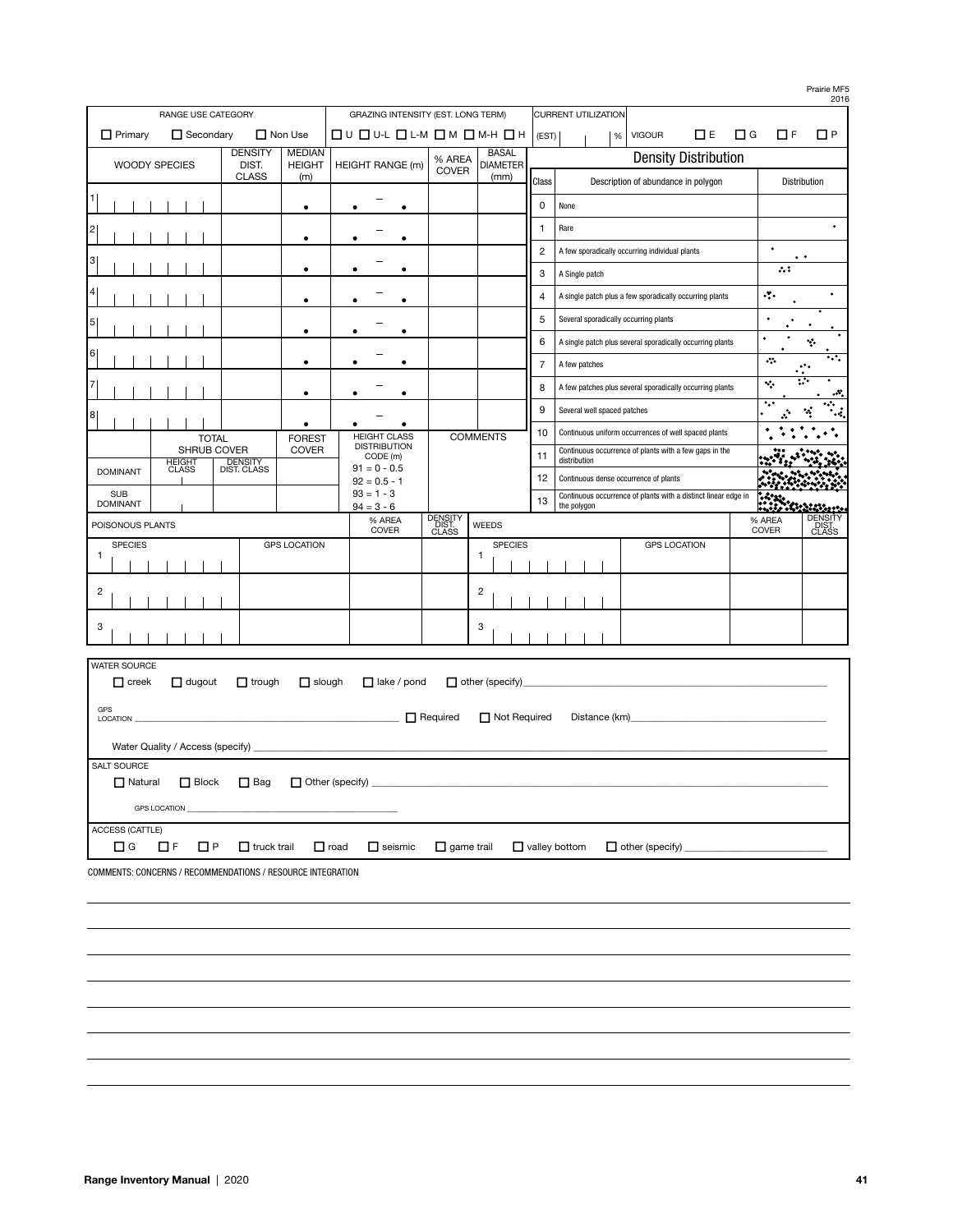

| <b>DISPOSITION/ALLOTMENT</b> | <b>FIELD/DU</b> |                |   |                |   |   | PLOT NO.                      |   |   | <b>YR</b><br>MO |  |             |  | DAY |    |                  |                         |
|------------------------------|-----------------|----------------|---|----------------|---|---|-------------------------------|---|---|-----------------|--|-------------|--|-----|----|------------------|-------------------------|
|                              |                 |                |   |                |   |   |                               |   |   |                 |  |             |  |     |    |                  |                         |
| <b>SPECIES</b>               | $\mathbf{1}$    | $\overline{c}$ | 3 | $\overline{4}$ | 5 | 6 | PLOT NUMBER<br>$\overline{7}$ | 8 | 9 |                 |  | 10 11 12 13 |  | 14  | 15 | AVERAGE<br>COVER | <b>VEGETATION NOTES</b> |
| 21                           |                 |                |   |                |   |   |                               |   |   |                 |  |             |  |     |    | $\bullet$        |                         |
| 22                           |                 |                |   |                |   |   |                               |   |   |                 |  |             |  |     |    | $\bullet$        |                         |
| 23                           |                 |                |   |                |   |   |                               |   |   |                 |  |             |  |     |    | $\bullet$        |                         |
| 24                           |                 |                |   |                |   |   |                               |   |   |                 |  |             |  |     |    | $\bullet$        |                         |
| 25                           |                 |                |   |                |   |   |                               |   |   |                 |  |             |  |     |    | $\bullet$        |                         |
| 26                           |                 |                |   |                |   |   |                               |   |   |                 |  |             |  |     |    | $\bullet$        |                         |
| 27                           |                 |                |   |                |   |   |                               |   |   |                 |  |             |  |     |    | $\bullet$        |                         |
| 28                           |                 |                |   |                |   |   |                               |   |   |                 |  |             |  |     |    | $\bullet$        |                         |
| 29                           |                 |                |   |                |   |   |                               |   |   |                 |  |             |  |     |    | $\bullet$        |                         |
| $30\,$                       |                 |                |   |                |   |   |                               |   |   |                 |  |             |  |     |    | $\bullet$        |                         |
| 31                           |                 |                |   |                |   |   |                               |   |   |                 |  |             |  |     |    | $\bullet$        |                         |
| 32                           |                 |                |   |                |   |   |                               |   |   |                 |  |             |  |     |    | $\bullet$        |                         |
| 33                           |                 |                |   |                |   |   |                               |   |   |                 |  |             |  |     |    | $\bullet$        |                         |
| 34                           |                 |                |   |                |   |   |                               |   |   |                 |  |             |  |     |    | $\bullet$        |                         |
| 35                           |                 |                |   |                |   |   |                               |   |   |                 |  |             |  |     |    | $\bullet$        |                         |
| 36                           |                 |                |   |                |   |   |                               |   |   |                 |  |             |  |     |    | $\bullet$        |                         |
| 37                           |                 |                |   |                |   |   |                               |   |   |                 |  |             |  |     |    | $\bullet$        |                         |
| 38                           |                 |                |   |                |   |   |                               |   |   |                 |  |             |  |     |    | $\bullet$        |                         |
| 39                           |                 |                |   |                |   |   |                               |   |   |                 |  |             |  |     |    | $\bullet$        |                         |
| 40                           |                 |                |   |                |   |   |                               |   |   |                 |  |             |  |     |    | $\bullet$        |                         |
| 41                           |                 |                |   |                |   |   |                               |   |   |                 |  |             |  |     |    | $\bullet$        |                         |
| $42\,$                       |                 |                |   |                |   |   |                               |   |   |                 |  |             |  |     |    | $\bullet$        |                         |
| 43                           |                 |                |   |                |   |   |                               |   |   |                 |  |             |  |     |    | $\bullet$        |                         |
| $44\,$                       |                 |                |   |                |   |   |                               |   |   |                 |  |             |  |     |    | $\bullet$        |                         |
| 45                           |                 |                |   |                |   |   |                               |   |   |                 |  |             |  |     |    | $\bullet$        |                         |
| 46                           |                 |                |   |                |   |   |                               |   |   |                 |  |             |  |     |    | $\bullet$        |                         |
| $47\,$                       |                 |                |   |                |   |   |                               |   |   |                 |  |             |  |     |    | $\bullet$        |                         |
| 48                           |                 |                |   |                |   |   |                               |   |   |                 |  |             |  |     |    | $\bullet$        |                         |
| 49                           |                 |                |   |                |   |   |                               |   |   |                 |  |             |  |     |    | $\bullet$        |                         |
| 50                           |                 |                |   |                |   |   |                               |   |   |                 |  |             |  |     |    | $\bullet$        |                         |
| LITTER O TOTAL VEGETATION O  |                 |                |   |                |   |   |                               |   |   |                 |  |             |  |     |    | $\bullet$        |                         |
| <b>EXPOSED SOIL</b>          |                 |                |   |                |   |   |                               |   |   |                 |  |             |  |     |    | ٠                |                         |
| MOSS & LICHEN                |                 |                |   |                |   |   |                               |   |   |                 |  |             |  |     |    | $\bullet$        |                         |

Suggested Cover Percentages: 1-10 15 20 25 30 35 40 45 50 55 60 65 70 75 80 85 90-100

pg. \_\_\_\_\_\_ of \_\_\_\_\_\_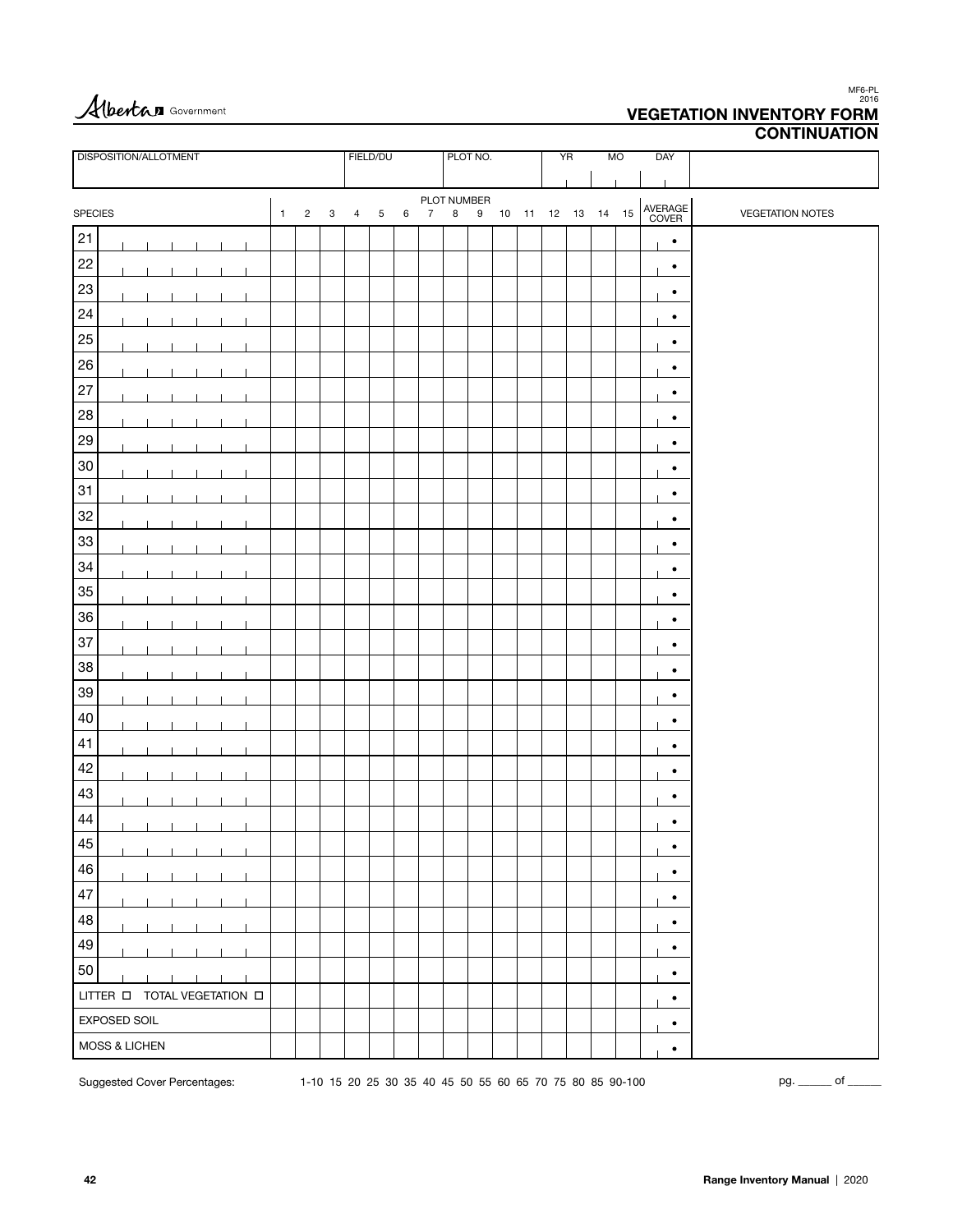| <b>Forest Range Health Assessment - SCORE SHEET</b> |  |
|-----------------------------------------------------|--|
|                                                     |  |

Albertan Government

| Date:<br>Observer: |     |  |      | Disposition/Project: |            |      | Plot: |  |            |  |  |
|--------------------|-----|--|------|----------------------|------------|------|-------|--|------------|--|--|
| Field Unit:        |     |  |      |                      | Polygon:   |      |       |  | Decile:    |  |  |
| Latitude:          |     |  |      |                      | Longitude: |      |       |  | Elevation: |  |  |
| LSD:               | QS: |  | SEC: | TWP:                 |            | RGE: | M.    |  | Photo #:   |  |  |

Special Observations (e.g., climate, management)

# Dominant Species **Cutblock site (circle):** yes or no; if yes, was a level 1 assessment completed? yes or no Grass and grass - like Cover % Forbs Cover % Shrubs Cover % Trees Cover %

\_\_\_\_\_\_\_\_\_\_\_\_\_\_\_\_\_\_\_\_\_\_\_\_\_\_\_\_\_\_\_\_\_\_\_\_\_\_\_\_\_\_\_\_\_\_\_\_\_\_\_\_\_\_\_\_\_\_\_\_\_\_\_\_\_\_\_\_\_\_\_\_\_\_\_\_\_\_\_\_\_\_\_\_\_\_\_\_\_\_\_\_\_\_\_\_\_\_\_\_\_\_\_\_\_\_\_\_\_\_\_\_\_\_\_\_\_\_\_\_\_\_\_\_\_\_\_\_\_\_\_\_\_\_\_\_\_\_\_\_\_\_\_\_\_\_\_\_\_\_\_\_\_\_

\_\_\_\_\_\_\_\_\_\_\_\_\_\_\_\_\_\_\_\_\_\_\_\_\_\_\_\_\_\_\_\_\_\_\_\_\_\_\_\_\_\_\_\_\_\_\_\_\_\_\_\_\_\_\_\_\_\_\_\_\_\_\_\_\_\_\_\_\_\_\_\_\_\_\_\_\_\_\_\_\_\_\_\_\_\_\_\_\_\_\_\_\_\_\_\_\_\_\_\_\_\_\_\_\_\_\_\_\_\_\_\_\_\_\_\_\_\_\_\_\_\_\_\_\_\_\_\_\_\_\_\_\_\_\_\_\_\_\_\_\_\_\_\_\_\_\_\_\_\_\_\_\_\_

Subregion/Plant Community (PC) or Conditional PC Name (code)

#### *Scoring: circle appropriate value(s) and add to the score box*

# 1. Does the PC resemble the reference PC? 25 20 15 10 5 0 **Comments** Score **Score** Score **Score** Score **Score** Score **Score** Score **Score** Score **Score** Score **Score** Score **Score** Score **Score** Score **Score** Score **Score** Score **Score** Score **Score** Score **Score** Score Score Sco

#### 2. Are there any changes in forest plant community structure?

| 35 | 27 | 18 | $\sim$<br>ч | $\sim$<br>u<br>$\sim$ | `ommonte | Score |
|----|----|----|-------------|-----------------------|----------|-------|
|    |    |    |             |                       |          |       |

#### 3. Are there changes to the surface organic layer (LFH thickness and compaction)?

|    |    |   | `omments | Score |
|----|----|---|----------|-------|
| 20 | 14 | o |          |       |
|    |    |   |          |       |

#### 4. Is there accelerated soil erosion? Answer both 4.1 and 4.2.

| 4.1 Erosion Evidence |  |  | Comments                                                | Score (4.1+4.2) |
|----------------------|--|--|---------------------------------------------------------|-----------------|
|                      |  |  |                                                         |                 |
| 4.2 Bare Soil        |  |  | Site is normally stable / unstable (circle)             |                 |
|                      |  |  | Human-caused bare soil (%)<br>Moss and lichen cover (%) |                 |

#### 5. Are prohibited noxious and/or noxious weeds present? Answer both 5.1 and 5.2.

| 5.1 Cover (%)                                          |          |                | Species  |     | %   | <b>DD</b> |          | Infestation  |              | Score $(5.1 + 5.2)$ |
|--------------------------------------------------------|----------|----------------|----------|-----|-----|-----------|----------|--------------|--------------|---------------------|
|                                                        |          |                |          |     |     |           | Size     | Unit         | Treated      |                     |
| 5 <sup>5</sup><br>3                                    | $-1$     | $\overline{0}$ |          |     |     |           |          | ha, ac, $m2$ | UNK, no, yes |                     |
|                                                        |          |                |          |     |     |           |          | ha, $ac, m2$ | UNK, no, yes |                     |
| 5.2 Density Distribution (DD)                          |          |                |          |     |     |           |          | ha, ac, $m2$ | UNK, no, yes |                     |
| $5^{\circ}$<br>3                                       | $1 \t 0$ |                | Comments |     |     |           |          |              |              |                     |
|                                                        |          |                |          |     |     |           |          |              |              |                     |
| <b>Grazing Intensity (estimated long term; circle)</b> |          |                | U        | U-L | L-M | M         | Н<br>M-H |              |              | <b>Total</b>        |
| Observed Utilization %                                 |          |                |          |     |     |           |          |              |              |                     |

#### Trend (apparent; circle): Upward Downward Stable Unknown

0%----------------------------------------------------------------------------------------50% -------------------------------------- 75%----------------------------------------100% <50% Unhealthy 50% - 74% Healthy with Problems 75% - 100% Healthy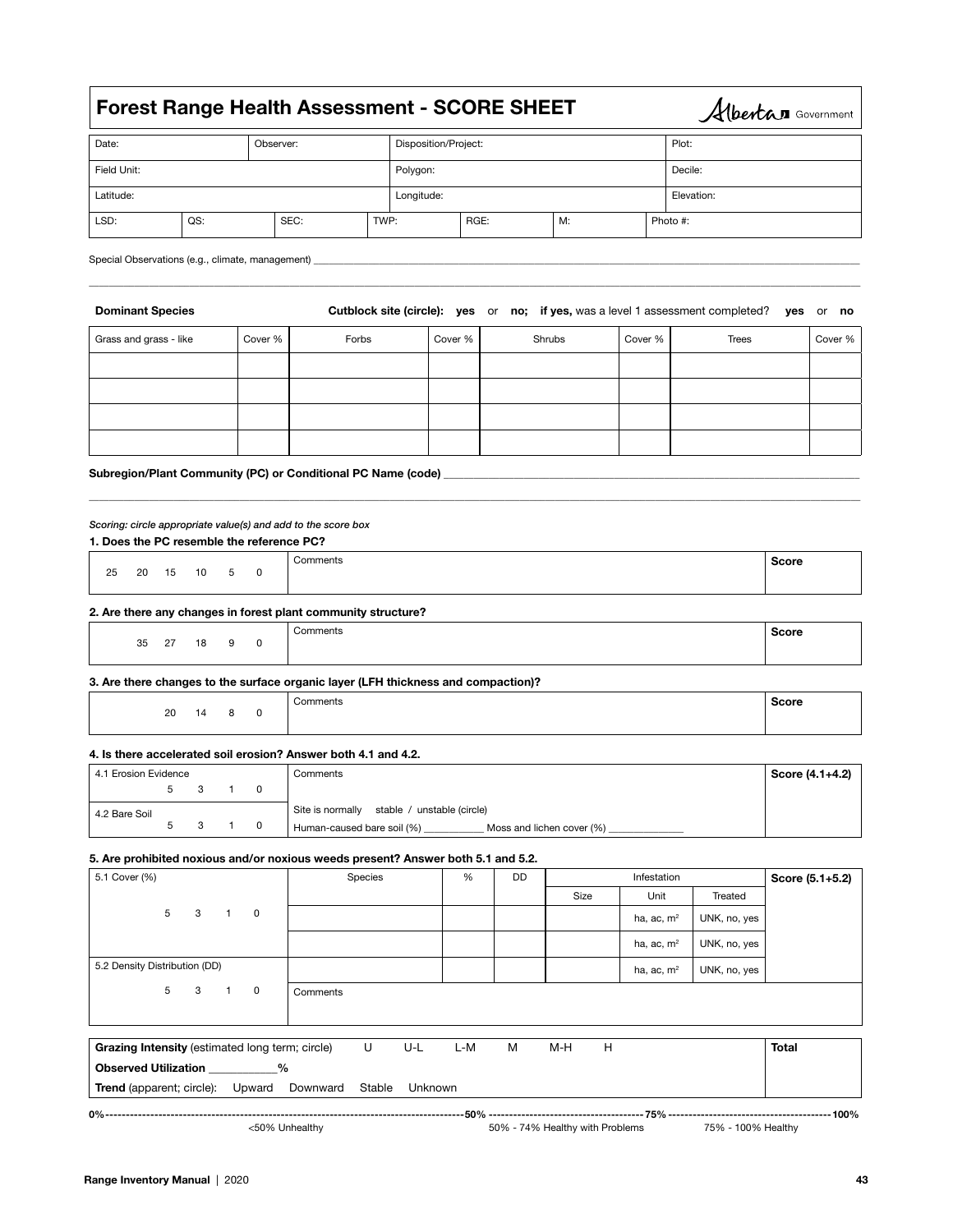# Grassland Range Health Assessment - SCORE SHEET

| Date:       |                     | Observer: |  | Disposition/Project: |      | Plot:      |          |  |  |
|-------------|---------------------|-----------|--|----------------------|------|------------|----------|--|--|
| Field Unit: |                     |           |  | Polygon:             |      |            | Decile:  |  |  |
| Latitude:   |                     |           |  | Longitude:           |      | Elevation: |          |  |  |
| LSD:        | SEC:<br>QS:<br>TWP: |           |  |                      | RGE: | М.         | Photo #: |  |  |
|             |                     |           |  |                      |      |            |          |  |  |

\_\_\_\_\_\_\_\_\_\_\_\_\_\_\_\_\_\_\_\_\_\_\_\_\_\_\_\_\_\_\_\_\_\_\_\_\_\_\_\_\_\_\_\_\_\_\_\_\_\_\_\_\_\_\_\_\_\_\_\_\_\_\_\_\_\_\_\_\_\_\_\_\_\_\_\_\_\_\_\_\_\_\_\_\_\_\_\_\_\_\_\_\_\_\_\_\_\_\_\_\_\_\_\_\_\_\_\_\_\_\_\_\_\_\_\_\_\_\_\_\_\_\_\_\_\_\_\_\_\_\_\_\_\_\_\_\_\_\_\_\_\_\_\_\_\_\_\_\_\_\_\_\_\_

Special Observations (e.g., climate, management) \_

#### Dominant Species

| Grass and grass - like | Cover % | Forbs | Cover % | Shrubs | Cover % | Trees | Cover % |
|------------------------|---------|-------|---------|--------|---------|-------|---------|
|                        |         |       |         |        |         |       |         |
|                        |         |       |         |        |         |       |         |
|                        |         |       |         |        |         |       |         |
|                        |         |       |         |        |         |       |         |

Subregion/Plant Community (PC) or Conditional PC Name

#### *Scoring: circle appropriate value(s) and add to the score box*

1. Does the PC resemble the reference PC? Circle the appropriate score, and answer 1A (native) OR 1B (modified)

| 40<br>1A | 27 | 20 | 15 | $\sim$ | Comments | Score (1A or 1B) |
|----------|----|----|----|--------|----------|------------------|
| 1B       |    |    |    |        |          |                  |

\_\_\_\_\_\_\_\_\_\_\_\_\_\_\_\_\_\_\_\_\_\_\_\_\_\_\_\_\_\_\_\_\_\_\_\_\_\_\_\_\_\_\_\_\_\_\_\_\_\_\_\_\_\_\_\_\_\_\_\_\_\_\_\_\_\_\_\_\_\_\_\_\_\_\_\_\_\_\_\_\_\_\_\_\_\_\_\_\_\_\_\_\_\_\_\_\_\_\_\_\_\_\_\_\_\_\_\_\_\_\_\_\_\_\_\_\_\_\_\_\_\_\_\_\_\_\_\_\_\_\_\_\_\_\_\_\_\_\_\_\_\_\_\_\_\_\_\_\_\_\_\_\_\_

#### 2. Are the expected plant layers present?

| ּ                            | <br>. |
|------------------------------|-------|
| . U<br>$\cdot$ $-$<br>$\sim$ |       |

#### 3. Does the site retain moisture? Is the expected amount of plant litter present?

|                                    | . |
|------------------------------------|---|
| $\overline{a}$<br>つら<br>ں ے<br>. נ |   |
|                                    |   |

#### 4. Is there accelerated soil erosion? Answer both 4.1 and 4.2

| 4.1 Erosion Evidence |    |  | Comments                                          | Score $(4.1+4.2)$ |
|----------------------|----|--|---------------------------------------------------|-------------------|
|                      | 10 |  |                                                   |                   |
| 4.2 Bare Soil        |    |  | stable / unstable (circle)<br>Site is normally    |                   |
|                      |    |  | Human-caused bare soil (%)<br>Moss and lichen (%) |                   |

#### 5. Are prohibited noxious and/or noxious weeds present? Answer both 5.1 and 5.2.

| 5.1 Cover (%)                                          | Species                       | %   | <b>DD</b> |          | Infestation  |              | Score $(5.1+5.2)$ |
|--------------------------------------------------------|-------------------------------|-----|-----------|----------|--------------|--------------|-------------------|
|                                                        |                               |     |           | Size     | Unit         | Treated      |                   |
| 5 <sub>5</sub><br>3<br>$\overline{0}$<br>$\sim$ 1      |                               |     |           |          | ha, ac, $m2$ | UNK, no, yes |                   |
|                                                        |                               |     |           |          | ha, ac, $m2$ | UNK, no, yes |                   |
| 5.2 Density Distribution (DD)                          |                               |     |           |          | ha, $ac, m2$ | UNK, no, yes |                   |
| $5^{\circ}$<br>$3 \quad 1 \quad 0$                     | Comments                      |     |           |          |              |              |                   |
|                                                        |                               |     |           |          |              |              |                   |
|                                                        |                               |     |           |          |              |              |                   |
| <b>Grazing Intensity (estimated long term; circle)</b> | U<br>U-L                      | L-M | M         | M-H<br>H |              |              | <b>Total</b>      |
| Observed Utilization %                                 |                               |     |           |          |              |              |                   |
| <b>Trend</b> (apparent; circle):<br>Upward             | Downward<br>Stable<br>Unknown |     |           |          |              |              |                   |

0%----------------------------------------------------------------------------------------50% -------------------------------------- 75%----------------------------------------100% 50% - 74% Healthy with Problems

# Albertan Government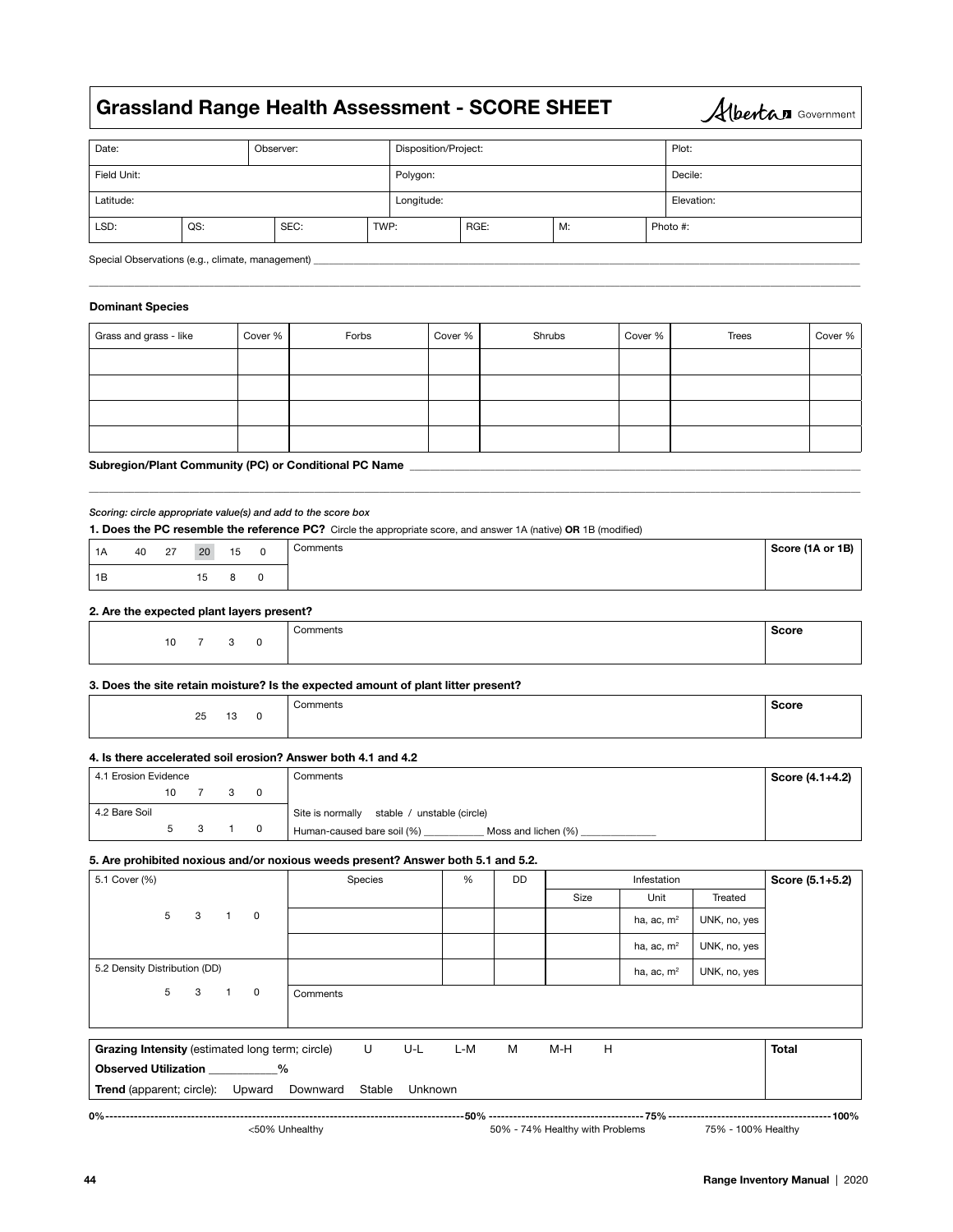# Tame Pasture Health Assessment - SCORE SHEET

Albertan Government

| Date:       |     | Observer: |      | Disposition/Project: |      | Plot:      |          |
|-------------|-----|-----------|------|----------------------|------|------------|----------|
| Field Unit: |     |           |      | Polygon:             |      | Decile:    |          |
| Latitude:   |     |           |      | Longitude:           |      | Elevation: |          |
| LSD:        | QS: | SEC:      | TWP: |                      | RGE: | M.         | Photo #: |

\_\_\_\_\_\_\_\_\_\_\_\_\_\_\_\_\_\_\_\_\_\_\_\_\_\_\_\_\_\_\_\_\_\_\_\_\_\_\_\_\_\_\_\_\_\_\_\_\_\_\_\_\_\_\_\_\_\_\_\_\_\_\_\_\_\_\_\_\_\_\_\_\_\_\_\_\_\_\_\_\_\_\_\_\_\_\_\_\_\_\_\_\_\_\_\_\_\_\_\_\_\_\_\_\_\_\_\_\_\_\_\_\_\_\_\_\_\_\_\_\_\_\_\_\_\_\_\_\_\_\_\_\_\_\_\_\_\_\_\_\_\_\_\_\_\_\_\_\_\_\_\_\_\_

Special Observations (e.g., climate, weed or brush control, grazing management)

#### Dominant Species

| Grass and grass - like | Cover % | Forbs | Cover % | Shrubs | Cover % | Trees | Cover % |
|------------------------|---------|-------|---------|--------|---------|-------|---------|
|                        |         |       |         |        |         |       |         |
|                        |         |       |         |        |         |       |         |
|                        |         |       |         |        |         |       |         |
|                        |         |       |         |        |         |       |         |

Subregion/Plant Community (PC) or Conditional PC Name

#### *Scoring: circle appropriate value(s) and add to the score box*

1. Do introduced forage plants dominate the site? Answer 1A (tame) OR 1B (modified tame)

| <sup>1</sup> 1A Tame Pasture | 12<br>a                  | <br>Comments | Score (1A or 1B) |
|------------------------------|--------------------------|--------------|------------------|
| 1B Modified Tame Pasture     | $\overline{\phantom{a}}$ |              |                  |
|                              |                          |              |                  |

\_\_\_\_\_\_\_\_\_\_\_\_\_\_\_\_\_\_\_\_\_\_\_\_\_\_\_\_\_\_\_\_\_\_\_\_\_\_\_\_\_\_\_\_\_\_\_\_\_\_\_\_\_\_\_\_\_\_\_\_\_\_\_\_\_\_\_\_\_\_\_\_\_\_\_\_\_\_\_\_\_\_\_\_\_\_\_\_\_\_\_\_\_\_\_\_\_\_\_\_\_\_\_\_\_\_\_\_\_\_\_\_\_\_\_\_\_\_\_\_\_\_\_\_\_\_\_\_\_\_\_\_\_\_\_\_\_\_\_\_\_\_\_\_\_\_\_\_\_\_\_\_\_\_

#### 2. What kind of plants are on the site? Shift in stand composition. Answer both 2.1 and 2.2.

| <sup>1</sup> Tame & desirable native 14 7<br>$\vert 2.1 \vert$ |    | Comments | Score $(2.1+2.2)$ |
|----------------------------------------------------------------|----|----------|-------------------|
| 2.2 Weedy & disturbance                                        | 14 |          |                   |
|                                                                |    |          |                   |

#### 3. Is the site covered by litter?

| Score<br>25<br>Cover 8<br>distribution<br>วmments<br>16<br>.<br>. |
|-------------------------------------------------------------------|
|-------------------------------------------------------------------|

#### 4. Is there accelerated soil erosion? Answer both 4.1 and 4.2.

| 4.1 Erosion Evidence |  |  | 10 7 4 0 Comments                                                        |                            | Score $(4.1+4.2)$ |
|----------------------|--|--|--------------------------------------------------------------------------|----------------------------|-------------------|
| 4.2 Bare Soil        |  |  | $5 \quad 3 \quad 1 \quad 0$ Site is normally stable / unstable (circle); | Human-caused bare soil (%) |                   |

#### 5. Are prohibited noxious and/or noxious weeds present? Answer both 5.1 and 5.2.

| 5.1 Cover (%)                 | Species  | % | <b>DD</b> |      | Infestation  |              | Score $(5.1+5.2)$ |
|-------------------------------|----------|---|-----------|------|--------------|--------------|-------------------|
|                               |          |   |           | Size | Unit         | Treated      |                   |
| 5 3 1<br>$\overline{0}$       |          |   |           |      | ha, $ac, m2$ | UNK, no, yes |                   |
|                               |          |   |           |      | ha, ac, $m2$ | UNK, no, yes |                   |
| 5.2 Density Distribution (DD) |          |   |           |      | ha, ac, $m2$ | UNK, no, yes |                   |
| 5 3 1 0                       | Comments |   |           |      |              |              |                   |

#### 6. Does this site have woody re-growth? Answer both 6.1 and 6.2.

| 6.1 Cover (%)                                          |                |   |            |           |          |        | Dominant species |     |   |     | Cover % | Density Dist. | Score $(6.1+6.2)$ |
|--------------------------------------------------------|----------------|---|------------|-----------|----------|--------|------------------|-----|---|-----|---------|---------------|-------------------|
|                                                        | 6              | 3 | $^{\circ}$ | N/A       |          |        |                  |     |   |     |         |               |                   |
| 6.2 Density Distribution                               |                |   |            |           |          |        |                  |     |   |     |         |               |                   |
|                                                        | $\overline{4}$ | 2 | $^{\circ}$ | N/A       | Comments |        |                  |     |   |     |         |               |                   |
| <b>Grazing Intensity (estimated long term; circle)</b> |                |   |            |           |          | U      | U-L              | L-M | M | M-H | H       |               | <b>Total</b>      |
| <b>Observed Utilization</b>                            |                |   |            | $\sim$ 0% |          |        |                  |     |   |     |         |               | of                |
| <b>Trend</b> (apparent; circle):                       |                |   |            | Upward    | Downward | Stable | <b>Unknown</b>   |     |   |     |         |               | $\frac{1}{2}$     |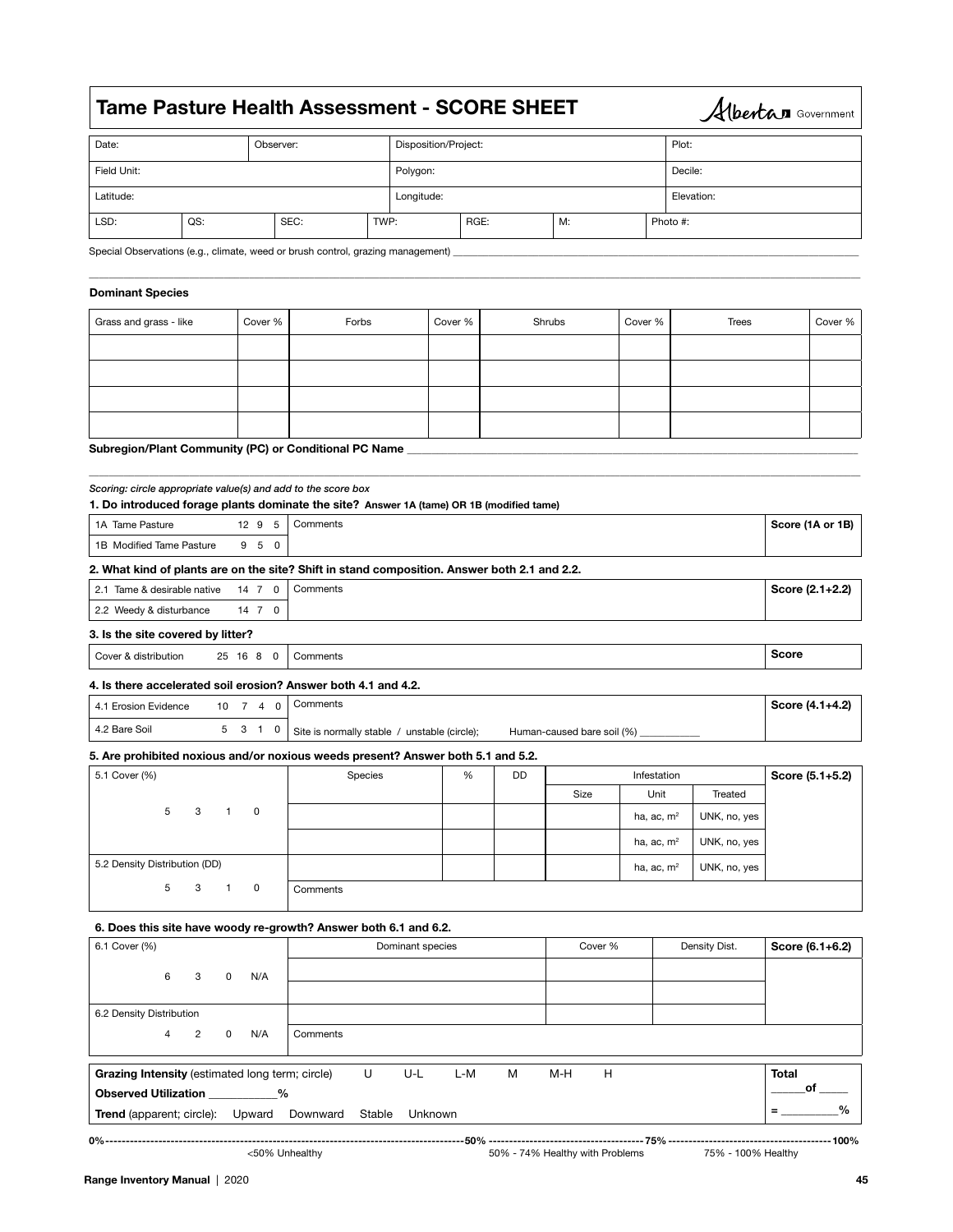#### Albertan Government Riparian Health Assessment SCORE SHEET - Streams and Small Rivers

| Date:                                                                                                 | Observer:     | Disposition/Project:                                                                     |                                     |      | Plot:                                           |              |                                  |
|-------------------------------------------------------------------------------------------------------|---------------|------------------------------------------------------------------------------------------|-------------------------------------|------|-------------------------------------------------|--------------|----------------------------------|
| Field Unit:                                                                                           |               | Polygon:                                                                                 | Decile:                             |      |                                                 |              |                                  |
| Latitude (lower reach/upper reach)                                                                    |               |                                                                                          | Longitude (lower reach/upper reach) |      |                                                 |              |                                  |
| QS:<br>LSD:                                                                                           |               | Section:                                                                                 | Township:                           |      | Range:                                          | Meridian:    |                                  |
| Photo #:                                                                                              |               |                                                                                          |                                     |      |                                                 |              |                                  |
| <b>Riparian Information</b>                                                                           |               |                                                                                          |                                     |      |                                                 |              |                                  |
|                                                                                                       |               |                                                                                          |                                     |      |                                                 |              |                                  |
| Lotic Type (circle one):                                                                              |               |                                                                                          |                                     |      |                                                 |              |                                  |
| Stream (perennial; intermittent; ephemeral; subterranean; pooled channel) river beaver dam wet meadow |               |                                                                                          |                                     |      | spring/seep irrigation canal other non-riparian |              |                                  |
| Define Channel (circle one): yes no not collected                                                     |               | Riparian Length (km) __________________________                                          |                                     |      | Average Riparian Width (m) __________           |              |                                  |
| <b>Ecological Information</b>                                                                         |               |                                                                                          |                                     |      |                                                 |              |                                  |
|                                                                                                       |               |                                                                                          |                                     |      |                                                 |              |                                  |
|                                                                                                       |               |                                                                                          |                                     |      |                                                 |              |                                  |
| Conditional Plant Community: ______________                                                           |               |                                                                                          |                                     |      |                                                 |              |                                  |
| <b>Management Information</b>                                                                         |               |                                                                                          |                                     |      |                                                 |              |                                  |
| <b>Current Utilization:</b>                                                                           | None          | Light                                                                                    | Moderate                            |      | High                                            | Very High    |                                  |
| Polygon Trend:                                                                                        | Unknown       | Static                                                                                   | Improving                           |      | Degrading                                       |              |                                  |
|                                                                                                       |               |                                                                                          |                                     |      |                                                 |              |                                  |
| 1. Vegetative Cover of Floodplain and Streambanks                                                     |               |                                                                                          |                                     |      |                                                 |              | Scores or N/A<br>Actual/Possible |
|                                                                                                       | Comments      |                                                                                          |                                     |      |                                                 |              | $\overline{\phantom{a}}$         |
| 6 4 2 0                                                                                               |               |                                                                                          |                                     |      |                                                 |              |                                  |
|                                                                                                       |               | 2. Invasive Plant Species (Prohibited Noxious and Noxious Weeds) Answer both 2.1 and 2.2 |                                     |      |                                                 |              |                                  |
| 2.1 Canopy Cover                                                                                      |               | Species                                                                                  | %<br>DD                             |      | Infestation                                     |              |                                  |
|                                                                                                       |               |                                                                                          |                                     | Size | Unit                                            | Treated      |                                  |
| 3<br>$\overline{2}$<br>$\mathbf{1}$                                                                   | 0             |                                                                                          |                                     |      | ha, ac, $m2$                                    | UNK, no, yes | $\mathcal{V}_-$                  |
|                                                                                                       |               |                                                                                          |                                     |      | ha, $ac, m2$                                    | UNK, no, yes |                                  |
| 2.2 Density Distribution                                                                              |               |                                                                                          |                                     |      | ha, $ac, m2$                                    | UNK, no, yes |                                  |
| 3<br>2<br>$\mathbf{1}$                                                                                | 0<br>Comments |                                                                                          |                                     |      |                                                 |              |                                  |
|                                                                                                       |               |                                                                                          |                                     |      |                                                 |              |                                  |
|                                                                                                       |               |                                                                                          |                                     |      |                                                 |              |                                  |
| 3. Disturbance-caused Undesirable Herbaceous Species                                                  |               |                                                                                          |                                     |      |                                                 |              |                                  |
| 3<br>$\overline{c}$<br>0<br>$\blacksquare$                                                            | Comments      |                                                                                          |                                     |      |                                                 |              | $\sqrt{ }$                       |
|                                                                                                       |               |                                                                                          |                                     |      |                                                 |              |                                  |
| 4. Preferred Tree and Shrub Establishment and Regeneration                                            | Comments      |                                                                                          |                                     |      |                                                 |              | $\prime$ .                       |
| $\overline{c}$<br>$\mathbf 0$<br>N/A<br>6<br>4                                                        |               |                                                                                          |                                     |      |                                                 |              |                                  |
| 5. Use of Trees and Shrubs Answer both 5.1 and 5.2                                                    |               |                                                                                          |                                     |      |                                                 |              |                                  |
| 5.1 Preferred Trees and Shrubs - Browse                                                               |               | Comments                                                                                 |                                     |      |                                                 |              |                                  |
| 3<br>$\overline{2}$<br>$\overline{1}$<br>0<br>N/A                                                     |               |                                                                                          |                                     |      |                                                 |              | $\frac{1}{2}$                    |
| 5.2 All Trees and Shrubs - Use other than browse<br>3<br>$2 \quad 1$<br>0<br>N/A                      |               |                                                                                          |                                     |      |                                                 |              |                                  |
|                                                                                                       |               |                                                                                          |                                     |      |                                                 |              |                                  |
| 6. Standing Decadent and Dead Woody Material                                                          |               |                                                                                          |                                     |      |                                                 |              |                                  |
| 0<br>N/A<br>3<br>$2 \quad 1$                                                                          | Comments      |                                                                                          |                                     |      |                                                 |              | _/__                             |
|                                                                                                       |               |                                                                                          |                                     |      |                                                 |              |                                  |
| 7. Streambank Root Mass Protection                                                                    |               |                                                                                          |                                     |      |                                                 |              |                                  |
| $\overline{2}$<br>6<br>$4\overline{ }$<br>$\mathbf 0$                                                 | Comments      |                                                                                          |                                     |      |                                                 |              | _/ _                             |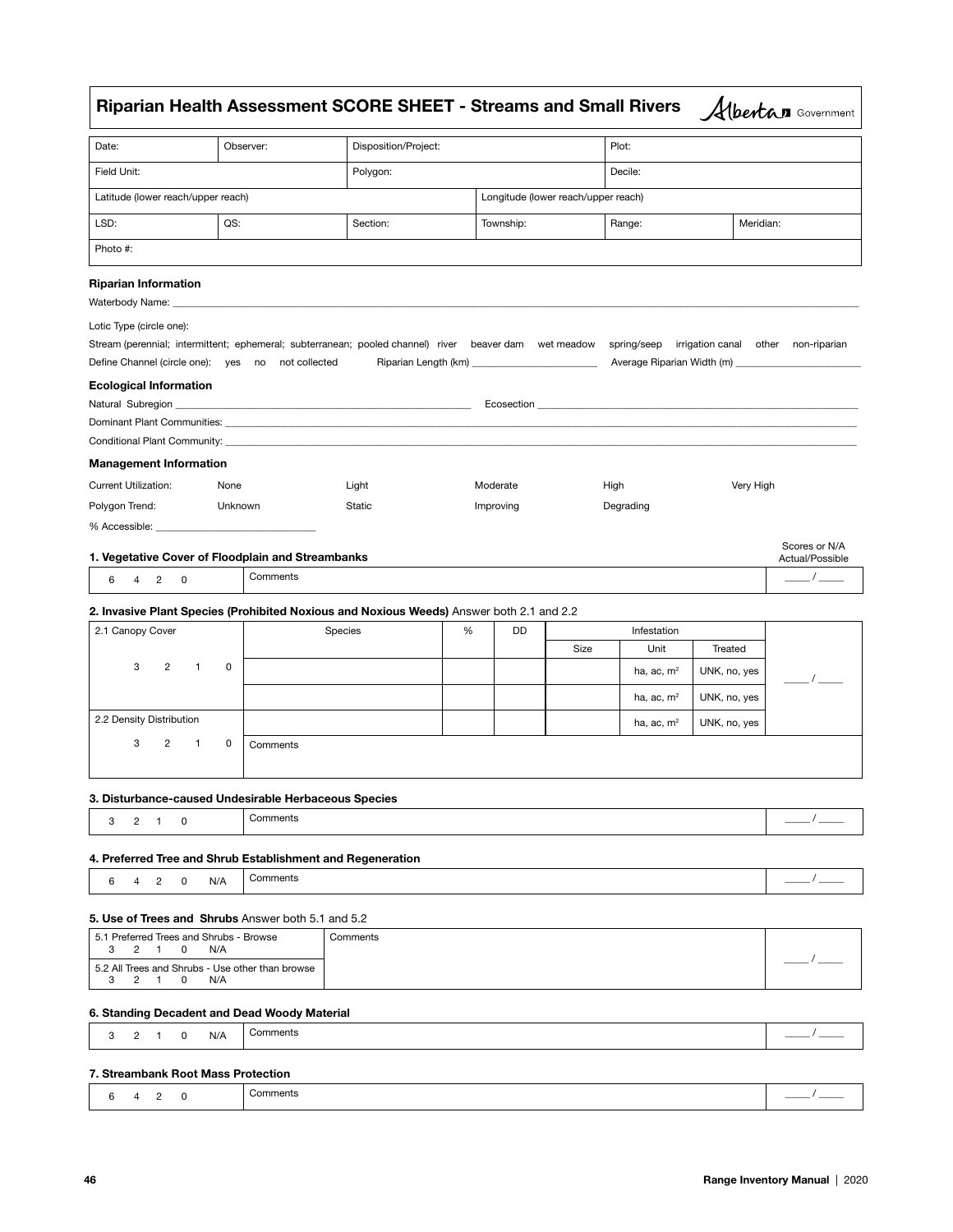| 8. Human-Caused Bare Ground           |             |                                                                |       |       |       |       |                                               |       |            |
|---------------------------------------|-------------|----------------------------------------------------------------|-------|-------|-------|-------|-----------------------------------------------|-------|------------|
| $\overline{2}$<br>6<br>$\overline{4}$ | $\mathsf 0$ | Comments                                                       |       |       |       |       |                                               |       |            |
|                                       |             | 9. Streambank Structurally Altered by Human Activity           |       |       |       |       |                                               |       |            |
| $4\quad 2$<br>6                       | $\mathbf 0$ | Comments                                                       |       |       |       |       |                                               |       | $\sqrt{2}$ |
|                                       |             | 10. Reach Structurally Altered by Human Activity (excl. banks) |       |       |       |       |                                               |       |            |
| $2 \quad 1$<br>3                      | $\mathsf 0$ | Comments                                                       |       |       |       |       |                                               |       | $\prime$   |
|                                       |             | 11. Stream Channel Incisement (vertical stability)             |       |       |       |       |                                               |       |            |
| 6 3<br>9                              | $\mathbf 0$ | Comments                                                       |       |       |       |       |                                               |       |            |
|                                       |             |                                                                |       |       |       |       |                                               |       |            |
|                                       |             | Vegetation Score (1 to 7) ______ / _____ = ___                 |       |       |       |       | TOTAL SCORE = $\_\_\_\_\_\_$ / $\_\_\_\_\_\_$ |       | _%<br>$=$  |
| <b>PTS</b>                            | 18/60       | 26/60                                                          | 30/60 | 33/60 | 36/60 | 39/60 | 42/60                                         | 48/60 | 54/60      |
| $\%$                                  | 30          | 40                                                             | 50    | 55    | 60    | 65    | 70                                            | 80    | 90         |
| Site Comments                         |             |                                                                |       |       |       |       |                                               |       |            |
|                                       |             |                                                                |       |       |       |       |                                               |       |            |
|                                       |             |                                                                |       |       |       |       |                                               |       |            |
|                                       |             |                                                                |       |       |       |       |                                               |       |            |
|                                       |             |                                                                |       |       |       |       |                                               |       |            |
|                                       |             |                                                                |       |       |       |       |                                               |       |            |
|                                       |             | Sketch of Riparian Reach (show plot and photo locations)       |       |       |       |       |                                               |       |            |
|                                       |             |                                                                |       |       |       |       |                                               |       |            |
|                                       |             |                                                                |       |       |       |       |                                               |       |            |
|                                       |             |                                                                |       |       |       |       |                                               |       |            |
|                                       |             |                                                                |       |       |       |       |                                               |       |            |
|                                       |             |                                                                |       |       |       |       |                                               |       |            |
|                                       |             |                                                                |       |       |       |       |                                               |       |            |
|                                       |             |                                                                |       |       |       |       |                                               |       |            |
|                                       |             |                                                                |       |       |       |       |                                               |       |            |
|                                       |             |                                                                |       |       |       |       |                                               |       |            |
|                                       |             |                                                                |       |       |       |       |                                               |       |            |
|                                       |             |                                                                |       |       |       |       |                                               |       |            |
|                                       |             |                                                                |       |       |       |       |                                               |       |            |
|                                       |             |                                                                |       |       |       |       |                                               |       |            |
|                                       |             |                                                                |       |       |       |       |                                               |       |            |
|                                       |             |                                                                |       |       |       |       |                                               |       |            |

Credit: Based on Riparian Health Assessment for Streams & Small Rivers, by Cows and Fish, 2009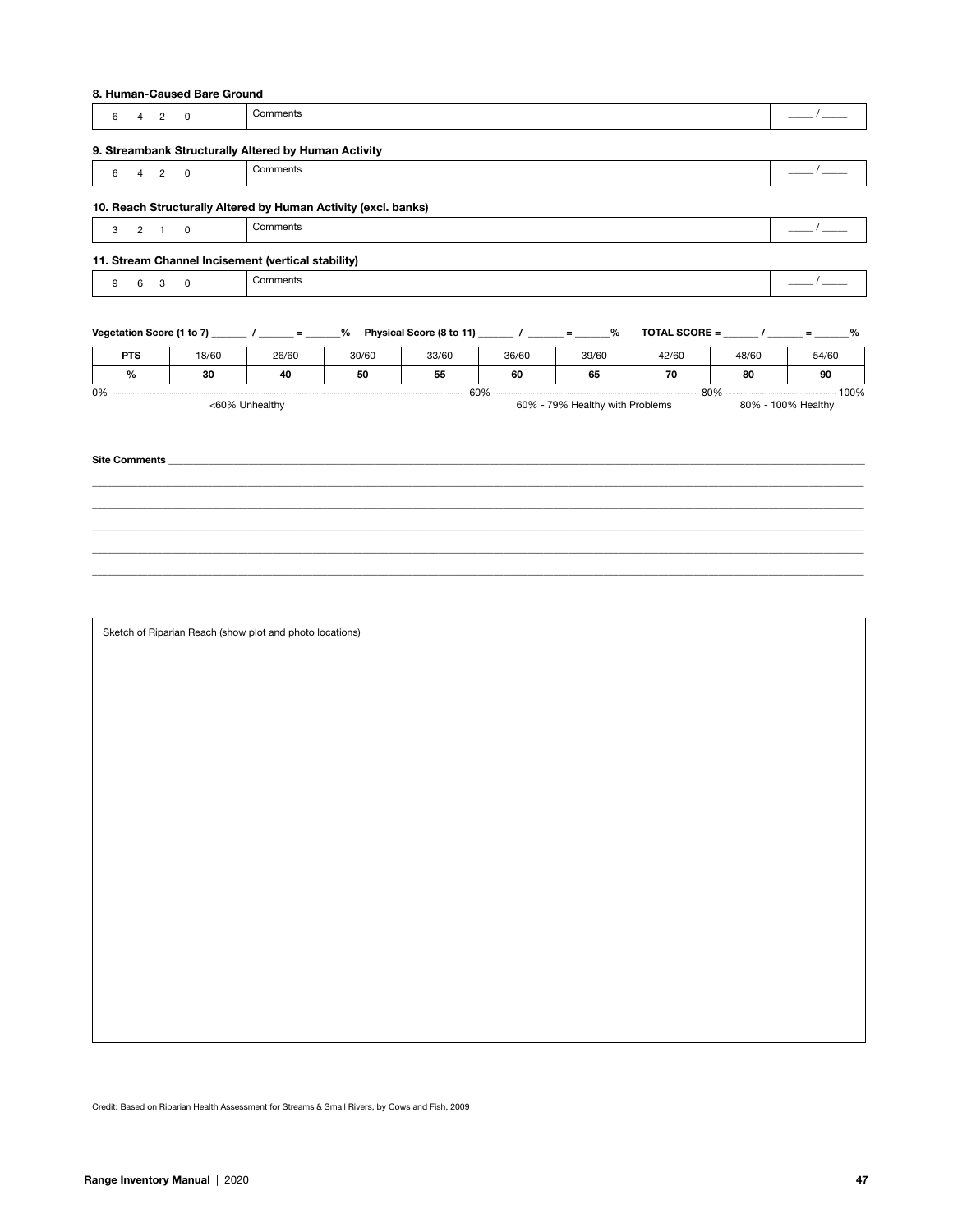|                                                                                                                                                                                                                                |                |           |          |                      | Riparian Health Assessment SCORE SHEET - Lakes, Sloughs and<br><b>Wetlands</b>                                                                                                                                                |           | Albertan Government              |
|--------------------------------------------------------------------------------------------------------------------------------------------------------------------------------------------------------------------------------|----------------|-----------|----------|----------------------|-------------------------------------------------------------------------------------------------------------------------------------------------------------------------------------------------------------------------------|-----------|----------------------------------|
| Date:                                                                                                                                                                                                                          |                | Observer: |          | Disposition/Project: |                                                                                                                                                                                                                               | Plot:     |                                  |
| Field Unit:                                                                                                                                                                                                                    |                |           |          | Polygon:             |                                                                                                                                                                                                                               | Decile:   |                                  |
| Latitude (lower reach/upper reach)                                                                                                                                                                                             |                |           |          |                      | Longitude (lower reach/upper reach)                                                                                                                                                                                           |           |                                  |
| LSD:                                                                                                                                                                                                                           |                | QS:       |          | Section:             | Township:                                                                                                                                                                                                                     | Range:    | Meridian:                        |
| Photo #:                                                                                                                                                                                                                       |                |           |          |                      |                                                                                                                                                                                                                               |           |                                  |
| <b>Riparian Information</b>                                                                                                                                                                                                    |                |           |          |                      |                                                                                                                                                                                                                               |           |                                  |
| Lentic Type (circle one): wet meadow; spring/seep;                                                                                                                                                                             |                |           |          |                      | reservoir; stock pond; pothole/slough; other; or non-wetland                                                                                                                                                                  |           |                                  |
| Ponded Surface Water: yes no not collected                                                                                                                                                                                     |                |           |          |                      |                                                                                                                                                                                                                               |           |                                  |
| <b>Ecological Information</b>                                                                                                                                                                                                  |                |           |          |                      |                                                                                                                                                                                                                               |           |                                  |
|                                                                                                                                                                                                                                |                |           |          |                      |                                                                                                                                                                                                                               |           |                                  |
|                                                                                                                                                                                                                                |                |           |          |                      | Dominant Plant Communities: Note that the control of the control of the control of the control of the control of the control of the control of the control of the control of the control of the control of the control of the |           |                                  |
|                                                                                                                                                                                                                                |                |           |          |                      |                                                                                                                                                                                                                               |           |                                  |
| <b>Management Information</b>                                                                                                                                                                                                  |                |           |          |                      |                                                                                                                                                                                                                               |           |                                  |
| <b>Current Utilization:</b>                                                                                                                                                                                                    |                | None      |          | Light                | Moderate                                                                                                                                                                                                                      | High      | Very High                        |
| Polygon Trend:                                                                                                                                                                                                                 |                | Unknown   |          | <b>Static</b>        | Improving                                                                                                                                                                                                                     | Degrading |                                  |
| % Accessible: We are a series of the series of the series of the series of the series of the series of the series of the series of the series of the series of the series of the series of the series of the series of the ser |                |           |          |                      |                                                                                                                                                                                                                               |           |                                  |
| 1. Vegetative Cover of Riparian Area                                                                                                                                                                                           |                |           |          |                      |                                                                                                                                                                                                                               |           | Scores or N/A<br>Actual/Possible |
|                                                                                                                                                                                                                                | $\overline{c}$ | $\Omega$  | Comments |                      |                                                                                                                                                                                                                               |           | $\overline{1}$                   |

## 2. Invasive Plant Species (Prohibited Noxious and Noxious Weeds) Answer both 2.1 and 2.2

| 2.1 Canopy Cover                      | Species  | % | <b>DD</b> |      | Infestation  |              |  |
|---------------------------------------|----------|---|-----------|------|--------------|--------------|--|
|                                       |          |   |           | Size | Unit         | Treated      |  |
| $3 \quad 2 \quad 1$<br>$\mathbf 0$    |          |   |           |      | ha, $ac, m2$ | UNK, no, yes |  |
|                                       |          |   |           |      | ha, $ac, m2$ | UNK, no, yes |  |
| 2.2 Density Distribution              |          |   |           |      | ha, ac, $m2$ | UNK, no, yes |  |
| $3 \quad 2 \quad 1$<br>$\overline{0}$ | Comments |   |           |      |              |              |  |

#### 3. Disturbance-caused Undesirable Herbaceous Species

|--|--|

## 4. Preferred Tree and Shrub Establishment and Regeneration

|  |  |  |  | N/A<br>the contract of the contract of | Comments<br>----------- |  |  |
|--|--|--|--|----------------------------------------|-------------------------|--|--|
|--|--|--|--|----------------------------------------|-------------------------|--|--|

#### 5. Use of Trees and Shrubs Answer both 5.1 and 5.2

| 5.1 Preferred Trees and Shrubs - Browse<br>N/A          | Comments |  |
|---------------------------------------------------------|----------|--|
| 5.2 All Trees and Shrubs - Use other than browse<br>N/A |          |  |

## 6. Human Alteration of Riparian Area (Vegetation)

|--|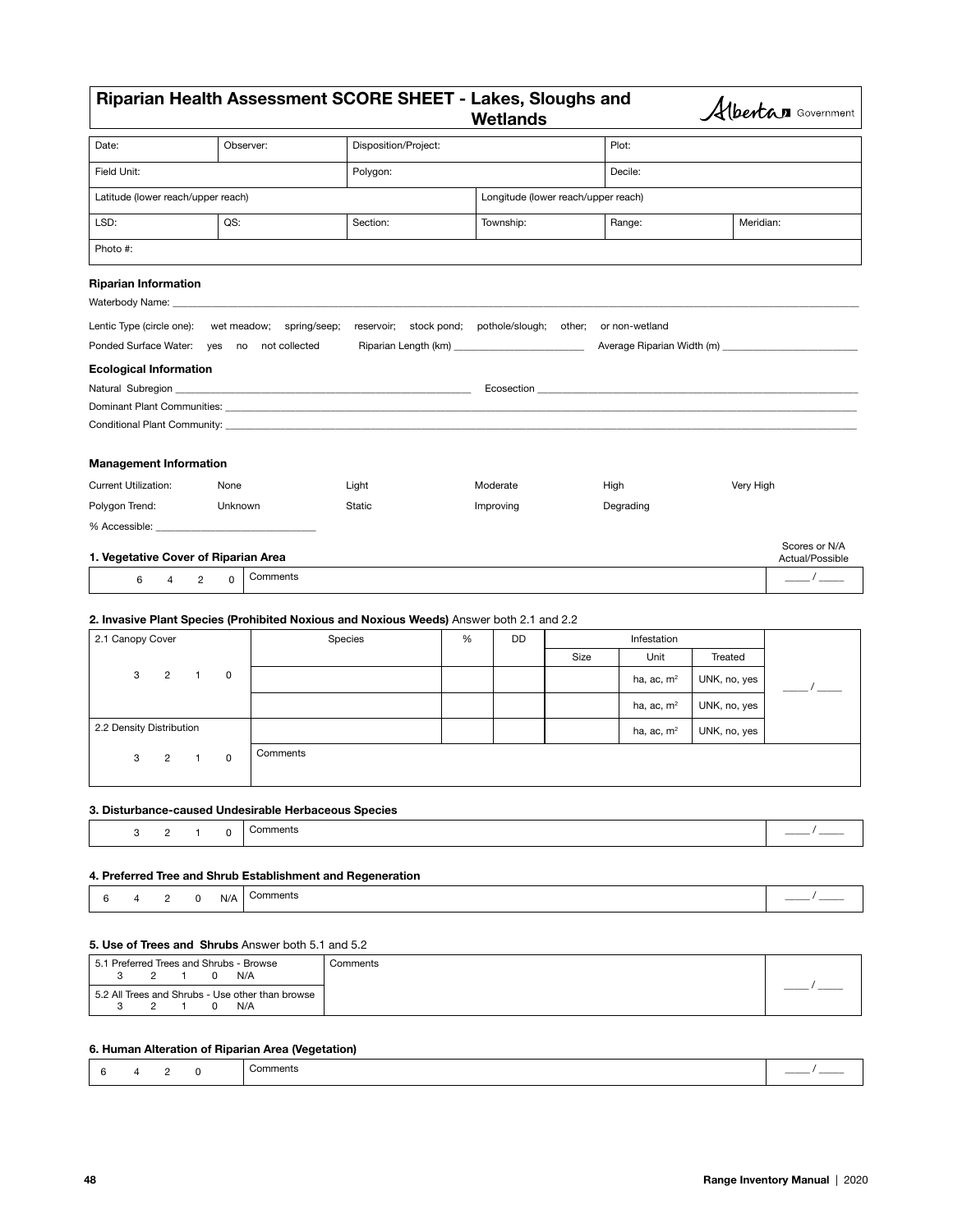#### 7. Human Alteration of Riparian Area (Physical) Answer both 7.1 and 7.2

| 7.1 Alteration of Area   |  |                          | Comments |  |
|--------------------------|--|--------------------------|----------|--|
| $\overline{a}$           |  | $\sim$                   |          |  |
| 7.2 Severity             |  |                          |          |  |
| $\overline{\phantom{0}}$ |  | $\overline{\phantom{0}}$ |          |  |

#### 8. Human-caused Bare Ground

|  |  | ment |  |
|--|--|------|--|
|  |  |      |  |

## 9. Artificial Modification of Water Levels 9 6 3 0 UNK Comments \_\_\_\_\_ / \_\_\_\_\_

| Vegetation Score (1 to 6) | ᅅ | Physical Score (7 to 9) | $\frac{1}{2}$ | . SCORE =<br><b>TOTAL</b> | 0/2 |
|---------------------------|---|-------------------------|---------------|---------------------------|-----|

**PTS** | 19/63 | 25/63 | 31/63 | 35/63 | 38/63 | 41/63 | 44/63 | 50/63 | 57/63 % | 30 | 40 | 50 | 55 | 60 | 65 | 70 | 80 | 90

\_\_\_\_\_\_\_\_\_\_\_\_\_\_\_\_\_\_\_\_\_\_\_\_\_\_\_\_\_\_\_\_\_\_\_\_\_\_\_\_\_\_\_\_\_\_\_\_\_\_\_\_\_\_\_\_\_\_\_\_\_\_\_\_\_\_\_\_\_\_\_\_\_\_\_\_\_\_\_\_\_\_\_\_\_\_\_\_\_\_\_\_\_\_\_\_\_\_\_\_\_\_\_\_\_\_\_\_\_\_\_\_\_\_\_\_\_\_\_\_\_\_\_\_\_\_\_\_\_\_\_\_\_\_\_\_\_\_\_\_\_\_\_\_\_\_\_\_\_\_\_\_\_\_ \_\_\_\_\_\_\_\_\_\_\_\_\_\_\_\_\_\_\_\_\_\_\_\_\_\_\_\_\_\_\_\_\_\_\_\_\_\_\_\_\_\_\_\_\_\_\_\_\_\_\_\_\_\_\_\_\_\_\_\_\_\_\_\_\_\_\_\_\_\_\_\_\_\_\_\_\_\_\_\_\_\_\_\_\_\_\_\_\_\_\_\_\_\_\_\_\_\_\_\_\_\_\_\_\_\_\_\_\_\_\_\_\_\_\_\_\_\_\_\_\_\_\_\_\_\_\_\_\_\_\_\_\_\_\_\_\_\_\_\_\_\_\_\_\_\_\_\_\_\_\_\_\_\_ \_\_\_\_\_\_\_\_\_\_\_\_\_\_\_\_\_\_\_\_\_\_\_\_\_\_\_\_\_\_\_\_\_\_\_\_\_\_\_\_\_\_\_\_\_\_\_\_\_\_\_\_\_\_\_\_\_\_\_\_\_\_\_\_\_\_\_\_\_\_\_\_\_\_\_\_\_\_\_\_\_\_\_\_\_\_\_\_\_\_\_\_\_\_\_\_\_\_\_\_\_\_\_\_\_\_\_\_\_\_\_\_\_\_\_\_\_\_\_\_\_\_\_\_\_\_\_\_\_\_\_\_\_\_\_\_\_\_\_\_\_\_\_\_\_\_\_\_\_\_\_\_\_\_ \_\_\_\_\_\_\_\_\_\_\_\_\_\_\_\_\_\_\_\_\_\_\_\_\_\_\_\_\_\_\_\_\_\_\_\_\_\_\_\_\_\_\_\_\_\_\_\_\_\_\_\_\_\_\_\_\_\_\_\_\_\_\_\_\_\_\_\_\_\_\_\_\_\_\_\_\_\_\_\_\_\_\_\_\_\_\_\_\_\_\_\_\_\_\_\_\_\_\_\_\_\_\_\_\_\_\_\_\_\_\_\_\_\_\_\_\_\_\_\_\_\_\_\_\_\_\_\_\_\_\_\_\_\_\_\_\_\_\_\_\_\_\_\_\_\_\_\_\_\_\_\_\_\_ \_\_\_\_\_\_\_\_\_\_\_\_\_\_\_\_\_\_\_\_\_\_\_\_\_\_\_\_\_\_\_\_\_\_\_\_\_\_\_\_\_\_\_\_\_\_\_\_\_\_\_\_\_\_\_\_\_\_\_\_\_\_\_\_\_\_\_\_\_\_\_\_\_\_\_\_\_\_\_\_\_\_\_\_\_\_\_\_\_\_\_\_\_\_\_\_\_\_\_\_\_\_\_\_\_\_\_\_\_\_\_\_\_\_\_\_\_\_\_\_\_\_\_\_\_\_\_\_\_\_\_\_\_\_\_\_\_\_\_\_\_\_\_\_\_\_\_\_\_\_\_\_\_\_

<60% Unhealthy 60% - 79% Healthy with Problems 80% - 100% Healthy

0% 60% 80% 100%

Site Comments \_\_\_\_\_\_\_\_\_\_\_\_\_\_\_\_\_\_\_\_\_\_\_\_\_\_\_\_\_\_\_\_\_\_\_\_\_\_\_\_\_\_\_\_\_\_\_\_\_\_\_\_\_\_\_\_\_\_\_\_\_\_\_\_\_\_\_\_\_\_\_\_\_\_\_\_\_\_\_\_\_\_\_\_\_\_\_\_\_\_\_\_\_\_\_\_\_\_\_\_\_\_\_\_\_\_\_\_\_\_\_\_\_\_\_\_\_\_\_\_\_\_\_\_\_\_\_\_\_\_\_\_\_\_\_\_\_\_\_

Sketch of Riparian Reach (show plot and photo locations)

Credit: Based on Riparian Health Assessments for Lakes, Sloughs and Wetlands by Cows and Fish, 2009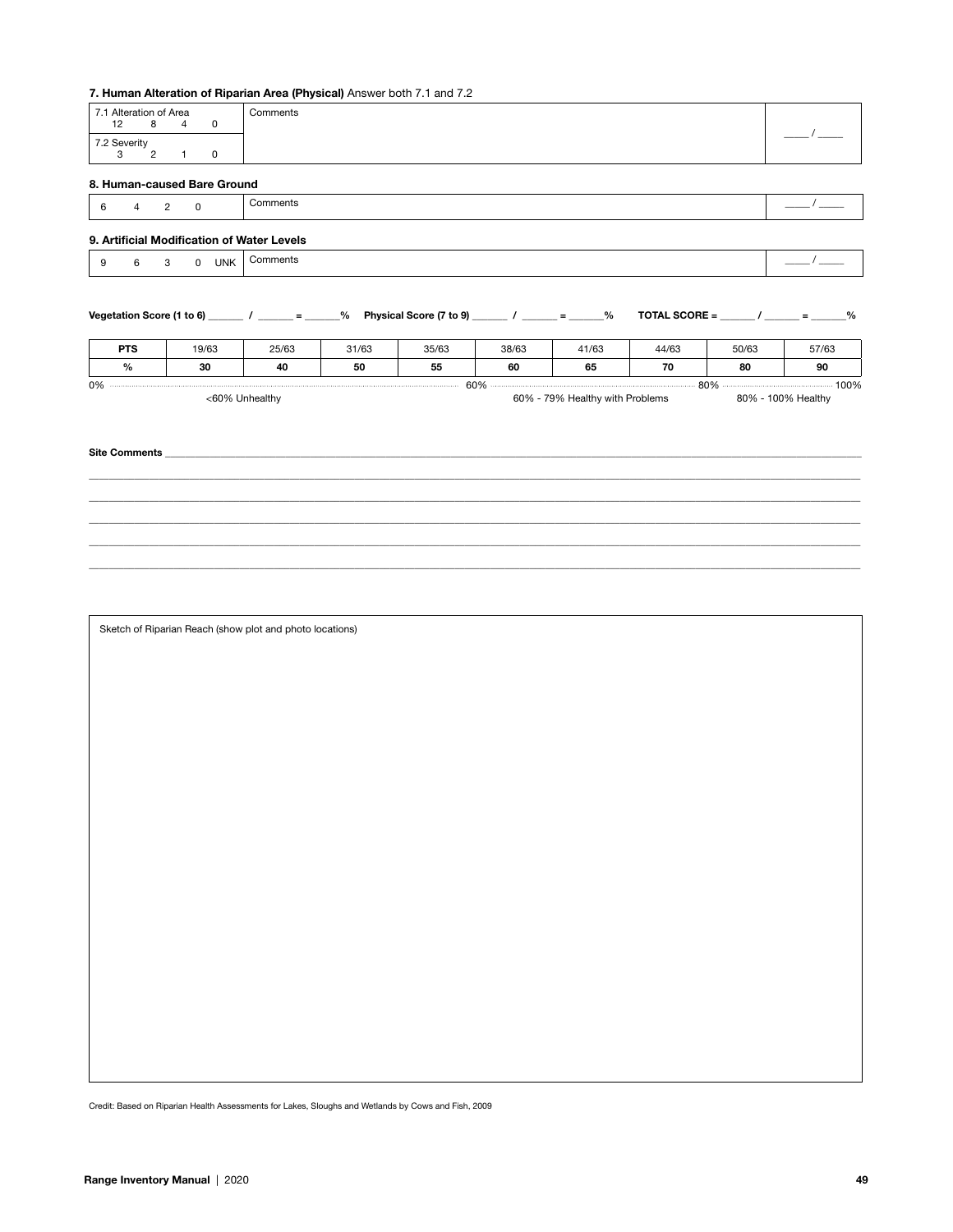|  |  | <b>Riparian Health Assessment SCORE SHEET - Large Rivers</b> |
|--|--|--------------------------------------------------------------|
|--|--|--------------------------------------------------------------|



| Date:                                                                                          | Observer:                                                                                                                                                                                                                                               | Disposition/Project: |                    |           | Plot:                               |                                     |                   |                                                     |
|------------------------------------------------------------------------------------------------|---------------------------------------------------------------------------------------------------------------------------------------------------------------------------------------------------------------------------------------------------------|----------------------|--------------------|-----------|-------------------------------------|-------------------------------------|-------------------|-----------------------------------------------------|
| Field Unit:                                                                                    |                                                                                                                                                                                                                                                         | Polygon:             |                    |           | Decile:                             |                                     |                   |                                                     |
| Latitude (lower reach/upper reach)                                                             |                                                                                                                                                                                                                                                         |                      |                    |           | Longitude (lower reach/upper reach) |                                     |                   |                                                     |
| LSD:                                                                                           | QS:                                                                                                                                                                                                                                                     | Section:             |                    |           |                                     | Range:                              | Meridian:         |                                                     |
| Photo #:                                                                                       |                                                                                                                                                                                                                                                         |                      |                    |           |                                     |                                     |                   |                                                     |
| <b>Riparian Information</b>                                                                    |                                                                                                                                                                                                                                                         |                      |                    |           |                                     |                                     |                   |                                                     |
| Waterbody Name: __                                                                             | $\mathcal{L} = \mathcal{L} \left( \mathcal{L} \right)$ , and the set of the set of the set of the set of the set of the set of the set of the set of the set of the set of the set of the set of the set of the set of the set of the set of the set of |                      | $Side$ __________; |           |                                     | Riparian Length (km) ______________ | Average Width (m) |                                                     |
| <b>Ecological Information</b>                                                                  |                                                                                                                                                                                                                                                         |                      |                    |           |                                     |                                     |                   |                                                     |
|                                                                                                |                                                                                                                                                                                                                                                         |                      |                    |           |                                     |                                     |                   |                                                     |
|                                                                                                |                                                                                                                                                                                                                                                         |                      |                    |           |                                     |                                     |                   |                                                     |
|                                                                                                |                                                                                                                                                                                                                                                         |                      |                    |           |                                     |                                     |                   |                                                     |
| <b>Management Information</b>                                                                  |                                                                                                                                                                                                                                                         |                      |                    |           |                                     |                                     |                   |                                                     |
| <b>Current Utilization:</b>                                                                    | None                                                                                                                                                                                                                                                    | Light                |                    | Moderate  |                                     | High                                | Very High         |                                                     |
| Polygon Trend:                                                                                 | Unknown                                                                                                                                                                                                                                                 | Static               |                    | Improving |                                     | Degrading                           |                   |                                                     |
| % Accessible: _______________                                                                  |                                                                                                                                                                                                                                                         |                      |                    |           |                                     |                                     |                   |                                                     |
|                                                                                                |                                                                                                                                                                                                                                                         |                      |                    |           |                                     |                                     |                   | Scores or N/A                                       |
| 1. Cottonwood and Balsam Poplar Regeneration                                                   | Comments                                                                                                                                                                                                                                                |                      |                    |           |                                     |                                     |                   | Actual/Possible                                     |
| 6<br>$4\quad 2$<br>$\mathbf 0$                                                                 | N/A                                                                                                                                                                                                                                                     |                      |                    |           |                                     |                                     |                   |                                                     |
| 2. Regeneration of Other Native Tree Species                                                   |                                                                                                                                                                                                                                                         |                      |                    |           |                                     |                                     |                   |                                                     |
| 3<br>$2 \quad 1$<br>$\mathbf 0$                                                                | Comments<br>N/A                                                                                                                                                                                                                                         |                      |                    |           |                                     |                                     |                   | $\sqrt{2}$                                          |
|                                                                                                |                                                                                                                                                                                                                                                         |                      |                    |           |                                     |                                     |                   |                                                     |
| 3. Regeneration of Preferred Shrub Species                                                     |                                                                                                                                                                                                                                                         |                      |                    |           |                                     |                                     |                   |                                                     |
| $4\quad 2$<br>6<br>$\mathbf 0$                                                                 | Comments<br>N/A                                                                                                                                                                                                                                         |                      |                    |           |                                     |                                     |                   | $\overline{\phantom{a}}$ / $\overline{\phantom{a}}$ |
|                                                                                                |                                                                                                                                                                                                                                                         |                      |                    |           |                                     |                                     |                   |                                                     |
| 4. Standing Decadent and Dead Woody Material                                                   |                                                                                                                                                                                                                                                         |                      |                    |           |                                     |                                     |                   |                                                     |
| 3<br>$2 \quad 1$<br>$\mathbf 0$                                                                | Comments<br>N/A                                                                                                                                                                                                                                         |                      |                    |           |                                     |                                     |                   |                                                     |
| 5. Use of Trees and Shrubs Answer both 5.1 and 5.2                                             |                                                                                                                                                                                                                                                         |                      |                    |           |                                     |                                     |                   |                                                     |
| 5.1 Preferred Trees and Shrubs - Browse                                                        |                                                                                                                                                                                                                                                         | Comments             |                    |           |                                     |                                     |                   |                                                     |
| 3<br>2<br>$\overline{1}$<br>0                                                                  | N/A                                                                                                                                                                                                                                                     |                      |                    |           |                                     |                                     |                   | $\frac{1}{2}$                                       |
| 5.2 All Trees and Shrubs - Use other than browse<br>3<br>$\overline{2}$<br>$\overline{1}$<br>0 | N/A                                                                                                                                                                                                                                                     |                      |                    |           |                                     |                                     |                   |                                                     |
|                                                                                                |                                                                                                                                                                                                                                                         |                      |                    |           |                                     |                                     |                   |                                                     |
| 6. Total Canopy Cover of Woody Species                                                         |                                                                                                                                                                                                                                                         |                      |                    |           |                                     |                                     |                   |                                                     |
| $2 \quad 1$<br>$\mathbf 0$<br>3                                                                | Comments<br>N/A                                                                                                                                                                                                                                         |                      |                    |           |                                     |                                     |                   | $\_$ / $\_$                                         |
| 7. Invasive Plant Species (Prohibited Noxious and Noxious Weeds) Answer both 7.1 and 7.2       |                                                                                                                                                                                                                                                         |                      |                    |           |                                     |                                     |                   |                                                     |
| 7.1 Canopy Cover                                                                               |                                                                                                                                                                                                                                                         | Species              | %                  | DD        |                                     | Infestation                         |                   |                                                     |
|                                                                                                |                                                                                                                                                                                                                                                         |                      |                    |           | Size                                | Unit                                | Treated           |                                                     |
| 6<br>$\overline{2}$<br>4                                                                       | $\mathbf 0$                                                                                                                                                                                                                                             |                      |                    |           |                                     | ha, ac, m <sup>2</sup>              | UNK, no, yes      |                                                     |
|                                                                                                |                                                                                                                                                                                                                                                         |                      |                    |           |                                     | ha, ac, $m2$                        | UNK, no, yes      | $\prime$                                            |
| 7.2 Density Distribution                                                                       |                                                                                                                                                                                                                                                         |                      |                    |           |                                     |                                     |                   |                                                     |
|                                                                                                |                                                                                                                                                                                                                                                         |                      |                    |           |                                     | ha, ac, $m2$                        | UNK, no, yes      |                                                     |
| 3<br>$\overline{c}$<br>$\overline{1}$                                                          | 0<br>Comments                                                                                                                                                                                                                                           |                      |                    |           |                                     |                                     |                   |                                                     |
|                                                                                                |                                                                                                                                                                                                                                                         |                      |                    |           |                                     |                                     |                   |                                                     |

#### 8. Disturbance-caused Undesirable Herbaceous Species

| Comments: |  |
|-----------|--|
|-----------|--|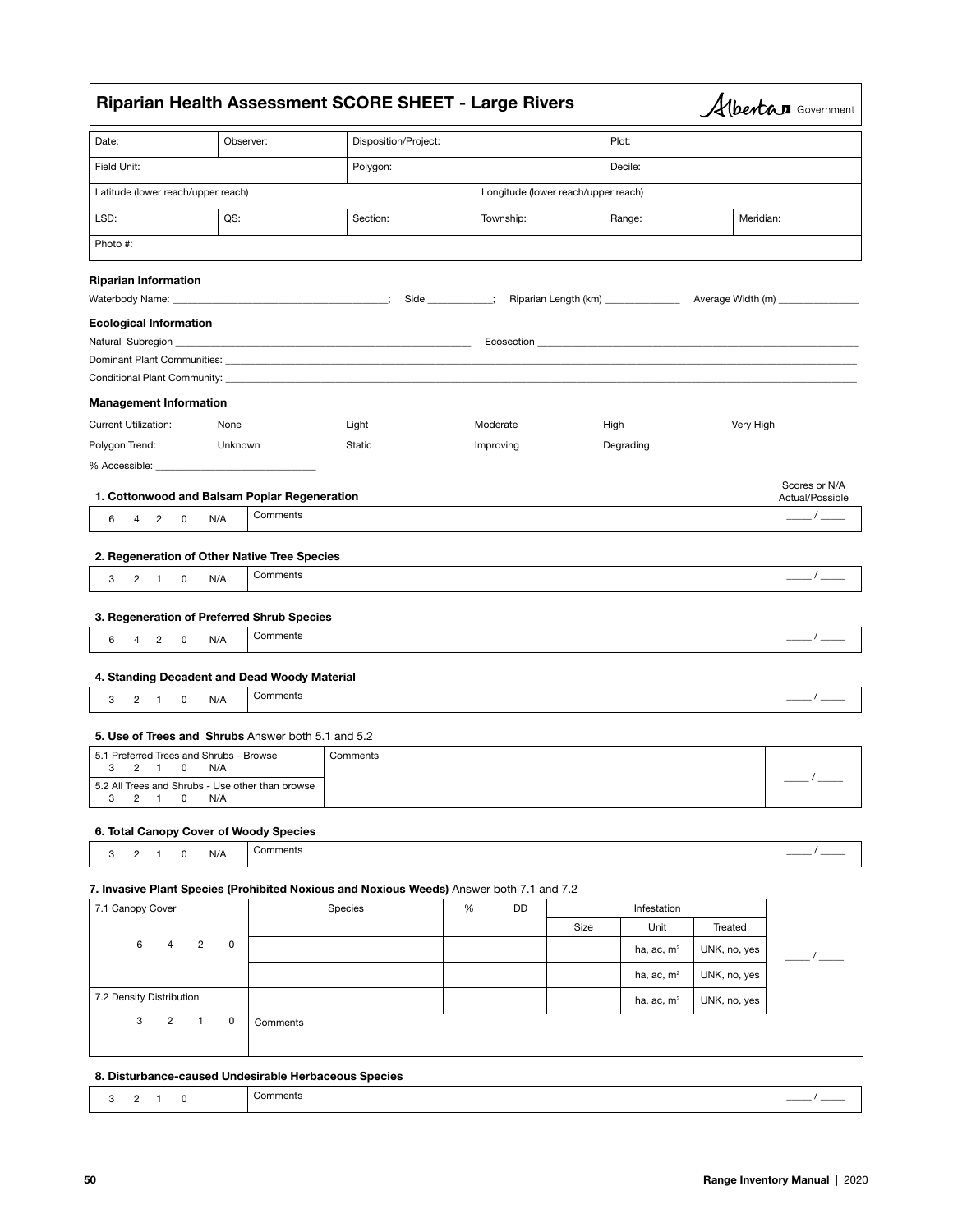|                          | 9. Riverbank Root Mass Protection |                                                                     |       |                                                                                                    |       |                                       |                                          |       |                          |    |
|--------------------------|-----------------------------------|---------------------------------------------------------------------|-------|----------------------------------------------------------------------------------------------------|-------|---------------------------------------|------------------------------------------|-------|--------------------------|----|
| $4 \quad 2 \quad 0$<br>6 |                                   | Comments                                                            |       |                                                                                                    |       |                                       |                                          |       | __/ __                   |    |
|                          | 10. Human-caused Bare Ground      |                                                                     |       |                                                                                                    |       |                                       |                                          |       |                          |    |
| $4\quad 2\quad 0$<br>6   |                                   | Comments                                                            |       |                                                                                                    |       |                                       |                                          |       |                          |    |
|                          |                                   | 11. Removal/Addition of Water from/to the River System              |       |                                                                                                    |       |                                       |                                          |       |                          |    |
| 9 6 3 0 UNK              |                                   | Comments                                                            |       |                                                                                                    |       |                                       |                                          |       |                          |    |
|                          |                                   |                                                                     |       |                                                                                                    |       |                                       |                                          |       |                          |    |
|                          |                                   | 12. Control of Flood Peak and Timing by Upstream Dam(s)<br>Comments |       |                                                                                                    |       |                                       |                                          |       |                          |    |
| 9 6 3 0 UNK              |                                   |                                                                     |       |                                                                                                    |       |                                       |                                          |       |                          |    |
|                          |                                   | 13. Riverbanks Structurally Altered by Human Activity               |       |                                                                                                    |       |                                       |                                          |       |                          |    |
| $4\quad 2\quad 0$<br>6   |                                   | Comments                                                            |       |                                                                                                    |       |                                       |                                          |       |                          |    |
|                          |                                   | 14. Human Physical Alteration to the Rest of the Polygon            |       |                                                                                                    |       |                                       |                                          |       |                          |    |
| 6<br>$4\quad 2\quad 0$   |                                   | Comments                                                            |       |                                                                                                    |       |                                       |                                          |       |                          |    |
|                          |                                   | 15. Floodplain Accessibility Within the Polygon                     |       |                                                                                                    |       |                                       |                                          |       |                          |    |
| 6<br>$4 \quad 2 \quad 0$ |                                   | Comments                                                            |       |                                                                                                    |       |                                       |                                          |       |                          |    |
|                          |                                   |                                                                     |       |                                                                                                    |       |                                       |                                          |       |                          |    |
|                          |                                   |                                                                     |       |                                                                                                    |       |                                       |                                          |       |                          |    |
|                          |                                   |                                                                     |       | Vegetation Score (1 to 8) ______ / _____ = _____% Physical Score (9 to 15) ______ / _____ = _____% |       |                                       | TOTAL SCORE = _________ / _______ = ____ |       |                          | _% |
| <b>PTS</b>               | 26/87                             | 35/87                                                               | 44/87 | 48/87                                                                                              | 52/87 | 57/87                                 | 61/87                                    | 70/87 | 78/87                    |    |
| $\%$                     | 30                                | 40<br><60% Unhealthy                                                | 50    | 55                                                                                                 | 60    | 65<br>60% - 79% Healthy with Problems | 70                                       | 80    | 90<br>80% - 100% Healthy |    |
|                          |                                   |                                                                     |       |                                                                                                    |       |                                       |                                          |       |                          |    |
|                          |                                   |                                                                     |       |                                                                                                    |       |                                       |                                          |       |                          |    |

Credit: Based on Large River Health Survey Manual, by Cows and Fish, 2014.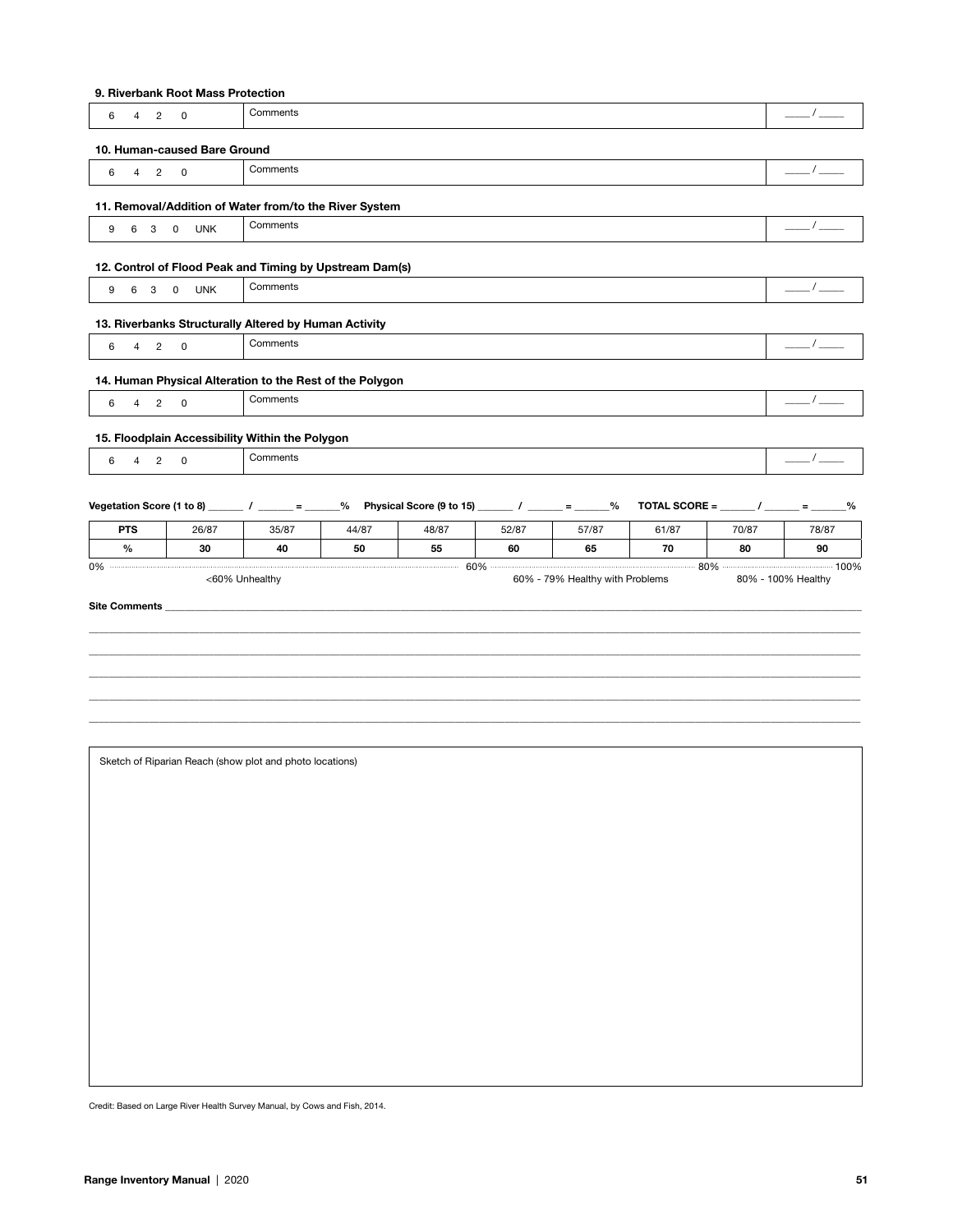# Invasive Plants Form Date **Date Observer** Activity # Land Type

**Comments** 

| GPS Coordinates (NAD 83) |     |      | Lat. |      |      | Long. |    |
|--------------------------|-----|------|------|------|------|-------|----|
| LSD:                     | QS. | SEC: |      | TWP: | RGE: |       | M. |

| <b>Invasive Plant</b>                |              |  |  |  |  |
|--------------------------------------|--------------|--|--|--|--|
| Cover %                              | Distribution |  |  |  |  |
| Treatment                            |              |  |  |  |  |
| Area (m <sup>2</sup> , acres, or ha) |              |  |  |  |  |

| <b>Invasive Plant</b>                |              |
|--------------------------------------|--------------|
| Cover %                              | Distribution |
| Treatment                            |              |
| Area (m <sup>2</sup> , acres, or ha) |              |

| <b>Invasive Plant</b>                |              |  |  |  |
|--------------------------------------|--------------|--|--|--|
| Cover %                              | Distribution |  |  |  |
| Treatment                            |              |  |  |  |
| Area (m <sup>2</sup> , acres, or ha) |              |  |  |  |

| <b>Invasive Plant</b>                |              |
|--------------------------------------|--------------|
| Cover %                              | Distribution |
| Treatment                            |              |
| Area (m <sup>2</sup> , acres, or ha) |              |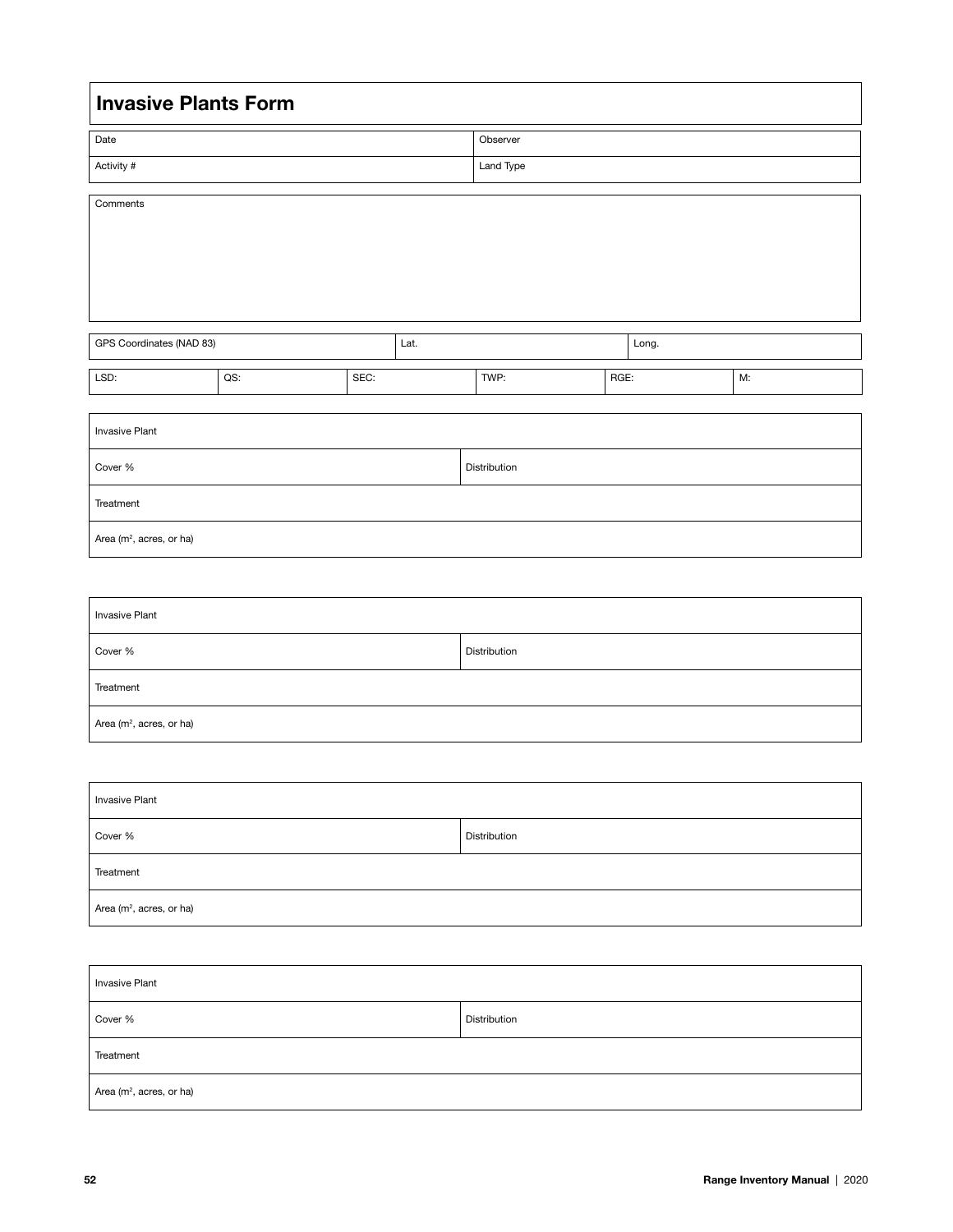# <span id="page-52-0"></span>Appendix 3. Example format for vegetation type descriptions

Community: Rough fescue-Bluebunch fescue No. of sites: 1 (Carbondale River) Soil: Orthic Dark Grey Chernozem Slope: 5% Aspect: S Moisture: Mesic to submesic Elevation: 1370 m Parent Material: Morainal Production: Grass (kg/ha) 422

Forb 788

Total 1210

Stocking rate 0.20 (AUM/ac) or 0.50 (AUM/ha)

| <b>Moisture Regime</b> | <b>Primary Water Source</b> | <b>Common Name</b>     | <b>Description</b> |
|------------------------|-----------------------------|------------------------|--------------------|
| Graminoid              |                             |                        |                    |
|                        | Festuca campestris          | Rough Fescue           |                    |
|                        | Danthonia californica       | California oatgrass    | 6                  |
|                        | Koeleria macrantha          | Junegrass              | 6                  |
|                        | Stipa richardsonii          | Richardson needlegrass | 2                  |
|                        | Festuca idahoensis          | Idaho fescue           | 14                 |
|                        | Poa pratensis               | Kentucky bluegrass     | 26                 |
|                        | Carex obtusata              | Blunt sedge            | 6                  |
| Forbs                  |                             |                        |                    |
|                        | Lithosperma ruderale        | Woolly gromwell        |                    |
|                        | Geum triflorum              | Old Man's whiskers     | 8                  |
|                        | Achillea millefolium        | Common yarrow          | 11                 |
|                        | Selaginella densa           | Little clubmoss        |                    |
|                        | Anemone multifida           | Cut leaved anemone     |                    |

This plant community appears to be representative of low and midslope positions in the Castle area south of Blairmore. Moving upslope from the rough fescue community, Idaho fescue becomes co-dominant with rough fescue. The slightly drier site conditions appear to favour the growth of Idaho fescue. In Montana, Mueggler and Stewart (1980) described a Rough fescue-Idaho fescue habitat type on mountain slopes on both sides of the divide. Looman (1969) described similar vegetation that occurs on warm slopes and stony soils at higher elevations in the southern foothills as the Rough fescue-Intermediate oatgrass association.

Grazing pressure on this site causes rough fescue to decline and Idaho fescue, Kentucky bluegrass and sedge species tend to increase. Continued grazing pressure causes forage productivity to decline or it could be the result of drier site conditions. The original clippings occurred on a drier portion of the site than inside the exclosure.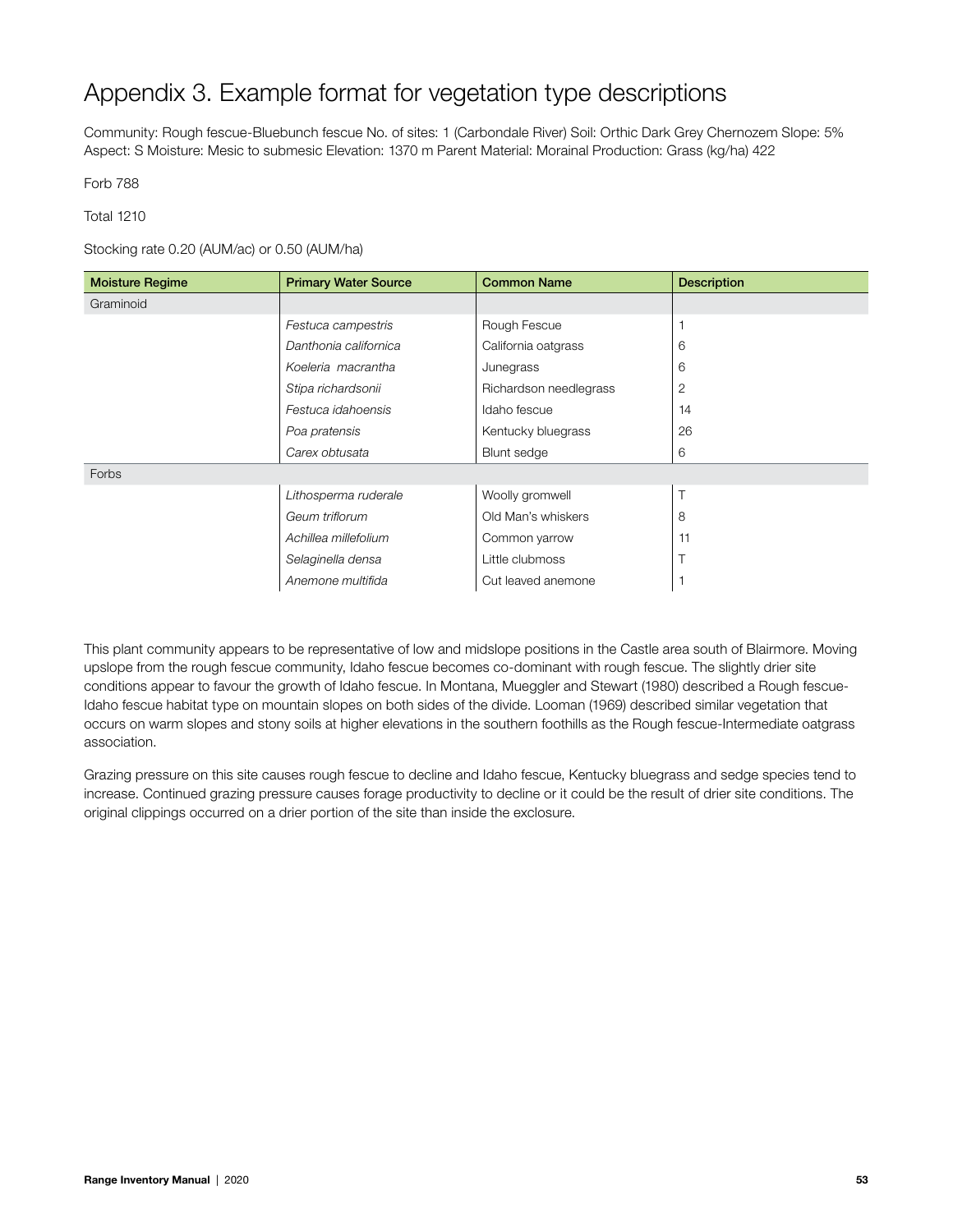# <span id="page-53-0"></span>Appendix 4. Recommendations for Capturing Infrastructure Features

Use letters g, n, or p to provide information on feature condition:  $g = good$ , n = needs improvement,  $p = poor$ 

| <b>General Feature Type</b> | <b>Feature Name</b>         | Code                | <b>Comments</b>                                                                                                                                                                          |
|-----------------------------|-----------------------------|---------------------|------------------------------------------------------------------------------------------------------------------------------------------------------------------------------------------|
| <b>Water Feature</b>        |                             |                     |                                                                                                                                                                                          |
|                             | Dugout                      | $Dgt + g$ , n or p  |                                                                                                                                                                                          |
|                             | Spring - Developed          | $Spd + g$ , n or p  |                                                                                                                                                                                          |
|                             | Spring - Undeveloped        | $Spu + q$ , n or p  |                                                                                                                                                                                          |
|                             | <b>Water Troughs</b>        | $Wtr + g$ , n or p  |                                                                                                                                                                                          |
|                             | Creek Watering              | $Ckw + g$ , n or p  | Important creek watering sites only                                                                                                                                                      |
|                             | Water Tank                  | Wtk + g, n or $p$   |                                                                                                                                                                                          |
|                             | Water Line                  | $W\ln + g$ , n or p |                                                                                                                                                                                          |
|                             | Water Well                  | Wwl + g, n or $p$   |                                                                                                                                                                                          |
|                             | Creek Crossing              | $Crs + g$ , n, or p | Important creek crossings only                                                                                                                                                           |
| Structure                   |                             |                     |                                                                                                                                                                                          |
|                             | Cabin                       | $Cbn + g, n or p$   |                                                                                                                                                                                          |
|                             | Corral                      | $CrI + g$ , n or p  |                                                                                                                                                                                          |
|                             | Loading Chutes              | $Lch + g$ , n or p  |                                                                                                                                                                                          |
|                             | Gates                       | $Gt + g$ , n or p   |                                                                                                                                                                                          |
|                             | Cattleguard - gated         | $Cgg + g$ , n or p  |                                                                                                                                                                                          |
|                             | Cattleguard - ungated       | $Cgu + g$ , n or p  |                                                                                                                                                                                          |
|                             | OHV fence crossing          | $Qfc + g$ , n or p  |                                                                                                                                                                                          |
|                             | Culvert                     | $Clv + g$ , n or p  |                                                                                                                                                                                          |
|                             | Permanent Salting Structure | $Pss + g$ , n or p  | Permanent salting structures - for salting sites with<br>no structure use Ss                                                                                                             |
|                             | Storage Shed                | $Ssh + g$ , n or p  |                                                                                                                                                                                          |
|                             | <b>Bridge</b>               | $Bdg + g$ , n or p  |                                                                                                                                                                                          |
|                             | Oiler                       | $Oil + g$ , n or p  |                                                                                                                                                                                          |
|                             | <b>Barn</b>                 | $Brn + g$ , n or p  |                                                                                                                                                                                          |
|                             | Rider's Camp                | $Rcp + g$ , n or p  | Important camping area with no permanent cabin<br>or structures - may contain outhouse                                                                                                   |
| Fence                       |                             |                     |                                                                                                                                                                                          |
|                             | Fence point                 | $F + g$ , n or p    | Use when capturing fences as waypoints - although<br>it is MUCH preferred that fences are captured as<br>tracks                                                                          |
|                             | Fence                       | $F + g$ , n or p    | Use when fences are collected as tracks                                                                                                                                                  |
|                             | Fence – corner post         | С                   | Capture a waypoint at each fence corner post<br>(whether tracks or waypoints for fence capture)                                                                                          |
|                             | Fence to be cont. (stop)    | W                   | Use when capturing fence as a track when it<br>becomes impossible to continue along the fence<br>line due to topography or barriers - this is a stop<br>point                            |
|                             | Fence restart point         | Ζ                   | Use this restart point to signify the continuation of a<br>fence line track (when this is used a fenceline will be<br>drawn straight between the stop (to be cont.) and<br>restart point |
|                             | Fence End                   | X                   | Use where fence stops (an end point)                                                                                                                                                     |
|                             | Fence down                  | Fd                  | Use in addition to a fence track or fence waypoints<br>to denote a fence is down                                                                                                         |